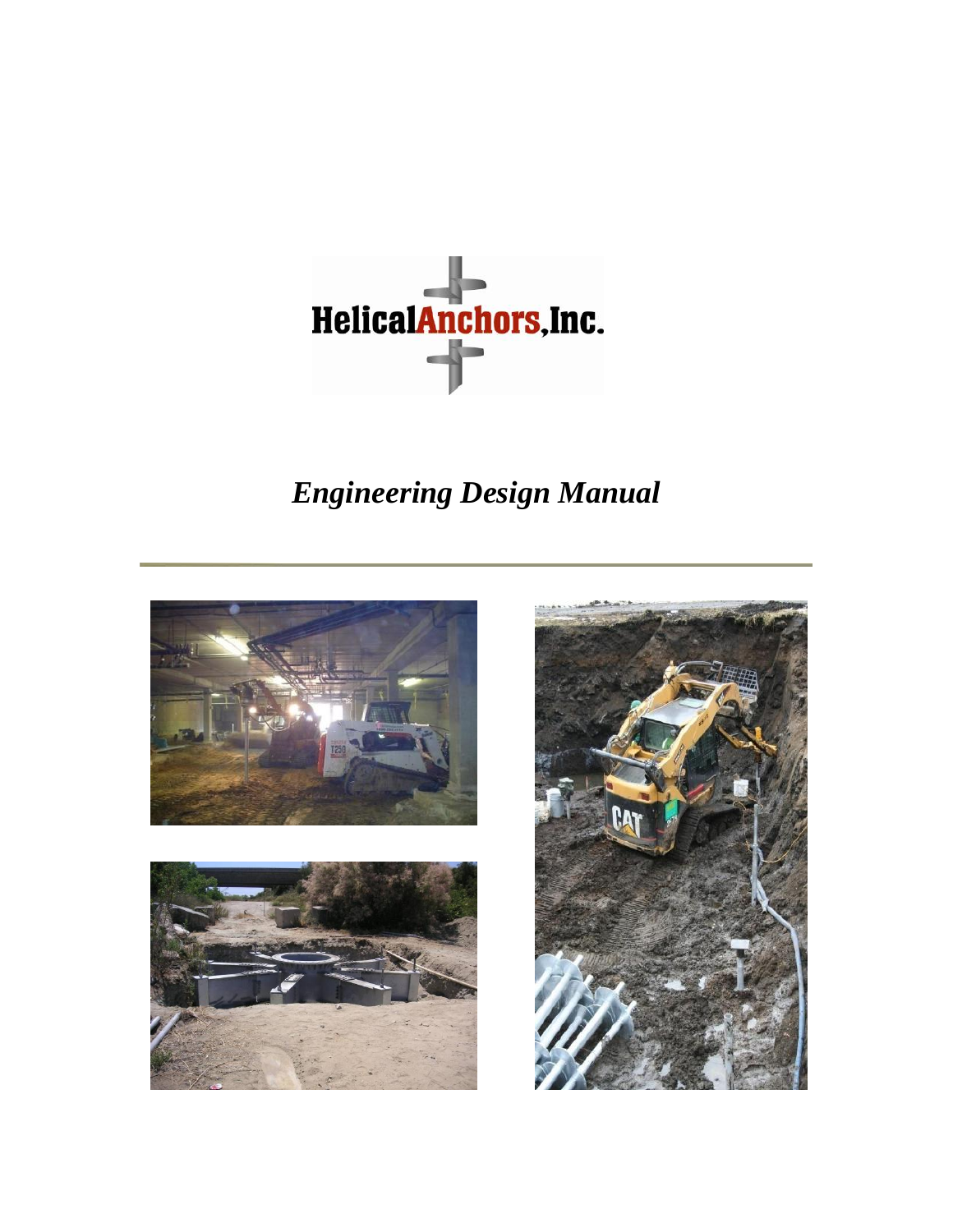### **Table of Contents**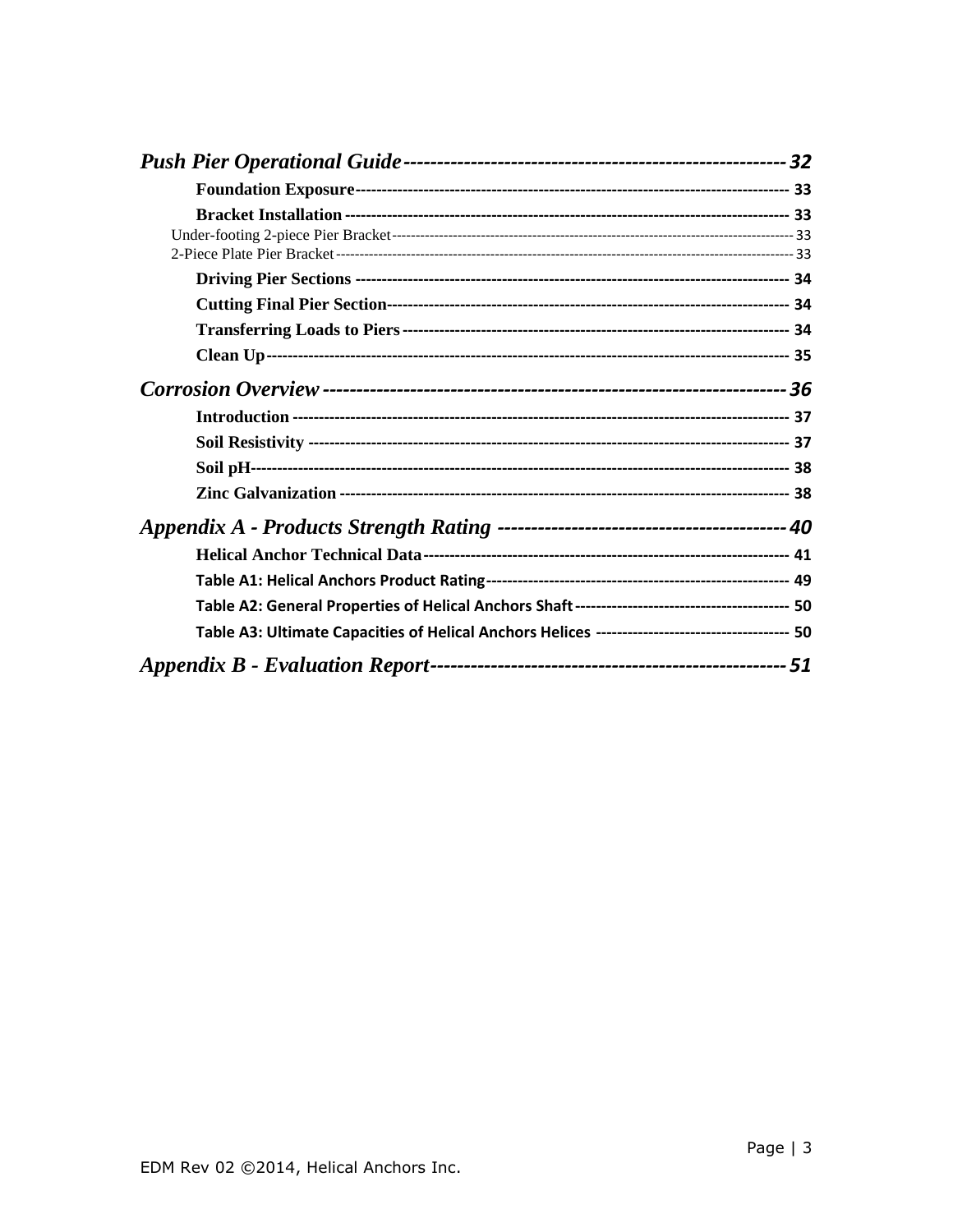#### **Definition of Terms**

**Resistance -** A force developed in opposition to a load applied to a structural system.

**Capacity** – The maximum resistance a system can mobilize; usually used in relation to the ability of a soil/structure system to support load. Also known as ultimate resistance.

**Strength** – The maximum resistance a structural member or assembly can mobilize without regard to the ability of soil to support load.

**Design Load** – The specified load for which a structural system is to be designed. It is related to, but may not be the same as, the maximum load the system is expected to experience during its lifetime.

**Allowable Load** – The maximum load that may be applied to a structural system while still maintaining an appropriate margin of safety to handle overloads, material and construction variations, environmental factors and other unspecified but reasonably foreseeable detrimental conditions.

**Margin of Safety (Factor of Safety) – Margin of Safety is the difference between the** actual performance capability of a system and its design requirement. Factor of Safety is the ratio of actual performance capability to design requirement.

**Loads** – Forces or other actions that result from the weight of building materials, occupants and their possessions, environmental effects, differential movement and restrained dimensional changes.

**Ultimate** – Describes the maximum load that can be supported by a structural member or soil/structure system under specific conditions, or the deflection that corresponds with that load.

**Yield** – Describes a load, strength or deflection, at which a structure departs from elastic behavior.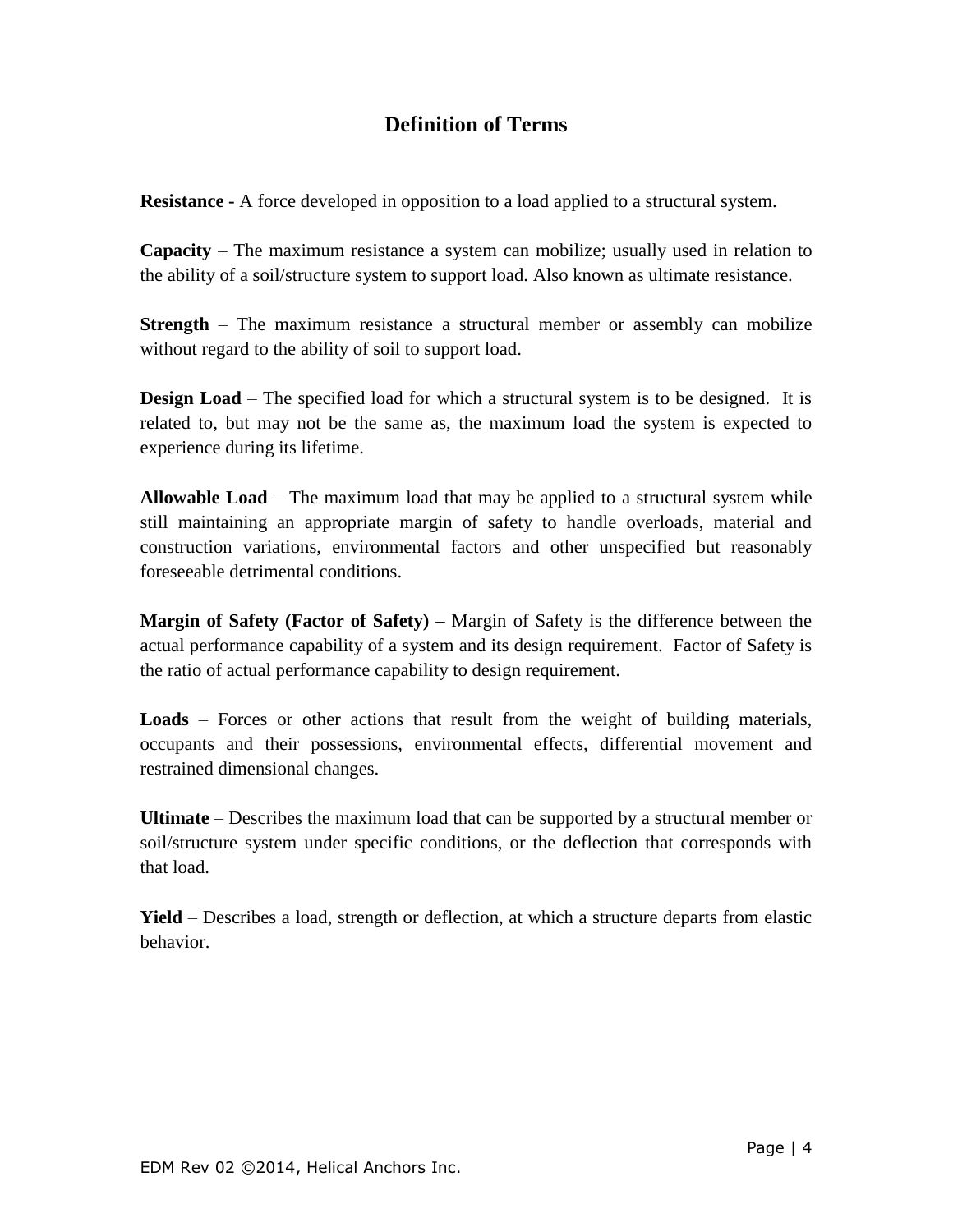# HelicalAnchors, Inc.

<span id="page-4-0"></span>*Helical Anchors Design Manual*

**Section 1**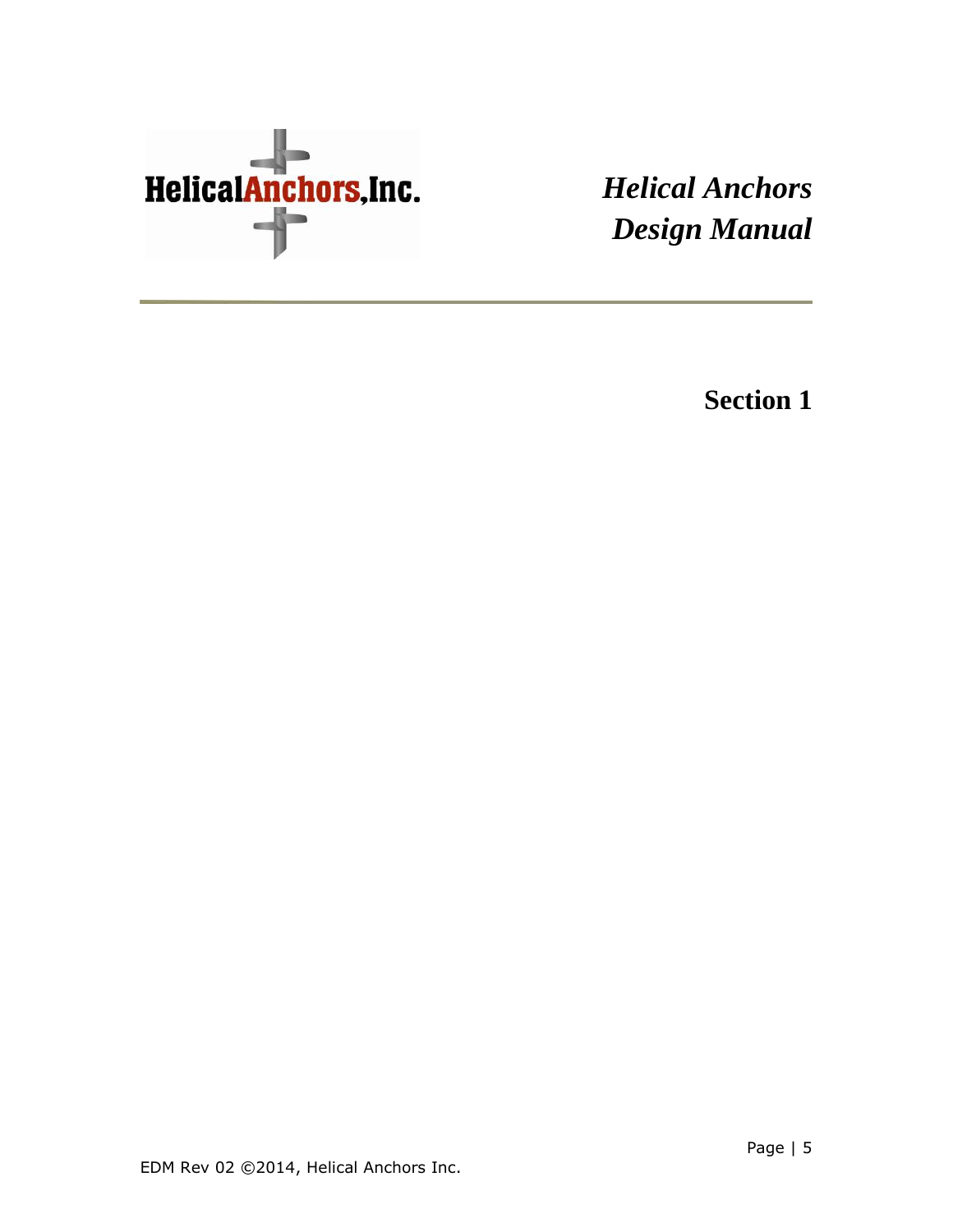#### <span id="page-5-0"></span>**Introduction**

The earliest recorded uses of helical anchors were by an Irish engineer, Alexander Mitchell, who used them to support a lighthouse. Screw piles were not popular because the force of many men was required to produce the necessary torque. Through the years screw piles were improved, and increased, especially when torque motors became available. Screw piles have become ideal for many applications and their popularity has risen to the point where any trained contractor can install them quickly and easily these days. Screw piles, also known as helical anchors, are convenient for easy access on construction sites that are inaccessible by larger equipment.

Helical Anchors Inc. with its 30+ years of experience in the earth boring industry brings new solutions to the soil stabilization and foundation industry. Helical Anchors Inc, a family owned and operated company applies its state of the art technology and expertise to change the way the foundation industry installs foundation piles/anchors. Our superior choice of raw materials, "new" design and fabrication techniques make our anchors the anchors of the future.

#### <span id="page-5-1"></span>**Advantages**

Helical anchors have presented many solutions for different types of projects. This section will summarize the advantages of their use.

- They produce small or no vibration during installation, decreasing possible damage to the structures from soil movement.
- They can be installed in any weather conditions and may be loaded immediately after installation; there is no cure time as with concrete foundations.
- Easy installation; there is no need for excavation and they can be installed in limited access areas.
- They are quick to install and there is no need of big equipment in comparison with other types of deep foundation construction.
- They can be installed in soft surface and high water table conditions.
- Prediction of capacity is found after installation from torque to capacity relationship, useful to verify theoretical capacity.
- Installation produces no spoils to remove or remediate.

#### <span id="page-5-2"></span>**Unique Features**

Helical Anchors, Inc. has developed new ways of fabrication with superior raw materials that make our products the best in the market.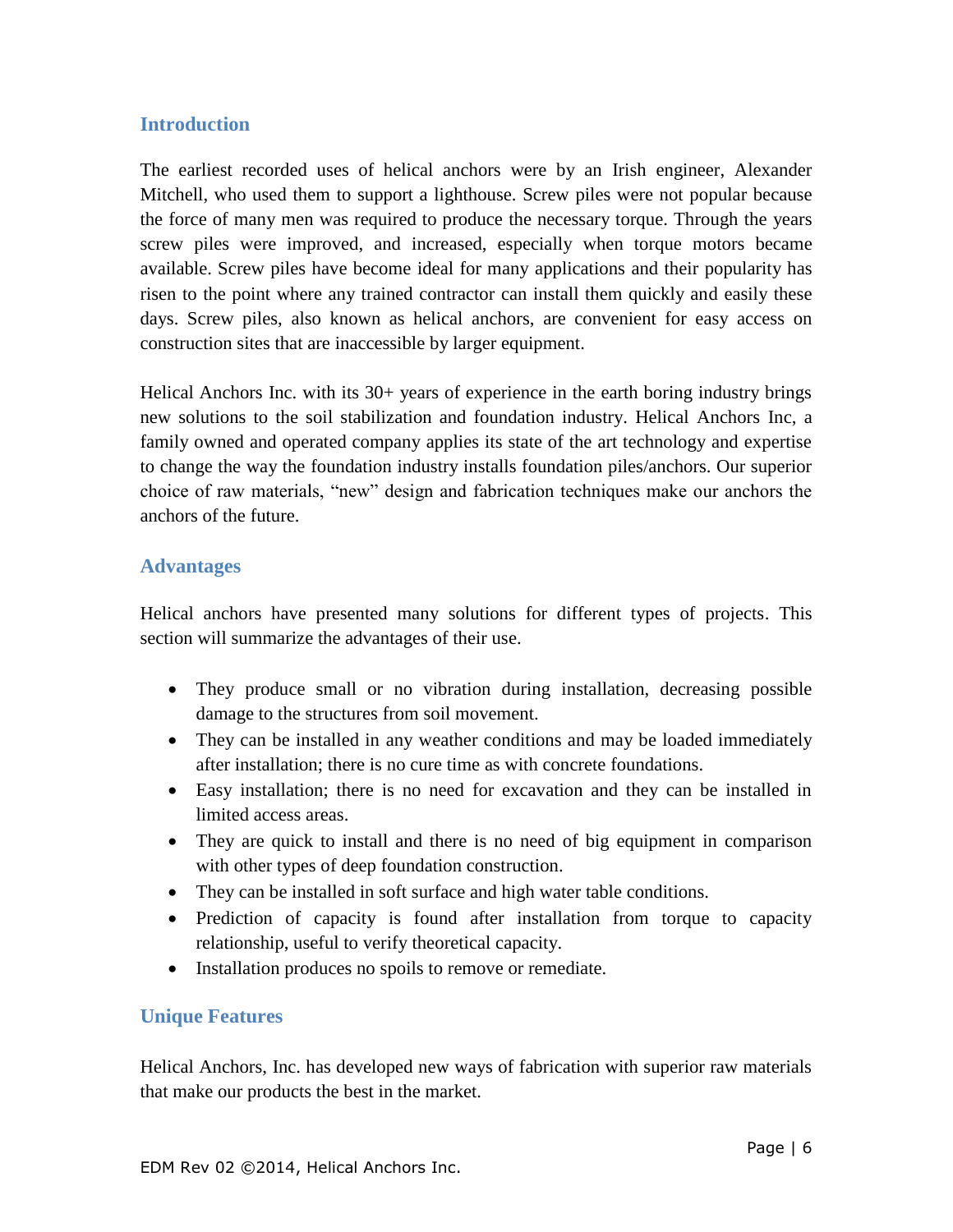- Seamless tube shafts with high tensile strength give our products higher torsion strength than our competitors. This allows installation into stronger soil strata for higher load capacity. Helical Anchors, Inc. products have the highest torque ratings in the industry.
- Our telescoping connections are precision CNC machined for a stronger connection.
- The connections are inertia welded allowing a streamlined one piece design.
- High-strength helical bearing plates combine with the high-torsion-strength shafts to allow higher compression loads than our competitors.
- Quality galvanizing (hot-dipped process) for enhanced underground corrosion resistance.

#### <span id="page-6-0"></span>**Description**

A helical anchor is a steel shaft with one or more helical plates welded around it. Helical anchors are considered deep foundations and may be used to support any type of load. In simple words, it is a screw with a discontinuous thread and a uniform pitch.

The central shaft is fabricated from seamless Grade 80 steel tubing, giving our products higher strength than our competition. Helical Anchors, Inc. offers a wide variety of shaft sizes for any kind of application. Shaft and helical bearing plate sizes available are shown in Appendix A. Shaft sections may be fabricated in various lengths ranging from 36" to 240" depending on job requirements. Couplings are inertia welded to the shaft ends to allow attachment of extensions for deeper penetration into the ground when needed.

Helical plates are fabricated with Grade 50 steel. They vary from 6" to 16" in diameter and have a thickness of 3/8" to 1" depending on job requirements. The number and sizes of helical plates may be varied to match soil conditions to the required anchor capacity. When multiple helix plates are provided on a





single anchor they are positioned so that no plate is smaller than any preceding plate. The nominal pitch of each helix is three inches and to ensure that each of them develops full capacity, each succeeding plate is located above the preceding plate a distance equal to three times the diameter of the preceding plate.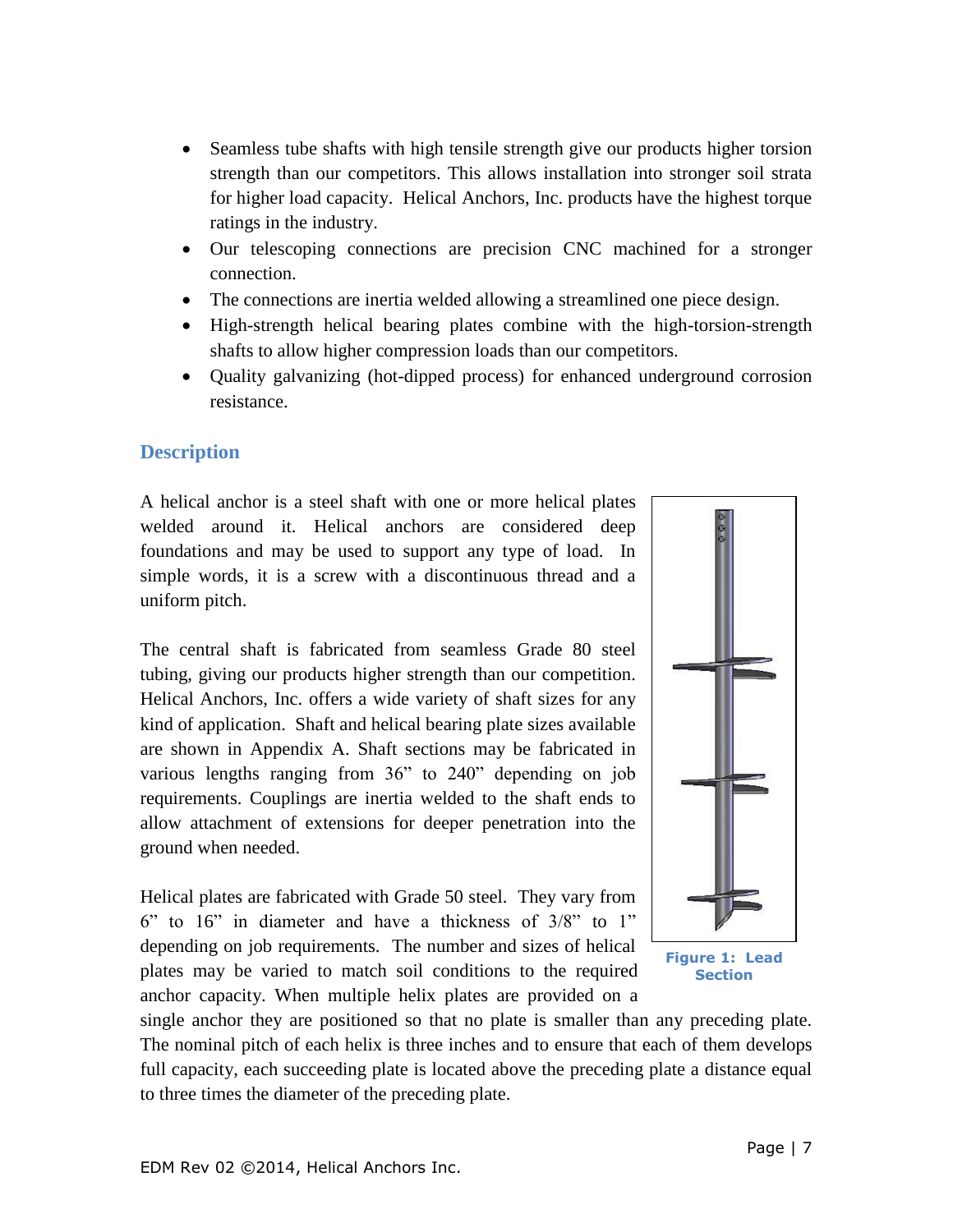The top of the helical anchor connects to the foundation or structure with different types of connectors depending on the application. These connectors allow the loads from the foundation to be transferred to the helical anchor and then to the soil at a deeper level.

#### <span id="page-7-0"></span>**Installation**

A helical anchor is similar to a wood screw, one obvious difference being that the helical anchor has widely-spaced discontinuous threads. Helical anchors are screwed into the ground making sure they penetrate at a rate of about one pitch length (3 inches) per revolution. There are two ways helical anchors can be installed; one of them is using machine-mounted equipment and the other is hand-held. For an extensive detailed installation procedure, see the operations guide section of this manual.

#### <span id="page-7-1"></span>**Applications**

The main purpose of a helical anchor is to transfer structural loads to soil. Nowadays, helical anchors are used for a variety of applications in tension, compression and lateral loads. Typical tension applications of helical anchors include guy anchors for poles and towers, tiebacks for temporary or permanent retaining walls and foundation tiedowns. They can also be used for underpinning to lift sinking foundations, deep foundation elements to support walkways and boardwalks, and tilt-up wall braces. Also, helical anchors have become a foundation of choice for lateral load applications including slope stabilization, poles, towers and fences.

#### <span id="page-7-2"></span>**Design Guide**

#### <span id="page-7-3"></span>**Predicting Capacity**

Capacity is defined herein as the maximum load a foundation /soil system can support. The bearing capacity of a helical anchor varies depending on many factors such as soil properties and conditions, anchor design characteristics, installation parameters, and load type (tension, compression, shear and/or overturning).

The equations used to predict capacity of helical anchors in tension and/or compression are based on the assumption that the anchors act as deep foundations. This requires that the bearing plates be embedded some minimum distance below the ground surface. However, after many years of study, researchers still haven't come to an agreement on just what the depth requirements are. Helical Anchors, Inc. recommends each helix be embedded at least three feet vertically and six times its own diameter measured along the shaft from the ground surface.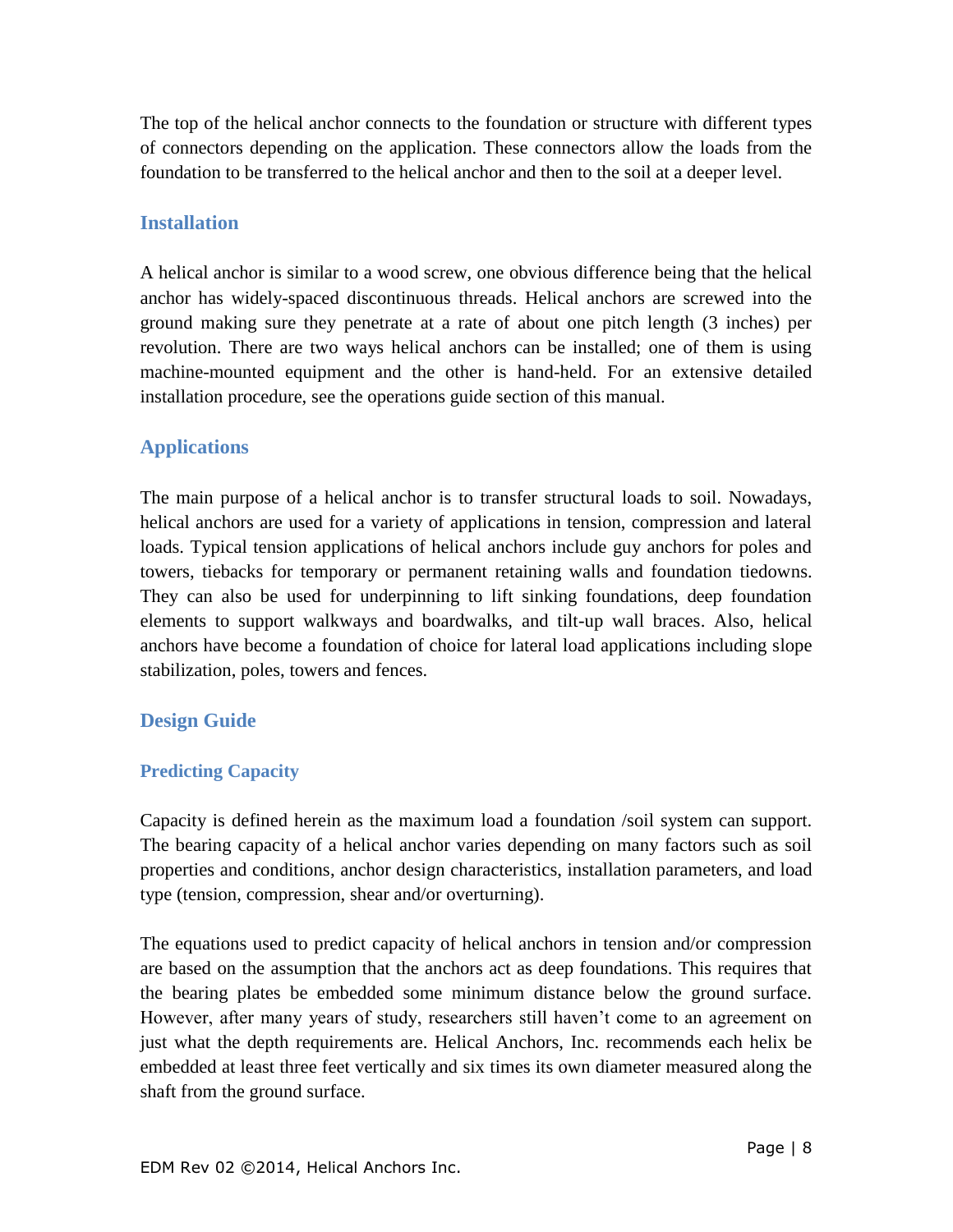Though there are several theories for calculating the ultimate capacity of a helical anchor, Helical Anchors, Inc. products are designed to fit the assumptions of the two most common methods best. These are the individual bearing method, which assumes a bearing failure of the soil supporting each helix, and the torque correlation method which makes use of the empirically-derived relationship between installed capacity and the torsional resistance encountered during installation.

#### <span id="page-8-0"></span>**Individual Bearing Capacity**

In the individual bearing method, capacity is determined by calculating the ultimate bearing resistance of the soil at each helix and multiplying it times the projected area of the helix. The total capacity of a multi-helix system is then the sum of the individual capacities.

The general equation used to calculate the bearing capacity of a single helix plate is the following:

**Equation 1**

$$
Q_u = A_h(\text{cNc} + \text{q}'\text{Nq} + 0.5\gamma'BN\gamma)
$$

Where:  $Q_u = \text{Ultimate Capacity (lbs)}$  $A_h$  = Projected Helical Plate Area (ft<sup>2</sup>)  $c =$  Soil Cohesion (lb/ft<sup>2</sup>)  $N_c$  = Bearing capacity factor for cohesion (dimensionless)  $q'$  = Effective Overburden Pressure (lb/ft<sup>2</sup>)  $N_q$  =Bearing capacity factor for overburden (dimensionless)  $\gamma'$  = Effective unit weight of the soil (lb/ft<sup>3</sup>)  $B =$  Footing width (ft)  $N_{\gamma}$  = Bearing Capacity factor (dimensionless)

According to Bowles (1988) concerning Equation 1 (above); the base width term  $0.5 \gamma' B$  $N_{\gamma}$  can be neglected with little error where B < 3 to 4m. Since the width of a helical anchor will never exceed the limit mentioned above, the resulting equation for an individual helix then is the following:

**Equation 2**

$$
Q_u = A_H (c N_c + q' N_q)
$$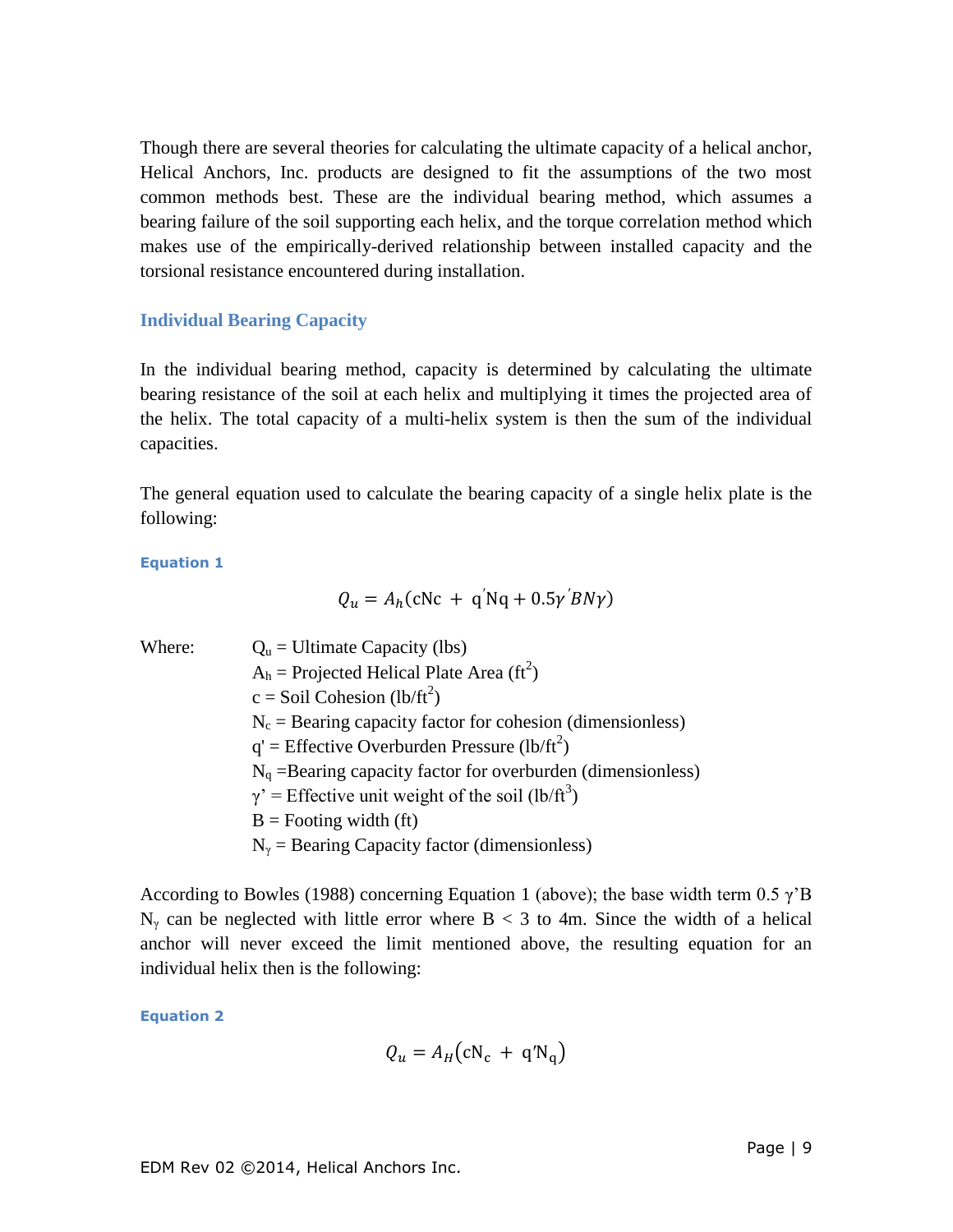

**Figure 2: Bearing Capacity Resistance Diagram**

When dealing with a multi-helix anchor, the same Equation 2 above is used with the difference that instead of being just one projected area, it will be all of the projected areas. Spacing between each helix for multi-helix anchors is of high importance since they need to be far enough apart so each helix plate can develop full capacity without overlapping. Helical Anchors Inc. has determined that helix plates must be spaced three times the diameter of the lower helix. (shown in Figure 2)

Friction along the shaft is commonly ignored when dealing with solid shafts because the small surface area per foot of length will create an insignificant resistance force to affect the total capacity. However, friction resistance might be taken into consideration for circular hollow shafts since they will have more surface area per foot of length developing greater resistance than solid shafts.

Commonly, soil is not homogeneous through the entire required depth of installation; a soil behavior analysis must be done in order to be able to calculate the

theoretical ultimate capacity. The soil behavior varies quite a lot depending on the site conditions. Typically, soil can be simplified into non-cohesive and cohesive soil.

#### <span id="page-9-0"></span>**Non-Cohesive Soil**

Cohesion is the term we use for shear strength that exists in the absence of compressive stress. In non-cohesive soils like sand and gravel, shear strength exists only in the presence of compressive stress. Due to the fact cohesion is zero  $(c = 0)$  the ultimate capacity can be determined with the following equation where the first term of equation 2 is eliminated.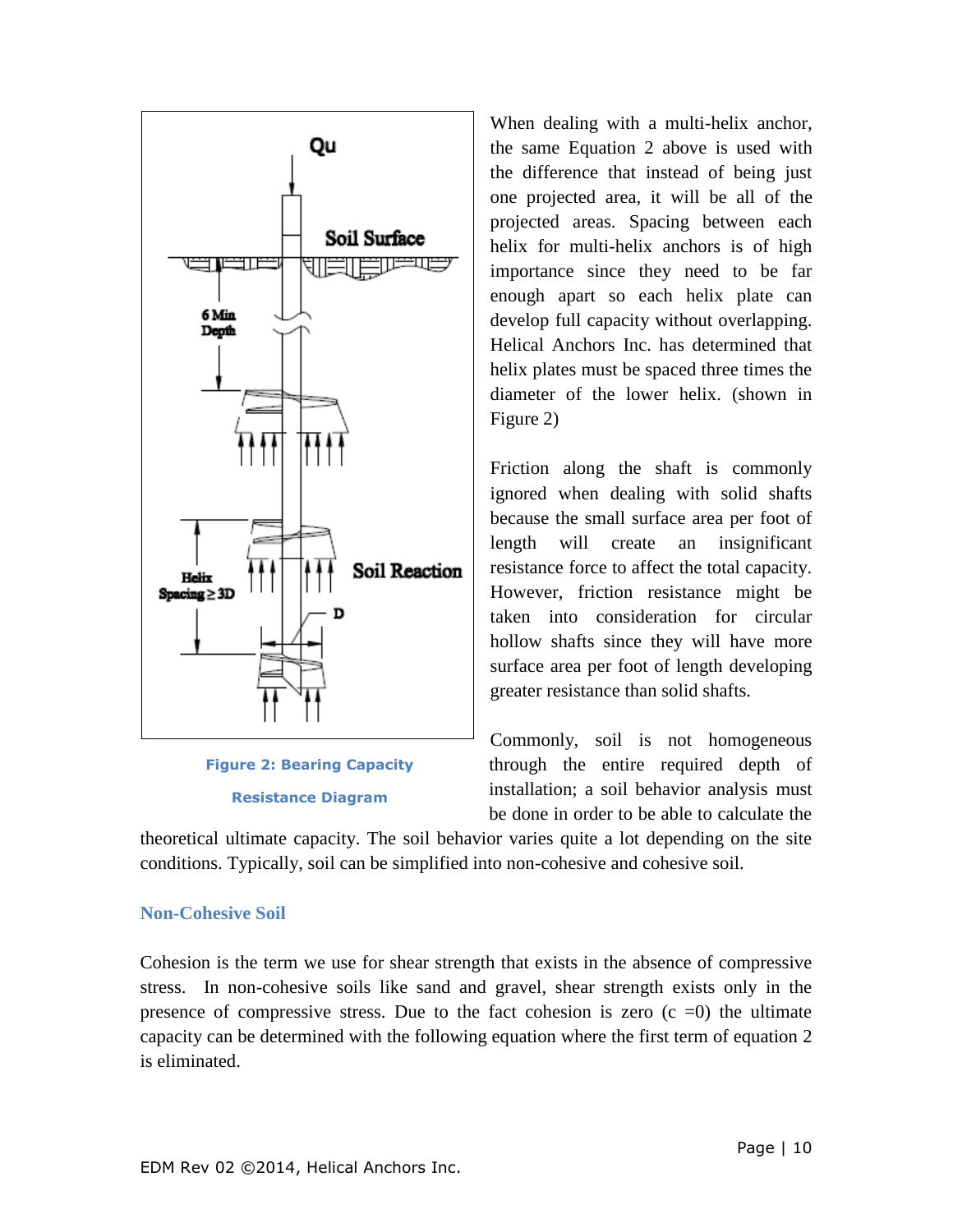$$
Q_u = \sum (A_h \mathbf{q}' \mathbf{N}_\mathbf{q})
$$

**Effective overburden pressure, q'**, is the sum of the effective unit weights of the soil in overlying strata multiplied by the thicknesses of the strata.

| Soil Density        | Relative                      | <b>SPT</b>                   | Angle of                    | Unit Weight $(lb/ft^3)$ |                               |  |
|---------------------|-------------------------------|------------------------------|-----------------------------|-------------------------|-------------------------------|--|
| Description         | Density<br>$\mathfrak{g}_{0}$ | <b>Blow Count</b><br>" $N$ " | Internal<br>Friction $\Phi$ | Moist " $\gamma_m$ "    | Submerged<br>$\gamma_{sub}$ " |  |
|                     |                               |                              |                             |                         |                               |  |
| Very Loose          | $0 - 15$                      | $0 - 4$                      | $<$ 28                      | < 100                   | < 60                          |  |
| Loose               | $16 - 35$                     | $5 - 10$                     | $28 - 30$                   | $95 - 125$              | $55 - 65$                     |  |
| <b>Medium Dense</b> | $36 - 65$                     | $11 - 30$                    | $31 - 36$                   | $110 - 130$             | $60 - 70$                     |  |
| Dense               | 66-85                         | $31 - 50$                    | $37 - 41$                   | $110 - 140$             | $65 - 85$                     |  |
| Very Dense          | 86-100                        | > 51                         | >41                         | > 130                   | > 75                          |  |

**Table 1: General Properties of Non-Cohesive Soil (ASCE 1996)**



#### **Figure 3: Bearing Capacity Factor, Nq**

**Note:** When soil is below the ground water table, buoyancy forces reduce the contact forces between the soil particles reducing the overburden effect. The effective unit weight of soil below the ground water table is the saturated unit weight of the soil less the unit weight of water.

**Bearing capacity factor Nq**  varies as a function of the soil's angle of internal friction which can be found in Table 1 above along with the soil density description. Helical Anchors Inc recommends the relationship given in Figure 3 for Nq values when using its helical anchors.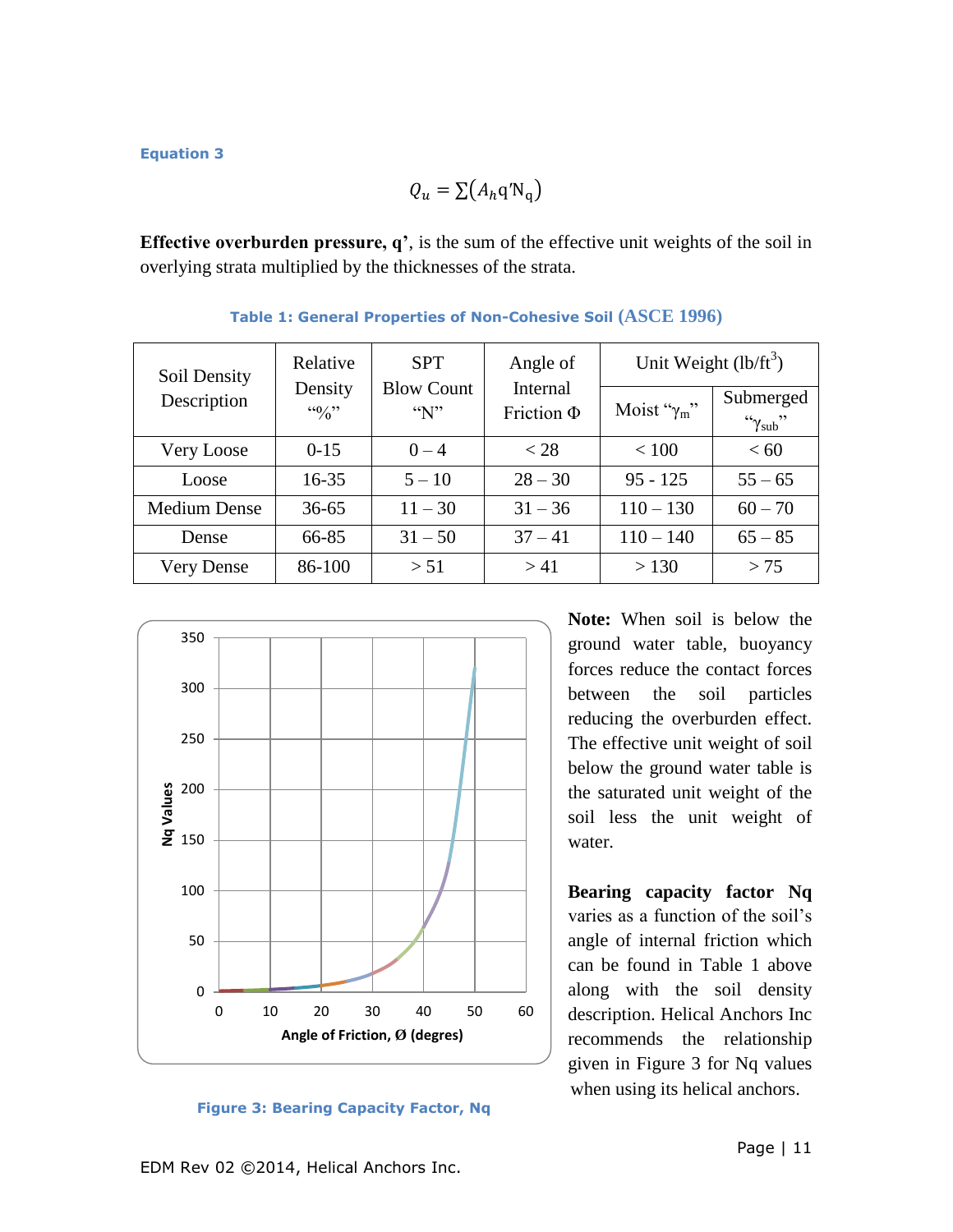#### <span id="page-11-0"></span>**Cohesive Soil**

Cohesive soil, such as clay, is composed of particles that adhere to each other even in the absence of compressive stress. When working with this type of soil under short-term loading the second term in equation 2 is eliminated because under such conditions the angle of internal friction,  $\varphi$ , of the soil is very small.

| Soil Consistency<br>Description | <b>SPT</b><br><b>Blow Count</b><br>$\sqrt{\mathrm{N}}$ | Undrained<br><b>Shear Strength</b><br>"c" – $lb/ft^2$ | Saturated<br>Unit Weight<br>(psf) |
|---------------------------------|--------------------------------------------------------|-------------------------------------------------------|-----------------------------------|
| Very Soft                       | $0 - 2$                                                | < 250                                                 | $< 100 - 110$                     |
| Soft                            | $3 - 4$                                                | $250 - 500$                                           | $100 - 120$                       |
| Firm                            | $5 - 8$                                                | $500 - 1,000$                                         | $110 - 125$                       |
| <b>Stiff</b>                    | $9 - 16$                                               | $1,000 - 2,000$                                       | $115 - 130$                       |
| Very Stiff                      | $16 - 32$                                              | $2,000 - 4,000$                                       | $120 - 140$                       |
| Hard                            | >32                                                    | > 4,000                                               | > 130                             |

#### **Table 2: General Properties of Cohesive Soil (after ASCE 1996)**

Helical Anchors, Inc. recommends a bearing capacity factor  $N_c$  of 9. The general equation is simplified to:

#### **Equation 4**

$$
Q_u = \sum A_H(\text{cN}_c) = \sum A_H(c * 9)
$$

Where:  $\sum A_H =$  Sum of Projected helix area  $c =$ cohesion value

**Undrained Shear Strength, "c"** or cohesion value is the maximum amount of shear stress that may be applied on the soil before the soil yields or fails. When dealing with cohesive soil as we can see in Table 2 above, the undrained shear strength increases proportionally with the consistency of the soil which makes the bearing capacity greater.

#### <span id="page-11-1"></span>**Projected helical plates areas**

The projected area of an individual helix is the area of the helix plate less the cross sectional area of the shaft. As shown in Equation 4, the sum of the projected total areas is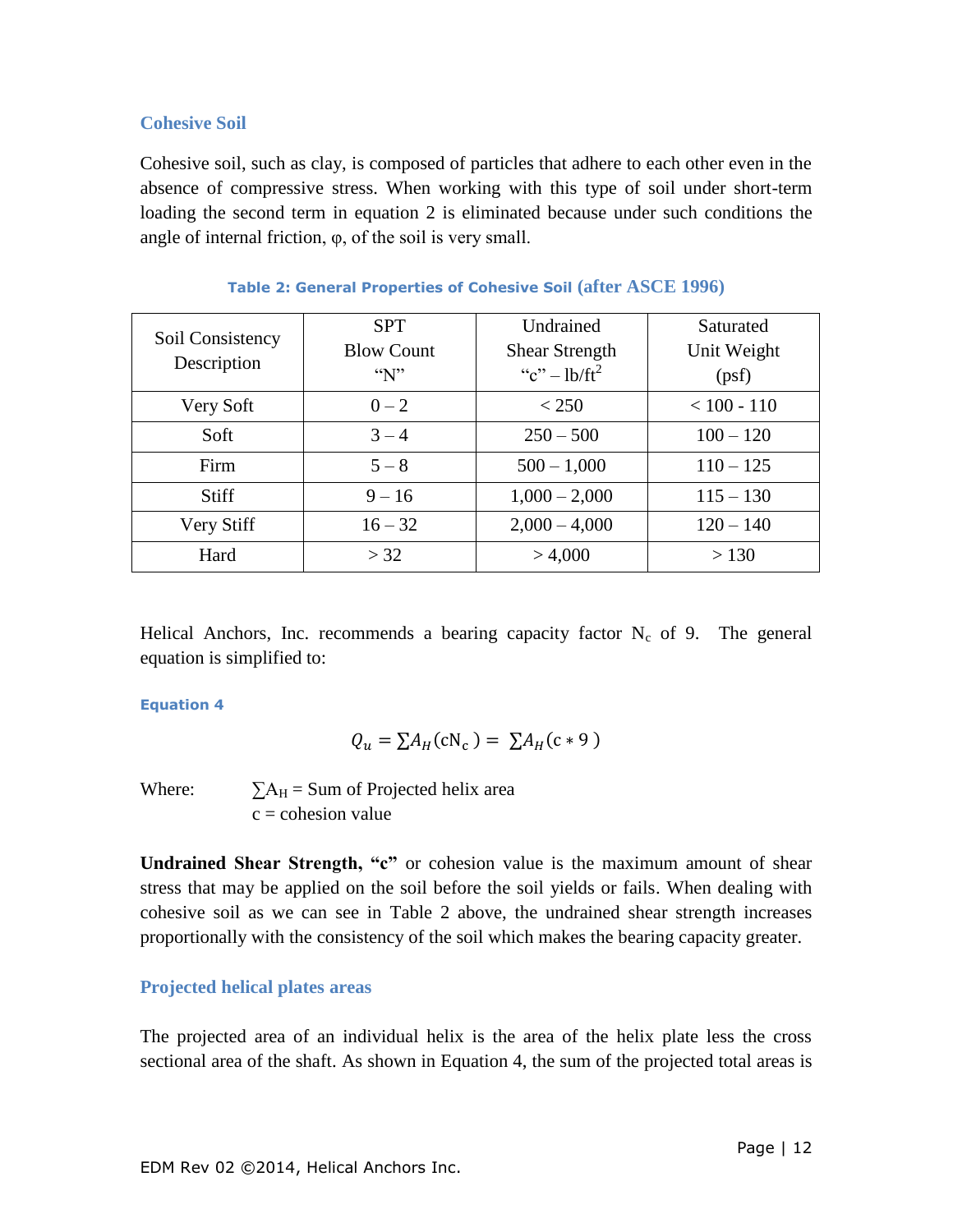required to determine the capacity of a helical anchor. Table 3 below provides helical plate areas in square feet for the various shaft diameters.

| Shaft       | Helical Plate Diameter |          |          |          |          |  |  |  |
|-------------|------------------------|----------|----------|----------|----------|--|--|--|
| Diameter    | 8" Dia.                | 10" Dia. | 12" Dia. | 14" Dia. | 16" Dia. |  |  |  |
| $2 - 3/8"$  | 0.318                  | 0.515    | 0.755    | 1.038    | 1.365    |  |  |  |
| $2 - 7/8"$  | 0.304                  | 0.500    | 0.740    | 1.024    | 1.351    |  |  |  |
| $3 - 1/2$ " | 0.282                  | 0.479    | 0.719    | 1.002    | 1.329    |  |  |  |
| $4 - 1/2$ " | 0.239                  | 0.435    | 0.675    | 0.959    | 1.286    |  |  |  |
| 5"          | 0.213                  | 0.409    | 0.649    | 0.933    | 1.260    |  |  |  |
| $5 - 1/2$ " |                        | 0.380    | 0.620    | 0.904    | 1.231    |  |  |  |
| $6 - 5/8"$  |                        | 0.306    | 0.546    | 0.830    | 1.157    |  |  |  |
| 7"          |                        |          | 0.518    | 0.802    | 1.129    |  |  |  |

**Table 3: Projected Areas – ft<sup>2</sup>**

Helical plates may be cut to a maximum of 90 degrees angle to improve penetration in rocky soils. Helical Anchors recommends an angle of approximate 60 degrees and no more than a maximum of 90 degrees angle due to welding limitations between plate and shaft. The projected areas will be reduced by approximate 20-25 % depending on the angle of cut. The reduction area of the helix must be taken into consideration when designing.



**Figure 4: Alternative Helical Plates for Rocky Soils**

One must also be aware of the ultimate capacities of each helix plate and plate/shaft weld when conducting a preliminary design. Most Helical Anchors helix plates have been tested at our facility and found to reach their ultimate strengths before any of the relevant serviceability limit states set forth in the International Codes Council Evaluation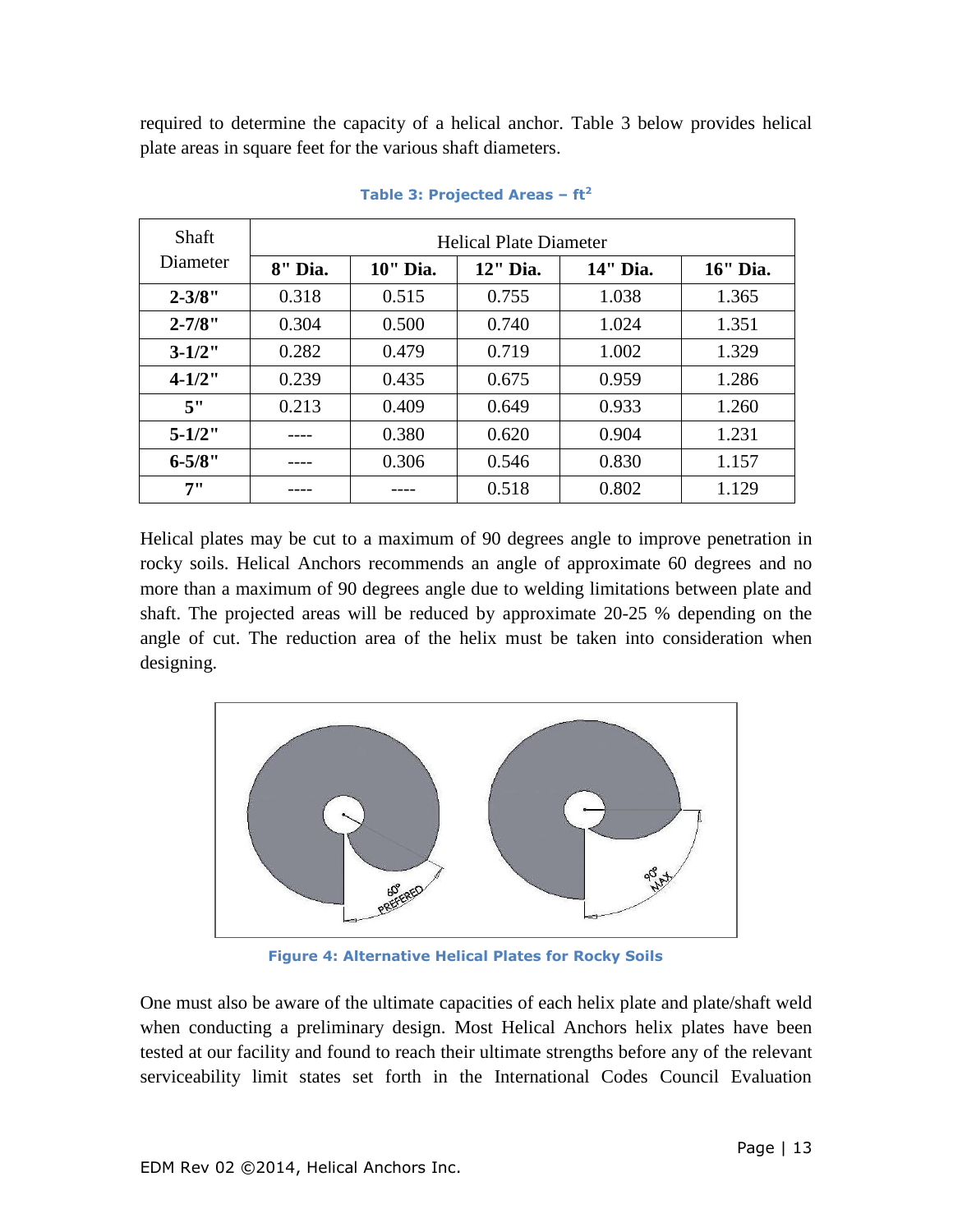Service's document AC 358 were reached. The ultimate strengths for the combinations of shaft diameter and plate size that have been tested are shown in Table A3 of Appendix A.

#### <span id="page-13-0"></span>**Torque vs. Capacity**

The torque vs. anchor capacity method was developed many years ago when engineers noticed a relationship between torque applied during anchor installation and the installed anchor's load capacity. This method has been used for many years to verify the load capacity at installation. Using this method one multiples the effective torsional resistance encountered during installation of the helical anchor by an empirical factor Kt to determine the compression load limit or pullout resistance of the anchor. Torque vs. anchor capacity equation is shown below.

#### **Equation 5**

$$
Q_u = K_t * T
$$

Where:  $K_t = Empirical Torque Factor$  $T =$  Effective Torsional Resistance

#### **Table 4: Torque Factor, K<sup>t</sup>**

| Shaft<br><b>Diameter</b> | <b>Empirical</b><br><b>Factor, Kt</b> |
|--------------------------|---------------------------------------|
| $2 - 3/8"$               | 9 - 10                                |
| $2 - 7/8"$               | 8 - 9                                 |
| $3 - 1/2"$               | 7 - 8                                 |
| $4 - 1/2"$               | $6 - 7$                               |
| 5"                       | ճ - 7                                 |
| $5 - 1/2"$               | $5 - 6$                               |
| $6 - 5/8"$               | 4 - 5                                 |
|                          | 4 - 5                                 |

The empirical torque factor is related to friction during installation; therefore it is not a unique number. It ranges from 3 to 20 depending on shaft size and shape, soil properties, number of helix plates and their sizes. Unless the  $K_t$  factor value is provided from a load test, Helical Anchors Inc. recommends the empirical values given in Table 4. The empirical  $K_t$  values provided in Table 4 may vary depending on the soil conditions. Usually when dealing with loose or sensitive soil, the resulting values are lower than those shown in Table 4.

**Note**: Verify ultimate capacity by performing a field load test on any critical project.

Helical Anchors, Inc. utilizes an in-house torque machine to test representative samples of each anchor design for ultimate torsional strength. Table 5 below provides some of our product ratings obtained from these laboratory testing results. Table A1 in Appendix A provides a more extensive table of our product ratings and specifications.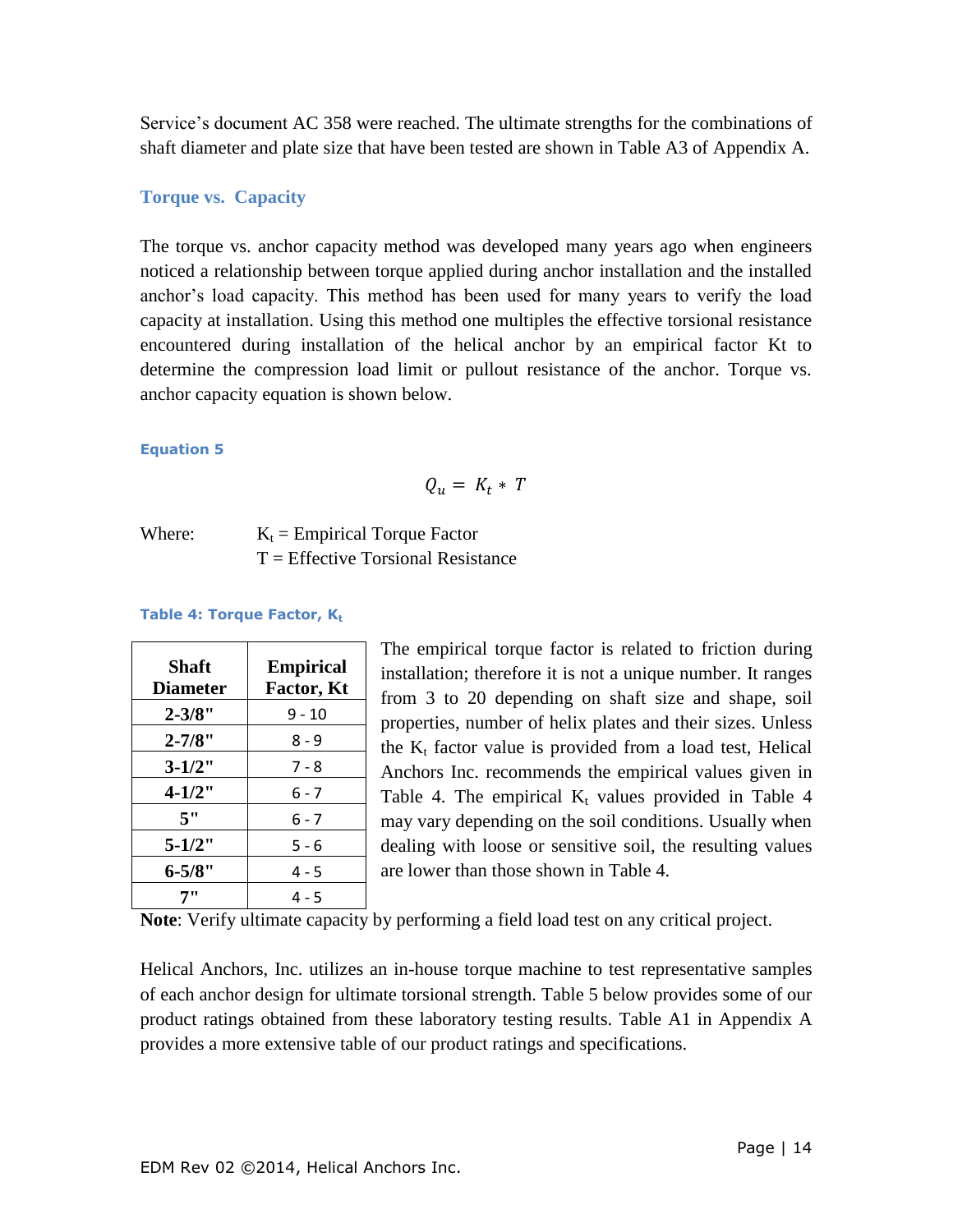| <b>Helical</b><br>Anchors<br><b>Product</b> | <b>Shaft</b><br>Size (in) | Wall<br><b>Thickness</b><br>(in) | <b>Ultimate</b><br><b>Tension</b><br><b>Strength</b><br>$(lbs)$ | Compression<br><b>Index</b><br>$(lbs)$ | <b>Ultimate</b><br><b>Torsional</b><br><b>Strength</b><br>$(ft-lb)$ |
|---------------------------------------------|---------------------------|----------------------------------|-----------------------------------------------------------------|----------------------------------------|---------------------------------------------------------------------|
| <b>TS238190</b>                             | 2.375                     | 0.190                            | 125,000                                                         | 100,000                                | 6,500                                                               |
| TS238254                                    | 2.375                     | 0.254                            | 125,000                                                         | 135,000                                | 9,000                                                               |
| TS278217                                    | 2.875                     | 0.217                            | 180,000                                                         | 140,000                                | 13,000                                                              |
| TS278276                                    | 2.875                     | 0.276                            | 180,000                                                         | 180,000                                | 16,000                                                              |
| TS312254                                    | 3.500                     | 0.254                            | 250,000                                                         | 210,000                                | 18,000                                                              |
| <b>TS312368</b>                             | 3.500                     | 0.368                            | 250,000                                                         | 290,000                                | 27,000                                                              |
| TS412250                                    | 4.500                     | 0.250                            | 275,000                                                         | 260,000                                | 30,000                                                              |
| TS412337                                    | 4.500                     | 0.337                            | 360,000                                                         | 350,000                                | 48,000                                                              |

#### **Table 5: Helical Anchors, Inc. Shaft Ratings**

**Note:** The capacities listed in Table 5 for tension and compression are mechanical ratings.

#### **Spacing, "X"**

The equation shown below may be used to determine the spacing required from center to center of helical anchors used to support strip footings.

#### **Equation 6**

$$
X = \frac{Q_u}{P * FS}
$$

Where:  $Q_u =$  Ultimate Capacity of anchors  $P =$  Distributed Load on footing FS = Factor of Safety

Once the spacing is known, the number of helical anchors needed is found by dividing the total length of wall by the required spacing.

#### <span id="page-14-0"></span>**Ultimate Skin Resistance**

There are three main methods for determining the ultimate skin resistance, known as the α, the β and the λ methods. All three methods utilize the same basic equation, the difference being in how the unit resistance  $(f_s)$  is calculated.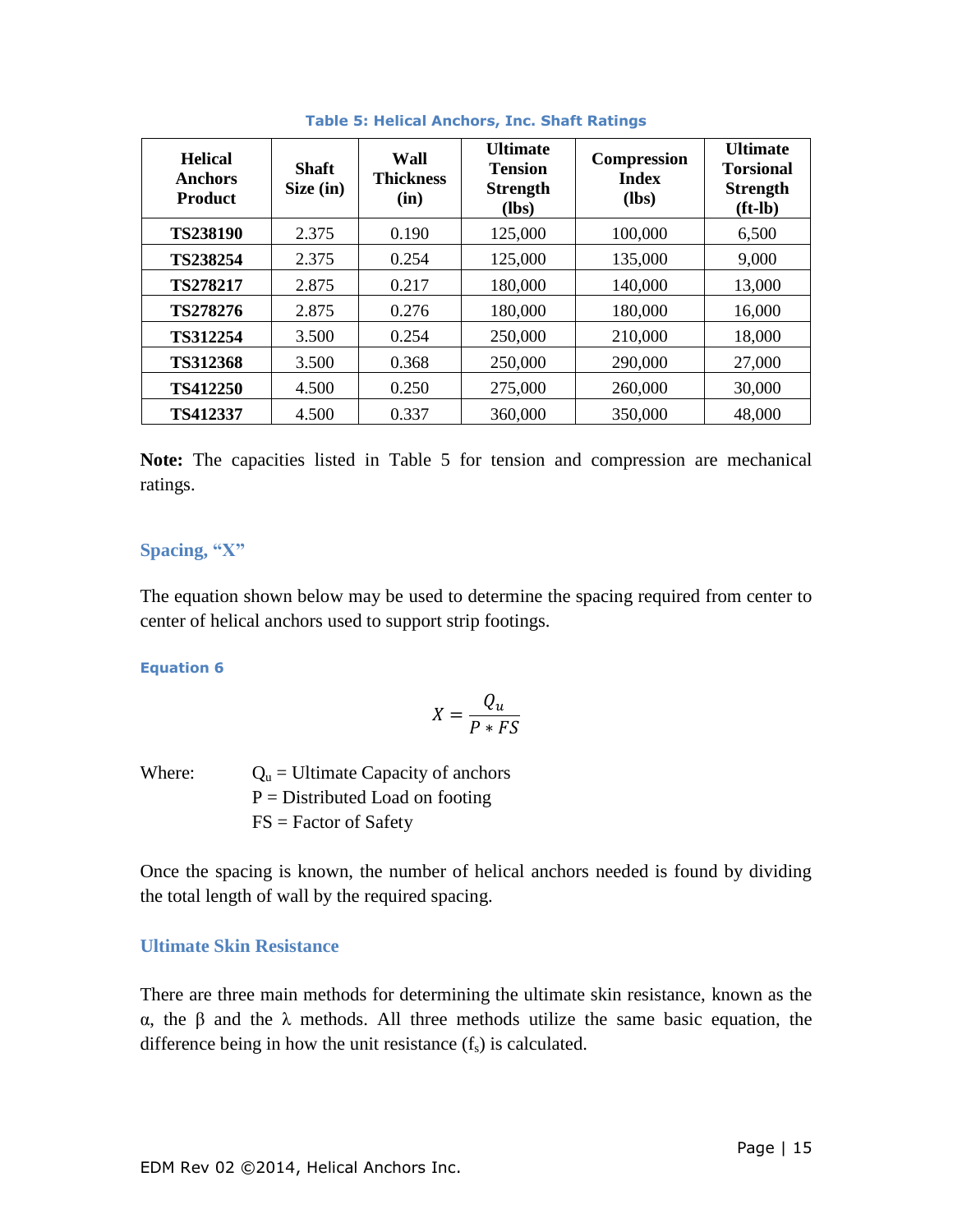#### **Equation 7**

$$
Qs = \Sigma \text{ Asfs}
$$

Where:  $Q_s =$  ultimate skin resistance (lb) As = effective pile surface area over which fs can be considered constant  $(ft^2)$  $f_s =$ unit skin resistance (psf)

The effective surface area,  $A_s$ , is just the circumference times the length in which  $f_s$  will be considered constant.

#### <span id="page-15-0"></span>**α Method**

The  $\alpha$  method uses a modification of the Mohr-Coulomb failure criterion to compute  $f_s$  as

#### **Equation 8**

$$
f_s = \alpha c + qv' Ks Tan\delta
$$

Where:  $\alpha$  = cohesion factor

 $c = average cohesion for  $\Delta L$  of interest$  $qv'$  = average effective vertical stress for  $\Delta L$  of interest  $Ks$  = average coefficient of lateral earth pressure for  $\Delta L$  of interest  $\delta$  = average effective friction angle for  $\Delta L$  of interest

#### <span id="page-15-1"></span>**λ Method**

An alternative method for obtaining skin resistance was introduced by Vijayvergiya and Focht (1972).

#### **Equation 9**

 $f_s = \lambda (qv' + 2s_u)$ 

| Where: | $qv'$ = average effective vertical stress for $\Delta L$ of interest |
|--------|----------------------------------------------------------------------|
|        | $s_u$ = undrained shear strength for $\Delta L$ of interest          |
|        | $\lambda$ = coefficient                                              |

#### <span id="page-15-2"></span>**β Method**

A better correlation of load test and pile capacity using effective stress parameters was proposed by organizations which have reanalyzed existing data and supplemented with additional recent tests.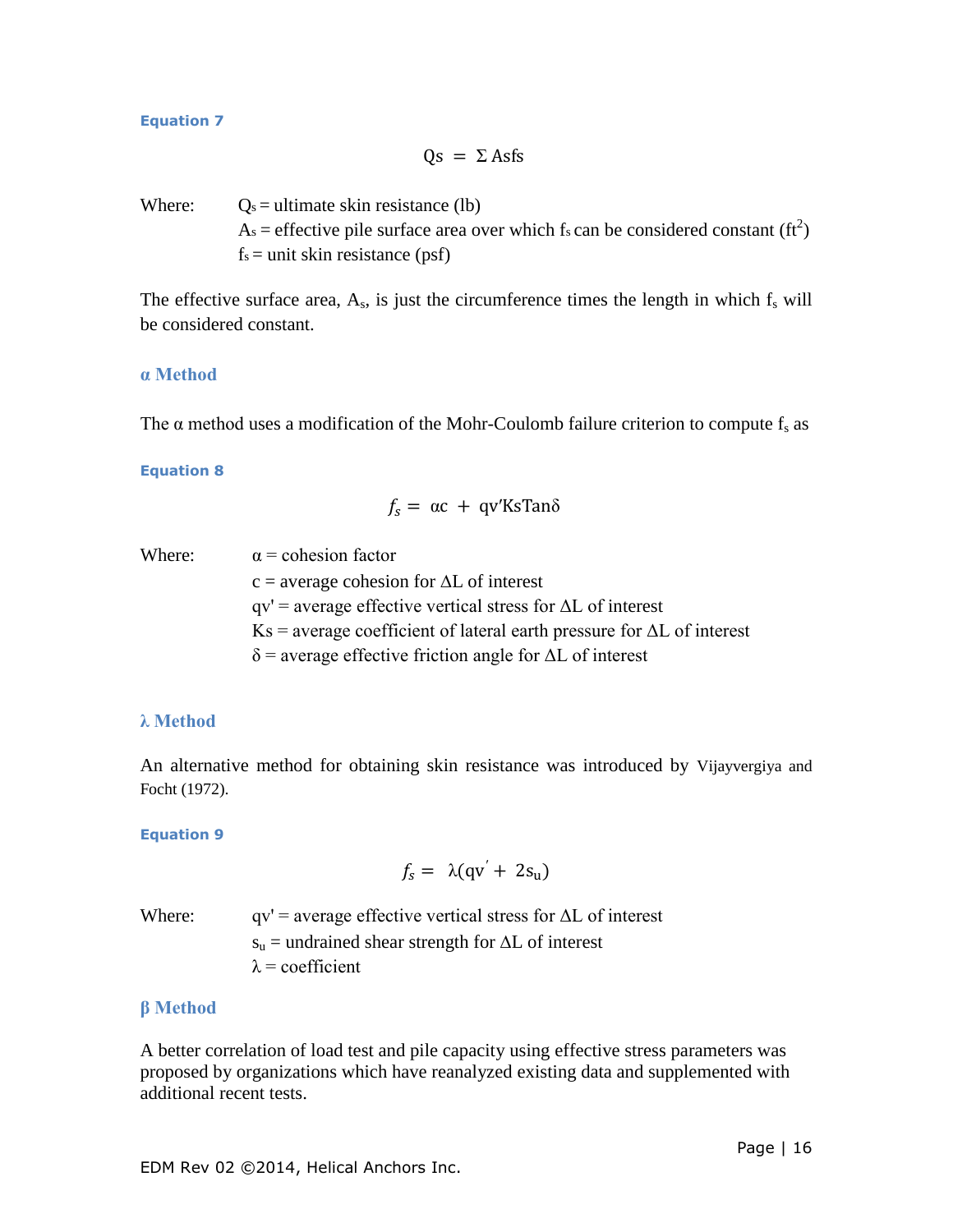#### **Equation 10**

$$
f_s = \text{qv}' \text{KsTan}\delta
$$

$$
f_s = \beta \text{qv}'
$$

Where:  $qv' = average effective vertical stress for  $\Delta L$  of interest$  $Ks$  = average coefficient of lateral earth pressure for  $\Delta L$  of interest  $\delta$  = average effective friction angle for  $\Delta L$  of interest  $β = KsTanδ$ 

#### <span id="page-16-0"></span>**Helical Tie Back Anchor Considerations**

Tiebacks are designed to provide support against lateral forces created by soil. One of the most common applications for tiebacks is retaining walls, either temporary walls or permanent.

**Note:** Proper soil analysis must be done before installation. If conditions are unknown water pressure must be assumed to be present.



**Figure 5: Tieback Application**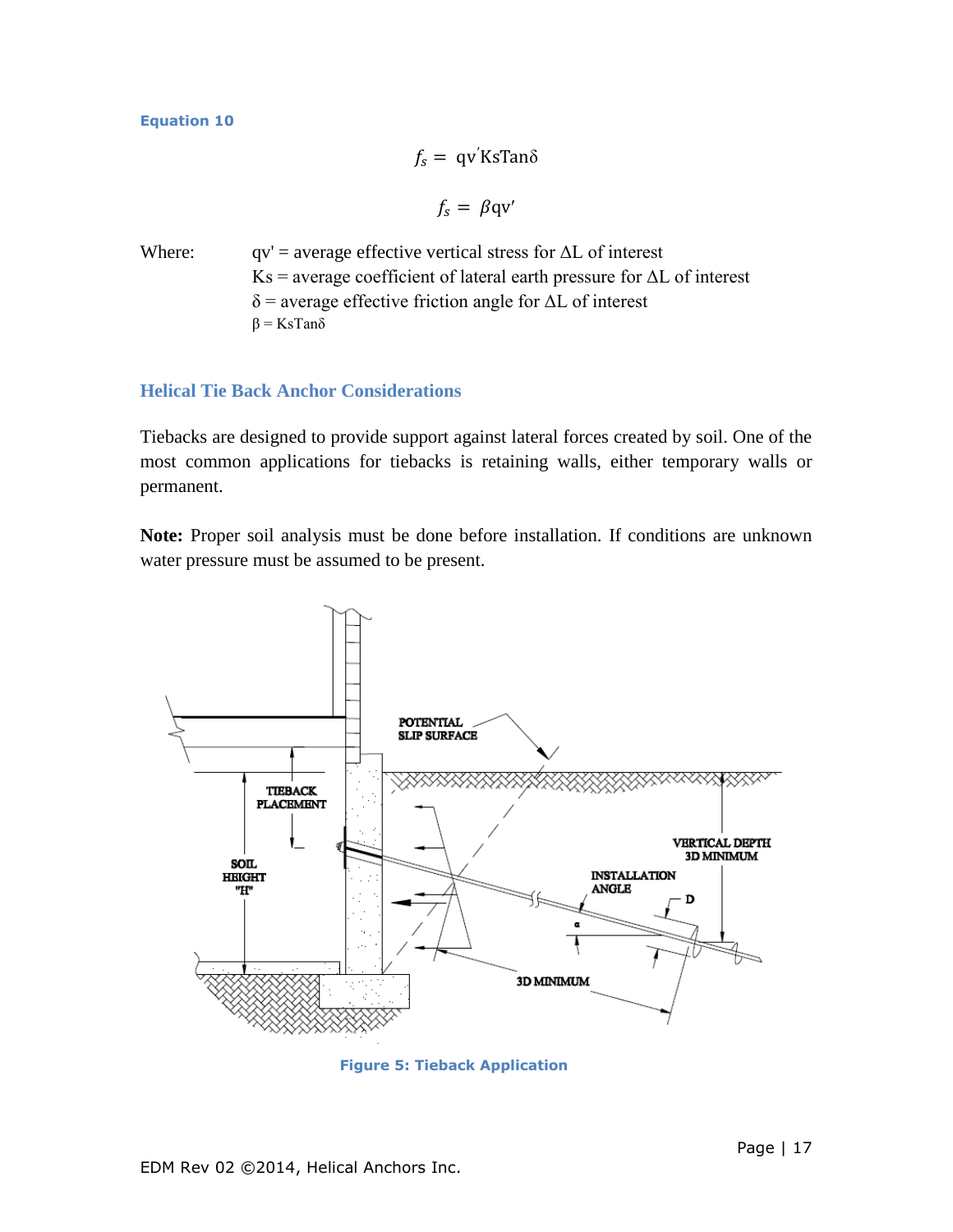The ultimate capacity is calculated by using the same general equation for bearing capacity shown above (Equation 2) taking into consideration the following requirements.

Tieback vertical placement depends on the soil height against the wall. Helical Anchors Inc. recommends tiebacks be installed close to any horizontal crack in the wall. In case more than one tier of tiebacks is needed, typically the location of the first tier is located at 20 to 50 percent of the distance from the surface to the bottom of the footing for walls up to 15 feet high.

Minimum vertical and axial embedment are required to avoid shallow failure mechanism. The minimum vertical embedment, as illustrated in Figure 4 varies depending on the diameter of the helix. Helical Anchors Inc. recommends a vertical embedment at least three times the largest helix diameter.

The axial embedment requirement will vary from project to project. Helical Anchors Inc. recommends a minimum axial embedment that places the last helix plate at least three times its own diameter beyond the potential slip surface as illustrated in Figure 4. The installation angle varies usually from 5° to 30° measured from the horizontal, but the typical value used in most cases is about 15°.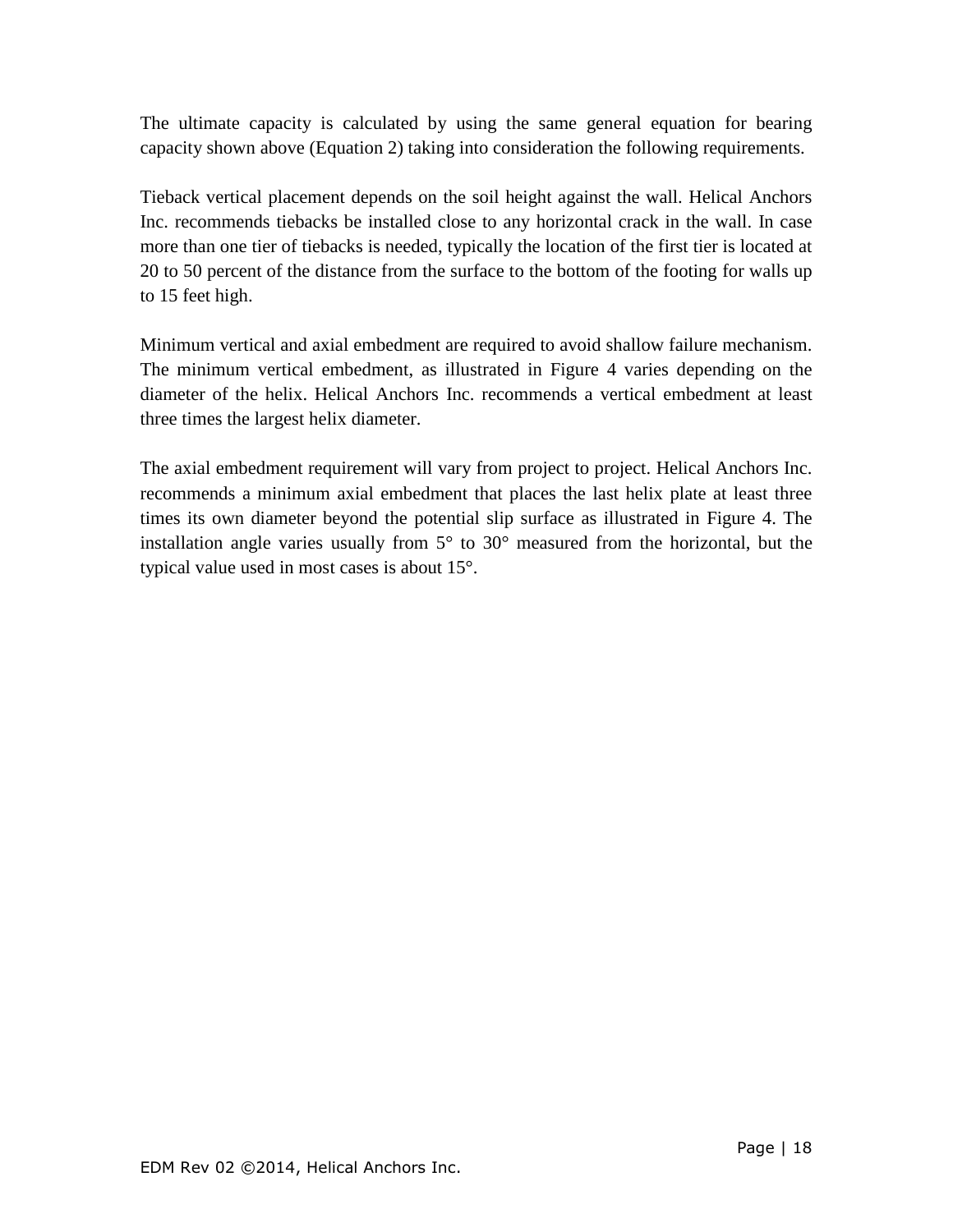#### <span id="page-18-0"></span>**Design Example 1 – Cohesive Soil**

#### **Data**

- New Building Four Story Residence
- Concrete slab on grade
- Footing load 5,500 lbs/ft
- 6 feet of poorly compacted fill,  $N = 5$ 20 feet of stiff clay,  $N = 25-35$ ,  $c = 4000$  lb/ft<sup>2</sup>

#### **Design**

**1. Estimate the Ultimate Capacity required for the anchor.**

Estimated pile spacing  $(x) = 6$ ft A minimum factor of safety  $(FS) = 2.0$ 

Estimating Required Capacity:

$$
Q_u = X * P * FS
$$
  

$$
Q_u = 6ft * 5,500lb/ft * 2 = 66,000lb
$$

**2. Select the adequate equation for ultimate bearing capacity.**



#### **Figure 6: Sketch for example 1**

When the soil on site is classified as cohesive,

Equation 4 is use to determine the required projected area of helices.

$$
\Sigma A_H = \frac{Q_U}{9c} = \frac{66,000lb}{9 * 4,000lb/ft^2} = 1.83 ft^2
$$

#### **3. Select an appropriate helical anchor size to support the required load**

From Table 5, a 2-3/8 (0.254 wall) tubular shaft is selected due to its compressive strength of 135,000 lbs.

Once the shaft has been determined, we need to select an appropriate combination of helices to meet the minimum required projected area. From Table 3 a combination of 10", 12"and 12" plate diameters on 2-3/8 is selected giving us a total helix projected area of 2.025 ft2 which is more than enough to support the required load.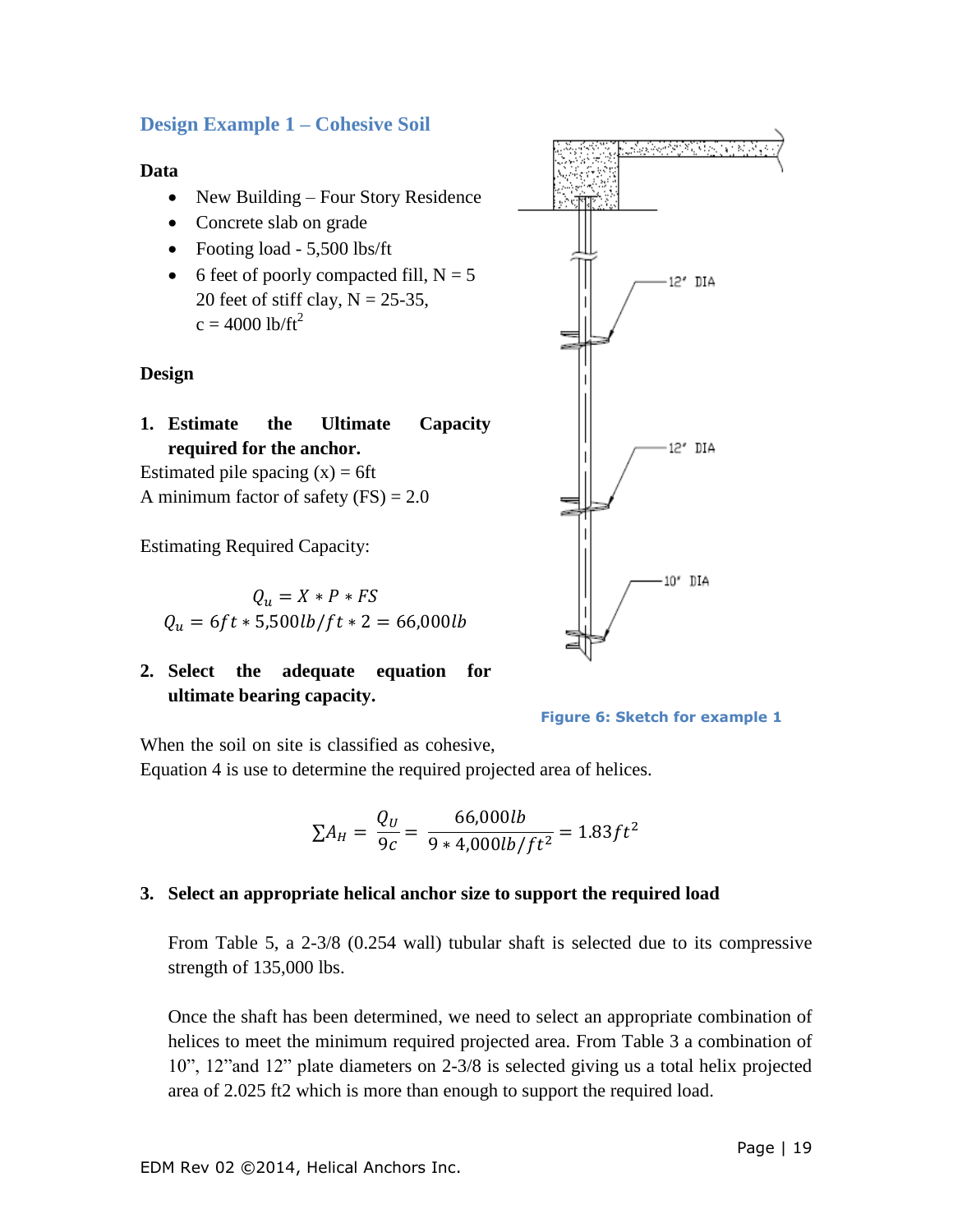$$
\Sigma A_H = 0.515 + 0.755 + 0.755 = 2.025
$$
 ft2

#### **4. Required Effective Torsional Resistance**

Using Equation 5 and Table 4 for Kt factor, the required effective torsional resistance is calculated to be:

$$
T = \frac{Q_u}{K_t} = \frac{66,000lb}{10ft^{-1}} = 6,600ft - lb
$$

#### **5. Verify the selected helical anchor capacities exceed the requirements.**

The ultimate capacity required was calculated to be 66,000 lbs with a required effective torsional resistance of 6,600 ft-lb. Reviewing Table 5, the 2-3/8 (.254 wall) helical has a torsional strength of 9,000 ft-lb with a mechanical compression rating of 135,000 lbs which will be more than adequate for this project. The area chosen for the helices was greater than the minimum required which could allow us to achieve even higher capacity. The following calculation shows the ultimate capacity the anchors can achieve based on the chosen area, if confirmed by a higher effective torsional resistance in the field.

$$
Q_u = 9 * 4,000 \frac{lb}{ft^2} * 2.025 ft^2 = 72,900 l,
$$

#### **6. Minimum Tip Embedment**

The length of the helical anchor is approximated by the minimum tip embedment. In this case, the minimum tip embedment will be approximately 16 feet, due to the poor soil at the surface and recalling that the helical plates are spaced three times the diameter of the lower plate.

The total helical anchor length will be determined when all installation requirements have been met. For this project it has been estimated at approximately 20 feet.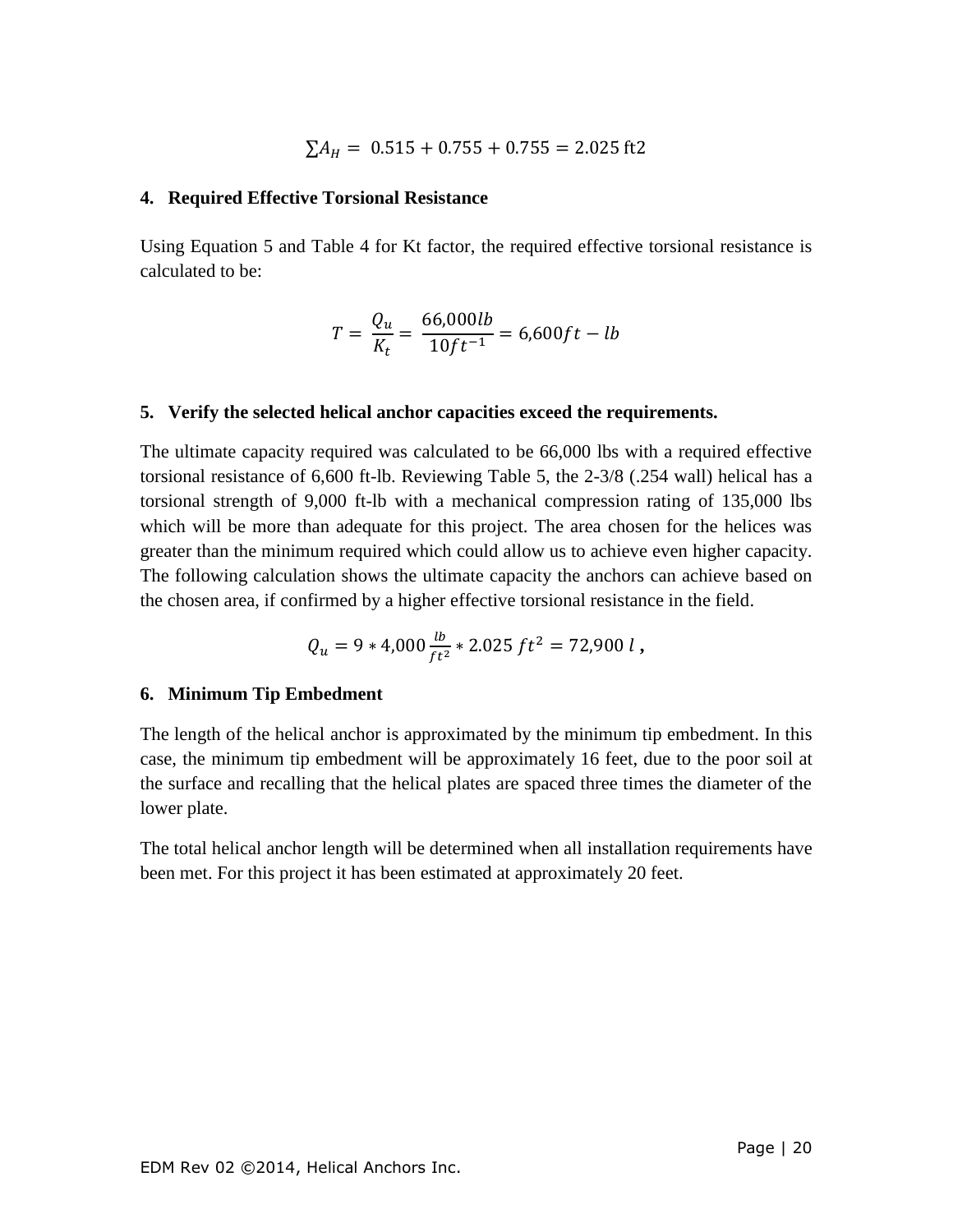#### <span id="page-20-0"></span>**Design Example 2 – Non-cohesive Soil**

#### **Data**

- New Building –Two story building
- Estimated weight 9,200 lb/ft
- Working Load 55,000 lbs
- 5 feet of sandy clay fill, stiff.  $\gamma_m = 110$  pcf
- 25 feet of medium grained, well graded sand, medium dense  $\gamma_m = 125$  pcf, N = 25,  $\varnothing$  = 34, Water table 15 ft

#### **Design**

#### **1. Estimate the Ultimate Capacity required for the anchor.**

A minimum factor of safety  $(FS) = 2.0$ 

Estimating Required Capacity:

$$
Q_u = W_L * FS
$$
  

$$
Q_u = 55,000 \text{ lbs} * 2 = 110,000 \text{ lbs}
$$

#### **2. Select the adequate equation for ultimate bearing capacity.**

When the soil on site is classified as non-cohesive, Equation 3 will be used to determine the required projected area of helices.

Choose a target depth, say  $h = 25$  ft

$$
q' = \sum \gamma * h = 110 \frac{lb}{ft^3} * 5ft + 125 \frac{lb}{ft^3} * 10ft + 65 \frac{lb}{ft^3} * 10ft = 2,450 \frac{lb}{ft^2}
$$

 $N_q = 30$  (from Figure 3 at  $\varnothing = 34$ )

$$
\Sigma A_H = \frac{Q_U}{q'N_q} = \frac{110,000 lbs}{\frac{2,450 lb}{ft^2} \times 30} = 1.496 ft^2
$$

#### **3. Select an appropriate helical anchor size to support the required load**

EDM Rev 02 ©2014, Helical Anchors Inc.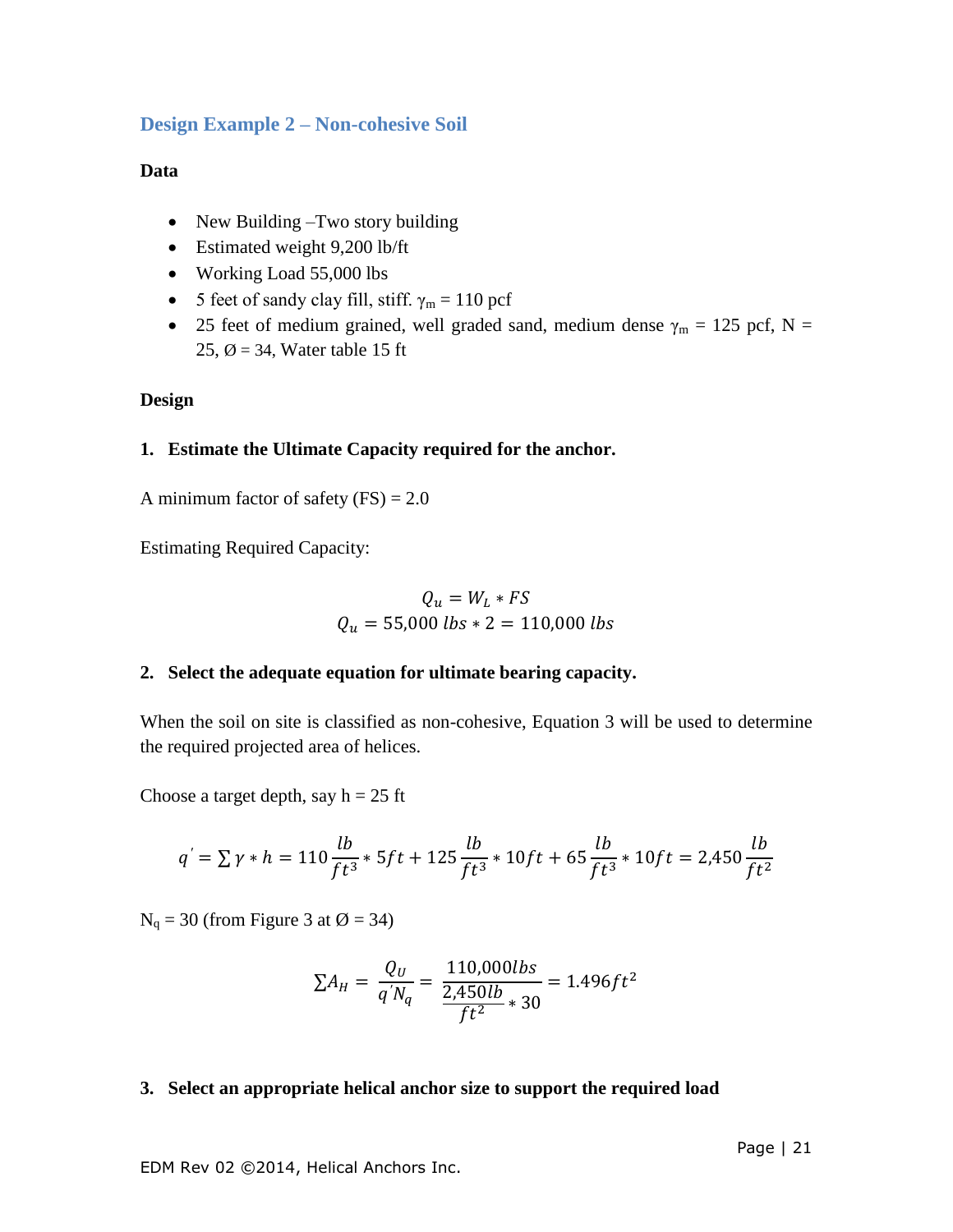From Table 5, a 2-7/8 (0.276 wall) tubular shaft is selected due to its compressive strength of 180,000 lbs.

Once the shaft has been determined, an appropriate combination of helices is selected to meet minimum required projected area. From Table 3 a combination of 8", 10", and 12" plate diameters on a 2-7/8 is selected giving us a total helix projected area of 1.544  $\text{ft}^2$ which is more than enough to support the required load.

$$
\Sigma A_H = 0.304 + 0.500 + 0.740 = 1.544 ft^2
$$

#### **4. Required Effective Torsional Resistance**

Using Equation 5 and Table 4 for Kt factor, the required effective torsional resistance is calculated to be:

$$
T = \frac{Q_u}{K_t} = \frac{110,000lb}{9ft^{-1}} = 12,200ft - lb
$$

#### **5. Verify the selected helical anchor capacities exceed the requirements.**

The ultimate capacity required was calculated to be 110,000 lbs with an installation torque of 12,200 ft-lb. Reviewing Table 5, the 2-7/8 (.276 wall) helical selected has torsional strength of 16,000 ft-lb with a mechanical compression rating of 180,000 lbs which will be more than adequate for this project. The area chosen for the helices was greater than the minimum required which could allow us to achieve even higher capacity. The following calculation shows the ultimate capacity the anchors can achieve based on the chosen area, if confirmed by a higher effective torsional resistance in the field.

$$
Q_u = 2,450 \frac{lb}{ft^2} * 30 * 1.544 ft^2 = 113,484 lb
$$

#### **6. Minimum Tip Embedment**

The length of the helical anchor is approximated by the minimum tip embedment. In this case, the minimum tip embedment will be approximate 14 feet, due to the poor soil in the surface and recalling that the helical plates are spaced three times the diameter of the lower plate.

The total helical anchor length will be determined when all installation requirements have been met. For this project it has been estimated at approximately 28 feet.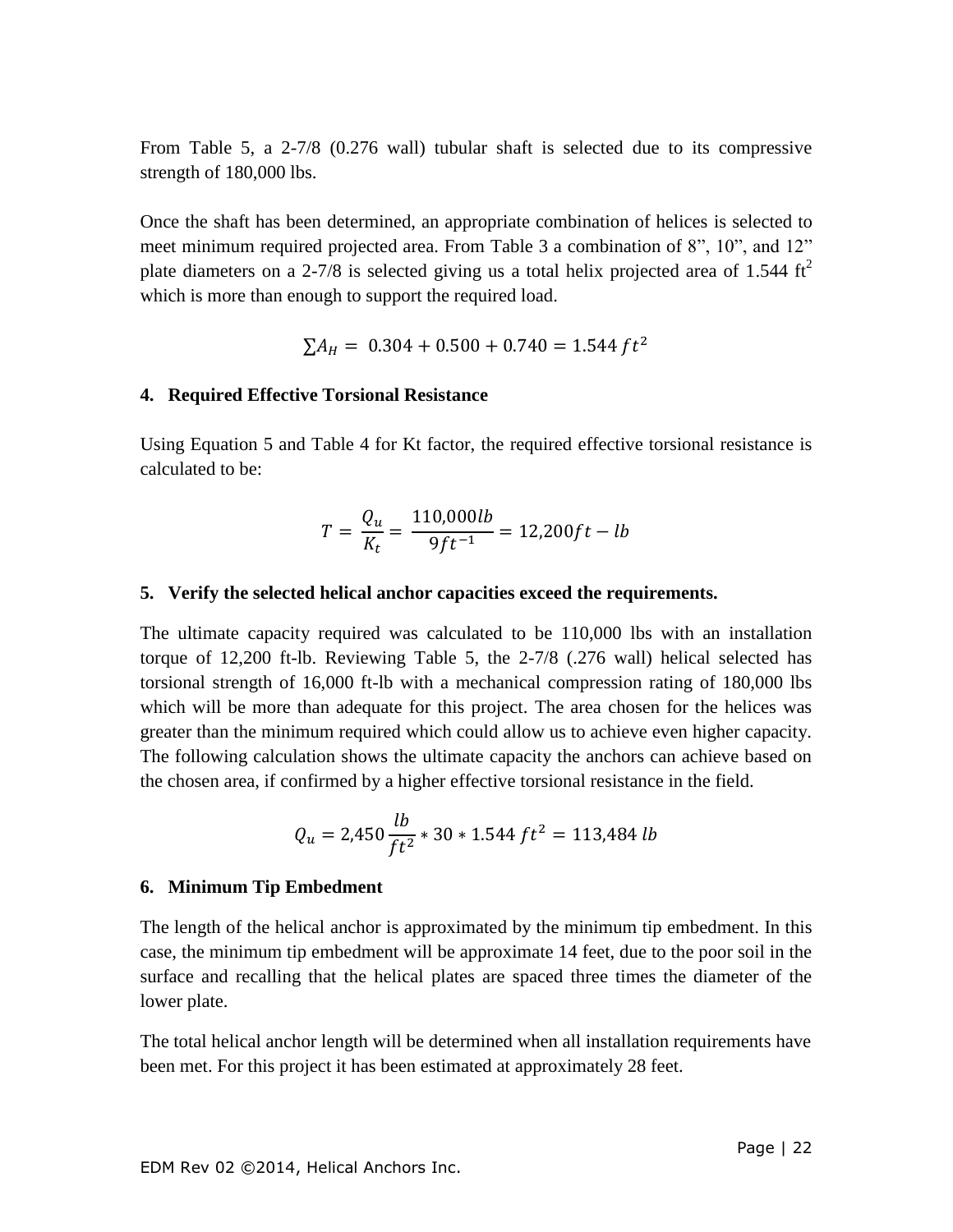

<span id="page-22-0"></span>*Helical Anchors Operational Guide* 

**Section 2**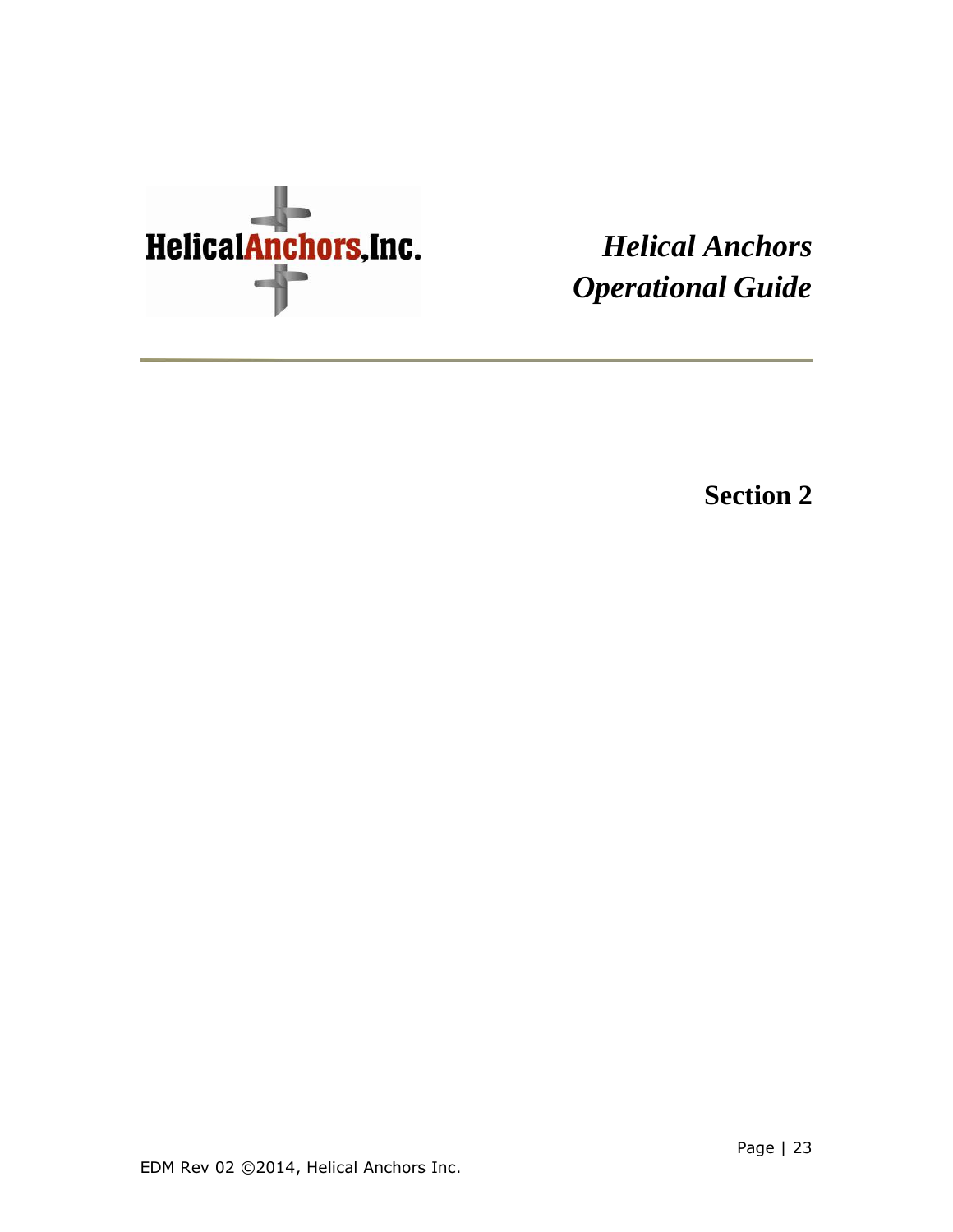**Warning!** Before proceeding with installation, a careful examination of site conditions must be done, looking for possible existence and location of underground utilities. The stability of soil must be known as well as the integrity of the structure to carry the load between placements of piers.

#### <span id="page-23-0"></span>**Procedure**

**Note:** When dealing with helical tiebacks, preparation must be done before installation. An area must be excavated to be able to reach the installation placement point. If anchors must be installed through a wall, a hole must be created to a size not smaller than the largest helix diameter.

The tip of the helical anchor lead section is located as shown on the drawings. The other end is connected to a hydraulic motor that must be attached to an appropriate machine for the job. These two operations may be done in reverse order at the operator's option. If a dangling-head digger motor is used, it usually is a little bit easier to attach the anchor to the digger first. The machine must be capable of providing sufficient downward pressure to advance the anchor uniformly at a rate of about 3 inches per revolution, and enough torque to reach the required effective torsional resistance termination criterion. The anchor should be driven into the soil in a smooth and continuous manner at a rate of rotation of 5 to 20 rpm. Once the lead section is installed, extensions may be attached if necessary to reach the minimum embedment length and effective torsional resistance termination criteria (both the minimum embedment length and the minimum effective torsional resistance criteria must be reached before the anchor can be terminated). Secure the extensions at the coupling with the bolts, pins or other devices provided with the anchor before continuing to drive the anchor. Again, the new section may be attached to either the digger motor or the already-installed anchor section first, at the operator's option.

If there is a maximum embedment length specified and the minimum effective torsional resistance is not met before the maximum embedment length is reached, some sort of remediation is required. On many projects, the specifications will include one or more pre-qualified remedies for this and other situations where the design termination criteria cannot be met. The contractor should at least be aware of any such pre-qualified remedies contained in the specifications, or if none are specified in the bidding documents he is encouraged to request them.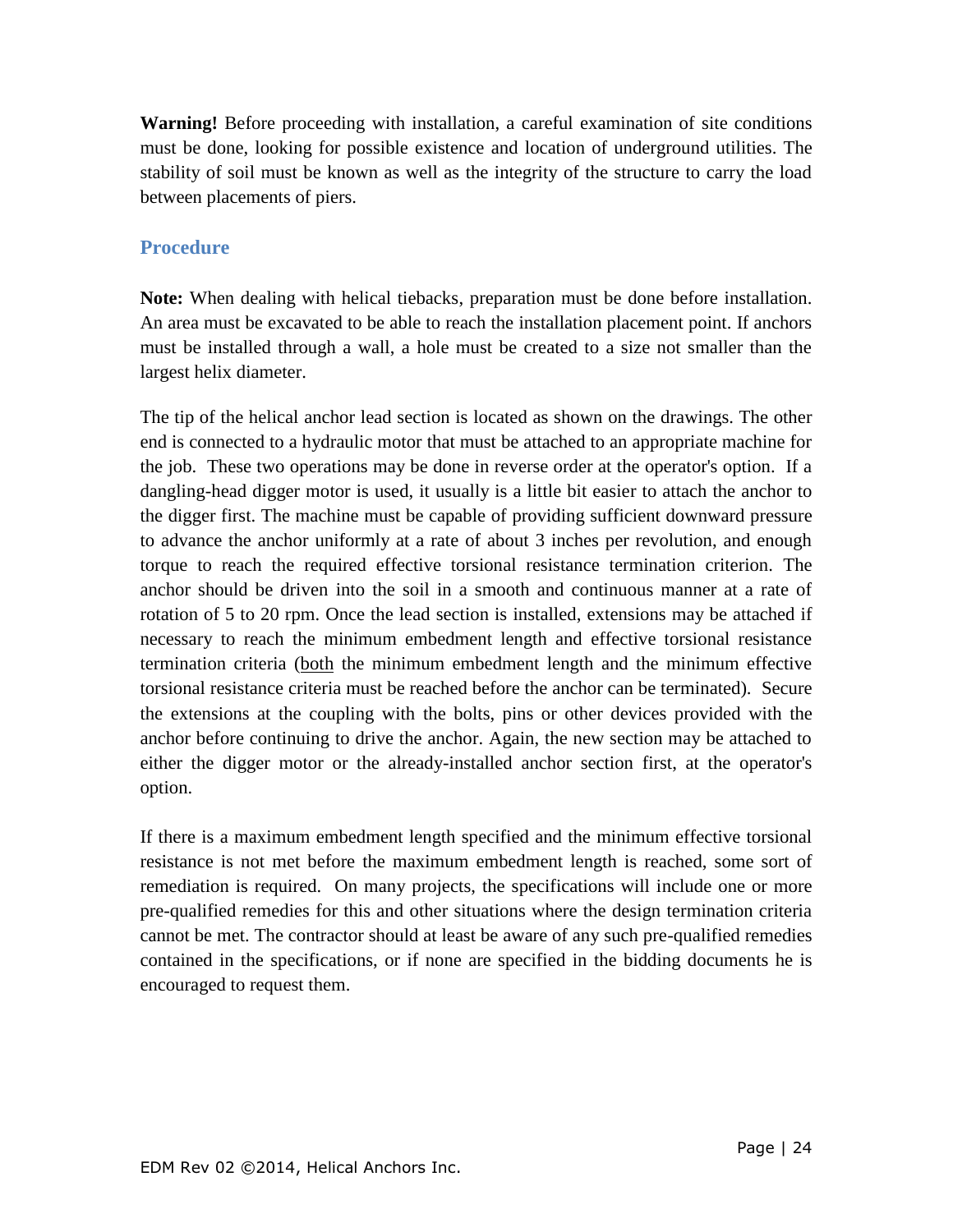#### <span id="page-24-0"></span>**Length**

As noted above, both the minimum embedment length and the minimum effective torsional resistance criteria must be satisfied before the installation can be terminated. It is permissible to continue the installation after both criteria have been met to bring the end of the last extension into compliance with the specified reveal, provided that the specified maximum embedment length, if any, is not exceeded and that the minimum effective torsional resistance criterion is still met when installation is terminated. Many contractors choose to simply stop the installation as soon as both termination criteria are met and cut the shaft off to meet the specified end reveal.

#### <span id="page-24-1"></span>**Connection to the Structure**

Once anchor installation is complete, a proper adapter for the structure must be installed on the anchor. When dealing with uplift loading, the adapter must be securely attached to the helical anchor. The anchor installing contractor should make sure the connection to the structure is also secure, or if the connection is to be made after the contractor finishes his part of the job he should at least check to be sure that everything is in place so that a proper connection can be made at a later date.

#### <span id="page-24-2"></span>**Load Testing**

Testing might be required by the owner/engineer in order to verify the capacity of the proposed or production helical anchors. The installing contractor is cautioned to be absolutely sure 1) the acceptance criteria for the test are documented in writing, 2) he/she understands the acceptance criteria and finds them reasonable, and 3) the responsibility for remediating any anchors that fail the test is documented in writing and understood by the contractor. Here again, specifying pre-qualified remedies for anchors that fail to meet the acceptance criteria can be very helpful in minimizing delays and cost over-runs due to non-conforming anchors.

#### <span id="page-24-3"></span>**Torsional Resistance**

The torsional resistance experienced by the helical anchor during installation must be recorded in 1-foot intervals at least during the time that the effective torsional resistance is established (i.e., during the final length of embedment equal to three times the diameter of the largest helix). Helical Anchors, Inc. strongly recommends that the torsional resistance be recorded in no larger than 5-foot intervals throughout the installation. Torsional resistance can be monitored with a stand-alone torque sensor and readout mounted between the anchor drive tool and the drive head output shaft adapter. Another commonly used method is to monitor the pressure drop ("differential pressure") across a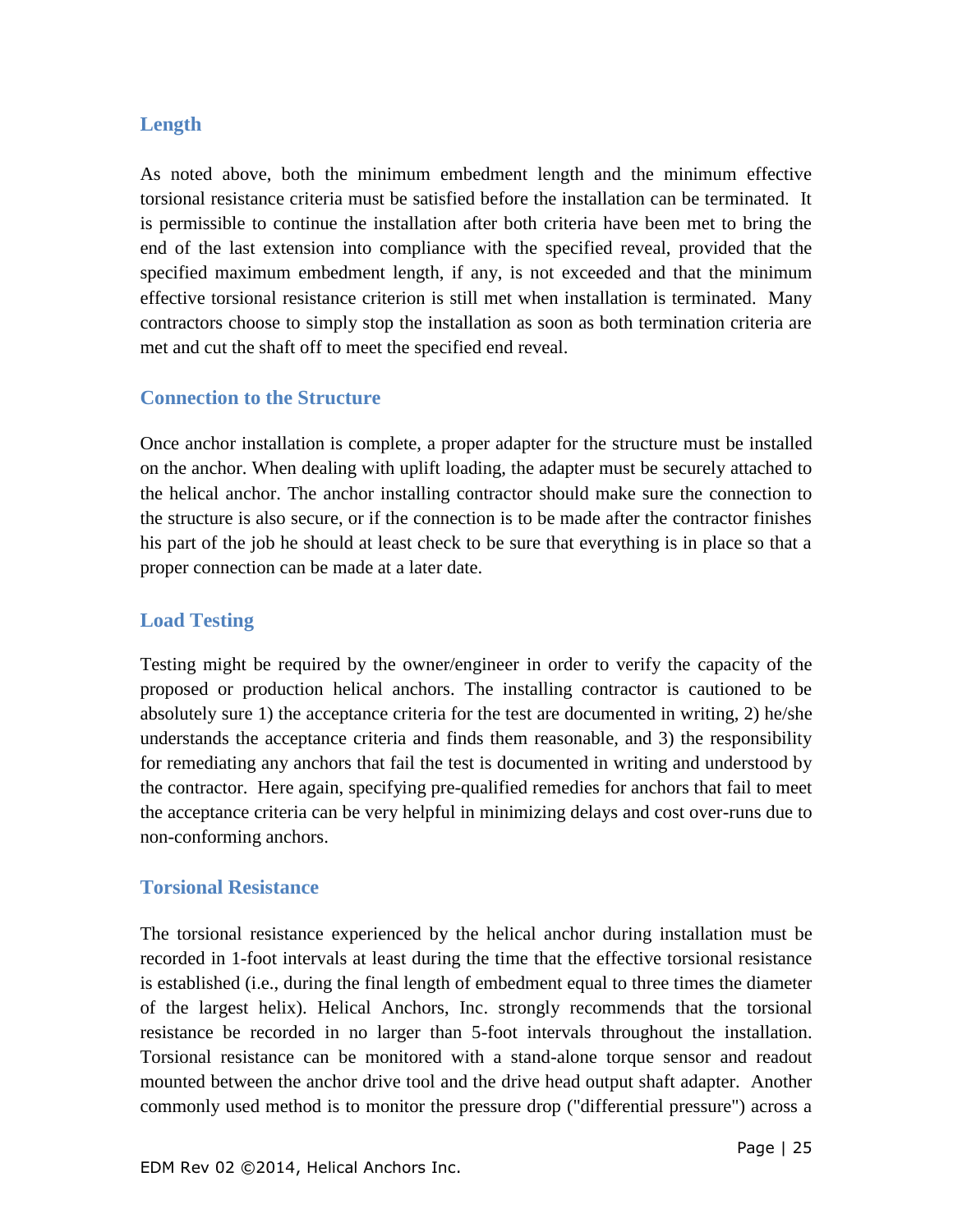hydraulic motor used to install the anchor. Drive head manufacturers typically provide output torque vs. differential pressure calibration data for their products.

Copies of torsional resistance and field test reports should be given to the owner.

#### <span id="page-25-0"></span>**Clean up**

The contractor should keep his portion of the construction site as clean and organized as possible. Particularly with occupied residential sites, the contractor should store excavation spoils on tarps and minimize collateral damage to the lawn, shrubs, trees and other landscaping items as much as possible. Restore any disturbed soil around the work area to the original dimensions or as specified by the engineer/owner. Dispose all construction waste in a safe and legal manner.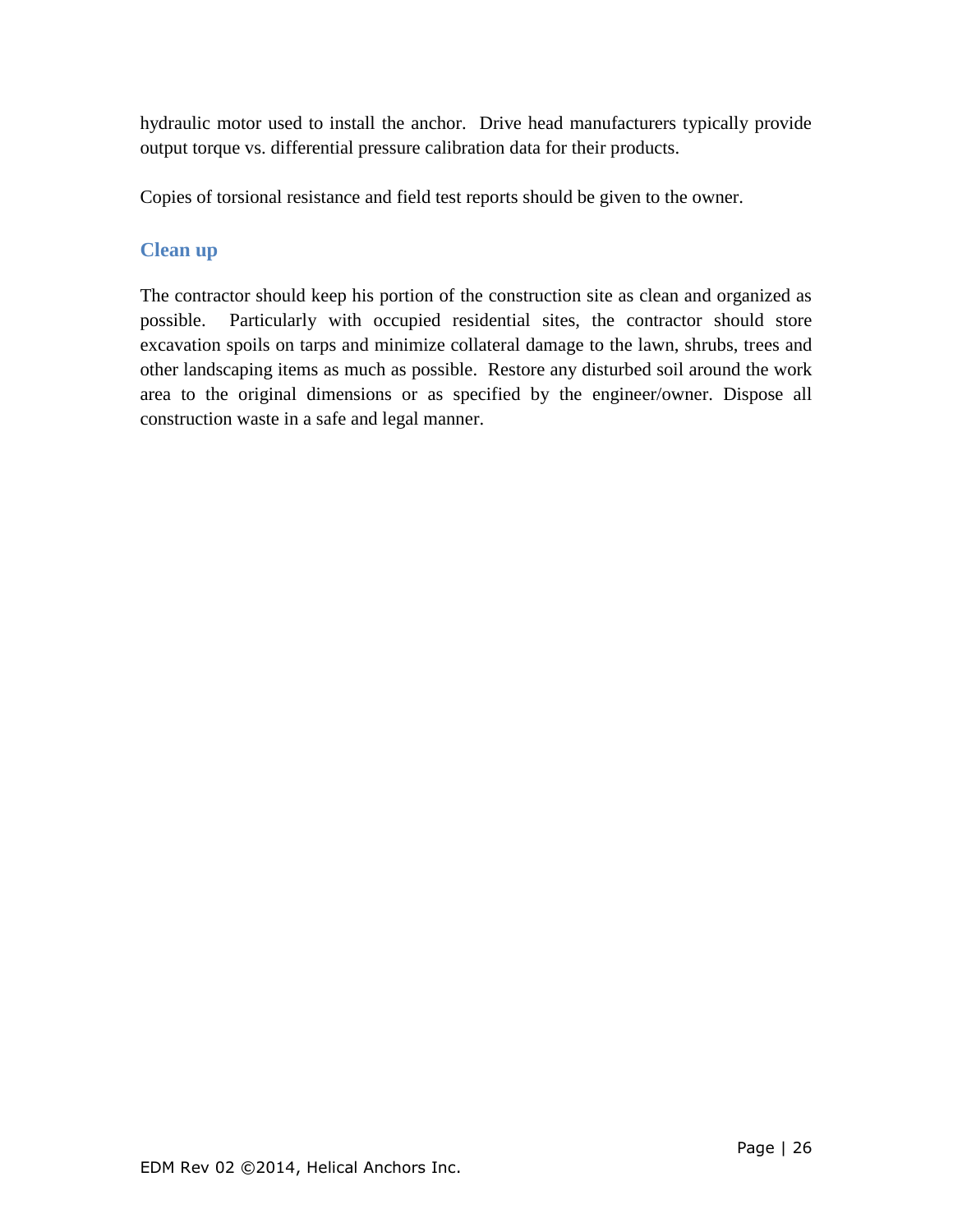

<span id="page-26-0"></span>*Push Piers Design Manual*

**Section 3**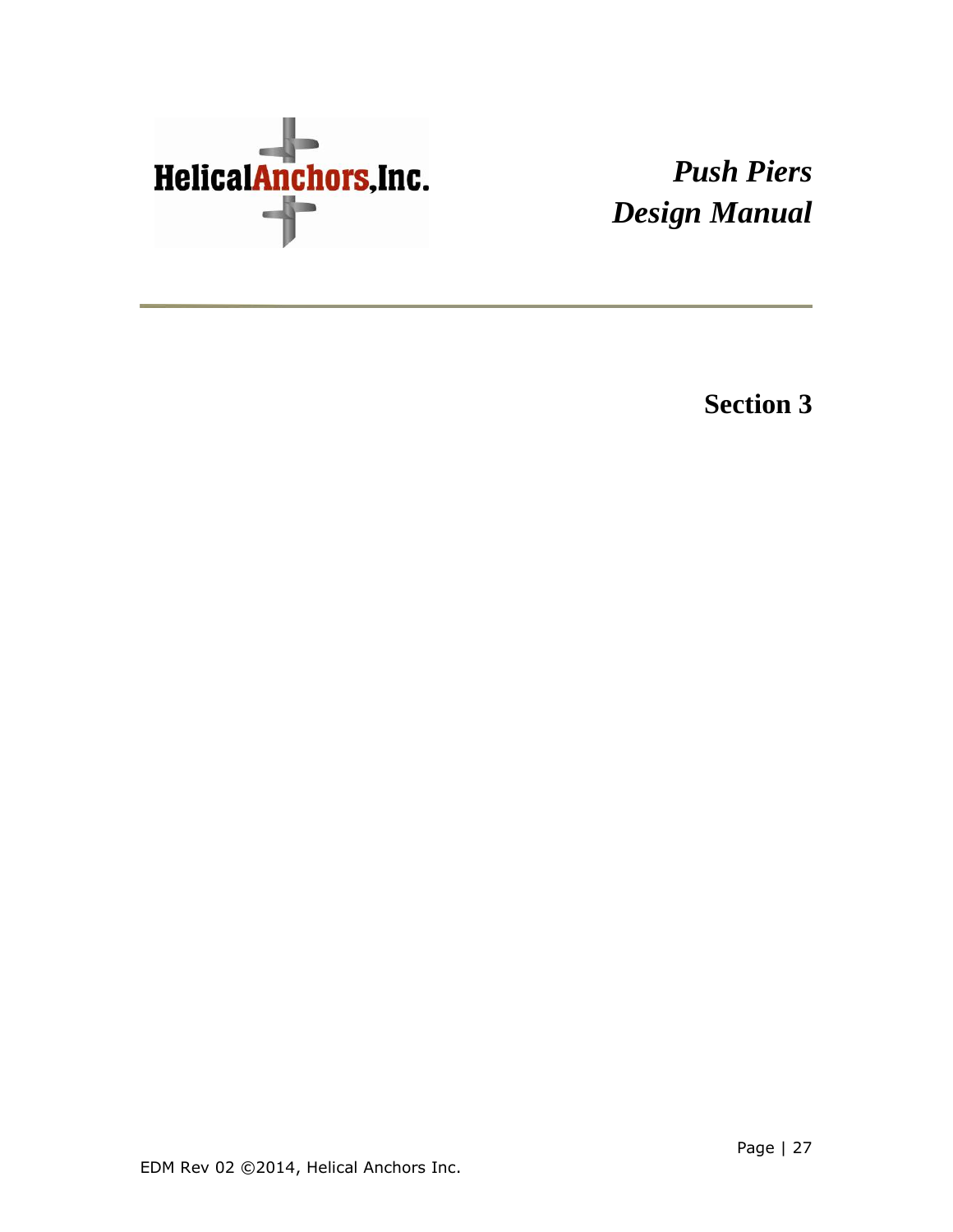#### <span id="page-27-0"></span>**Introduction**

Pile systems have been improving through the years. Though many new methods and materials have been tested in history, modern construction has governed the repair and remediation techniques. The development of new technology has opened new opportunities for deep foundation systems. Though the most common application for push piers is structure restoration to its original position using an underpinning system, new applications and modifications are continually expanding and growing to meet the needs of the deep foundation industry.

Helical Anchors Inc. with its many years of experience in the drill pipe industry has developed a new product using superior raw material making our product stronger than any other competitor's. Helical Anchors' Push Pier does not depend on skin friction to provide support; a friction reduction collar on the lead section reduces the skin friction during installation. Each pier is field tested during installation making sure to exceed the minimum factor of safety proposed.

#### <span id="page-27-1"></span>**Push Pier Advantages**

The advantages of push piers are very similar to those mentioned above for helical anchors.

- Each pier is load tested to verify capacity during installation.
- They produce small or no vibration decreasing possible damages to the structures from soil movement.
- They can be installed in any weather conditions and there is no need to wait for loading after installation; there is no cure time as with concrete foundations.
- Easy installation, no need for excavation and they can be installed in limited access areas.
- They are quick to install and there is no need of big equipment in comparison with other types of deep foundations construction.
- They can be installed in soft surface and high water table conditions.
- Installation produces no spoils to remove or remediate.

#### <span id="page-27-2"></span>**Description**

Helical Anchors' Push Piers are tubular shafts made of seamless Grade 80 steel tubing. Each pier is pushed into the soil until it reaches a solid bearing stratum. The lead sections are fabricated in lengths of 41½" with couplings at the end so that extensions may be added for deeper penetration to support loads where the soil is denser or harder. Helical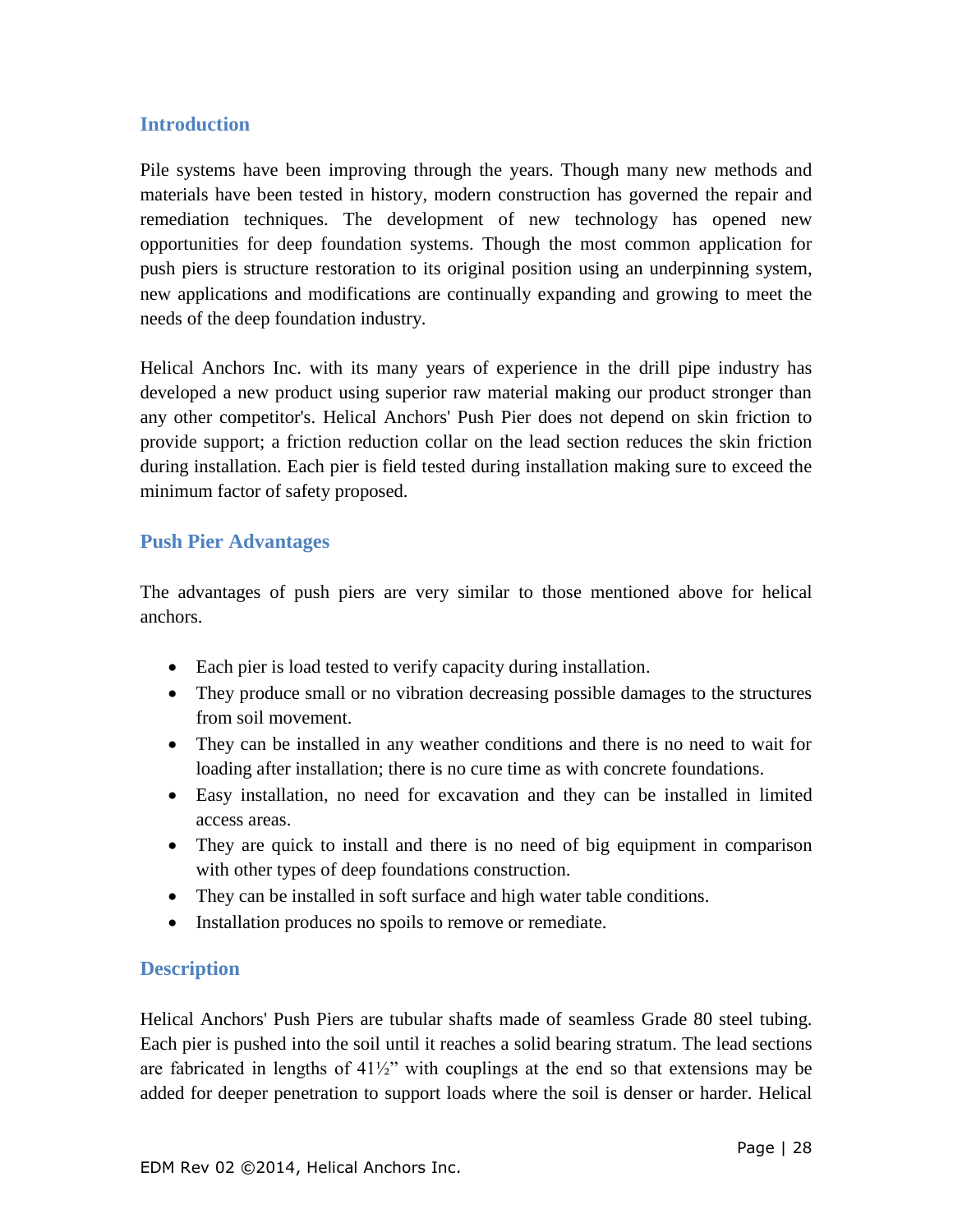Anchors Inc. offers a wide range of shaft sizes that accommodates any kind of application.

The push pier includes a friction reduction collar at the end of the lead section which reduces skin friction developed when the pier is driven into the soil. The pier does not depend at all on the skin friction for support. The installation process is in fact a field loading test, allowing the pier capacity to be monitored continually. The installer is thus able to ensure the required factor of safety is met or exceeded on every pier without costly additional testing.



**Figure 7: Pier Lead**

The push pier final section is attached to an adaptor that connects to the foundation or structure. These connectors allow the loads from the foundations to be transferred to the pier and then to the soil at a deeper level.

#### <span id="page-28-0"></span>**Installation**

After proper examination of the site conditions and selection of the push pier size, a small excavation is made for access to the foundation bottom. The bracket attachment is secured to the footing along with the drive stand. Once, the push pier section is placed and plumb in the proper location, the hydraulic jacking system will push the pier into the soil. Extensions may be needed to reach an appropriate bearing stratum. The installation



**Figure 8: Pier Extension**

continues until the resistance to further embedment shows that the pier capacity is sufficient to provide the required factor of safety. For an extensive detail installation procedure, look at the operations guide section of this manual.

#### <span id="page-28-1"></span>**Applications**

Helical Anchors' Push Piers are commonly used to underpin foundations of existing structures. This may be to stabilize or remediate settled foundations or to prevent settlement of an existing structure when additional loading or adjacent excavation is anticipated.

Push piers transfer load from the surface foundation to a deeper competent soil stratum. The installation can be in interior or exterior locations and requires only minimal excavation and operating space. Push piers are connected to foundations through adapters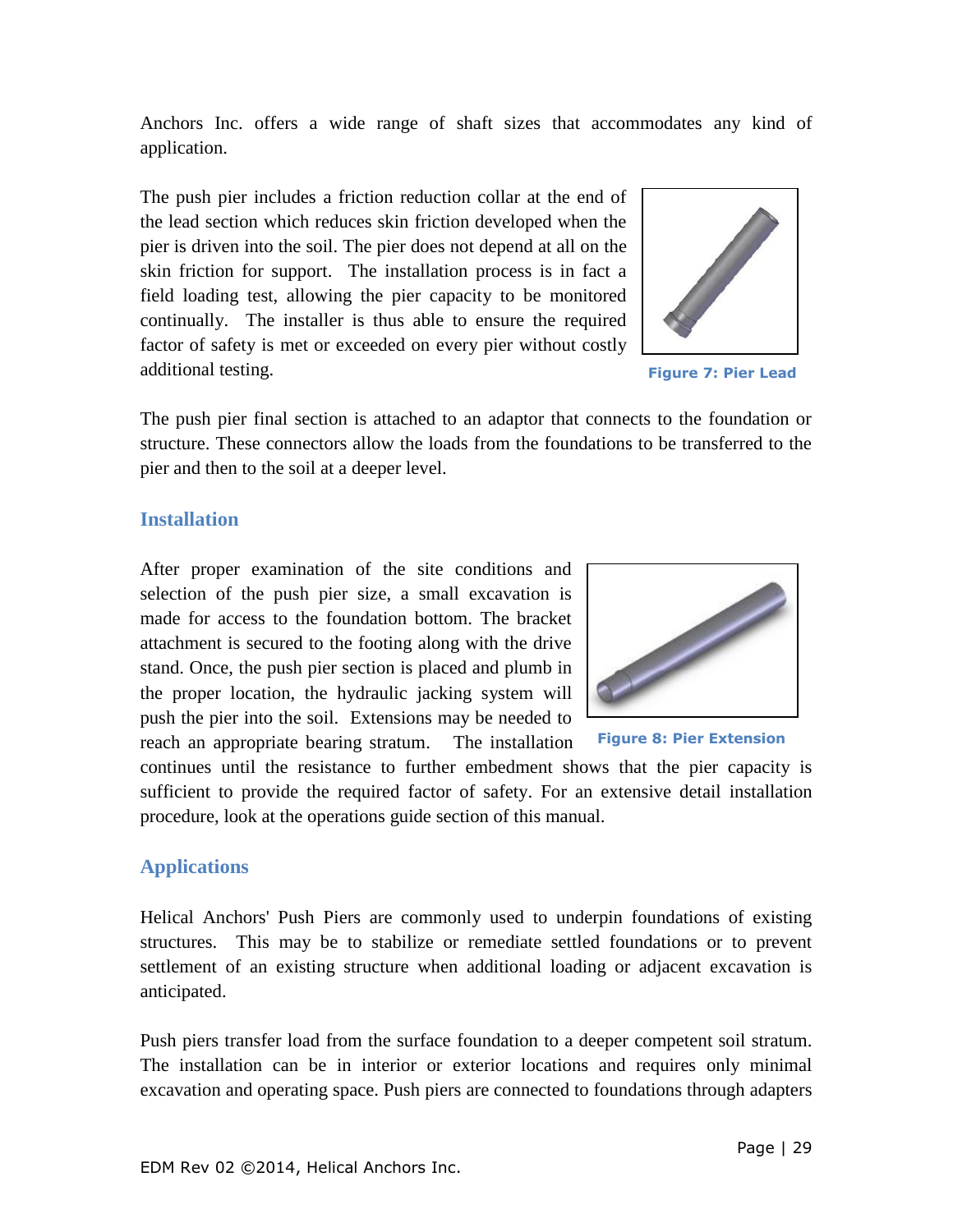that either extend under the footing or are connected to a vertical face of the footing or the supported structure. Push piers are not only used to stop settlement, but also to lift the entire structure.

#### <span id="page-29-0"></span>**Design Guide**

#### <span id="page-29-1"></span>**Predicting Capacity**

A theoretical solution for capacity is not fully developed at this point, but researchers are in the process of developing it. Helical Anchors Inc. uses the maximum installation force as an indication of ultimate capacity. It is of high importance to analyze the structural loads the pier will support so the installation force exceeds the total required load.

The structural loads are mainly dead load  $(D_L)$ , live load  $(L_1L)$ , snow load  $(S_1L)$ , and wind load  $(W<sub>1</sub> L)$ . The required load, P, a helical anchor would support is the sum of all loads.

**Equation 11**

$$
P = D_L + L_1 L + S_1 L + W_1 L
$$

The number of piers needed depends on the capacity of the pier and the total load to be supported. Table 6 below provides mechanical strength values to use in order to determine the maximum spacing possible to be able to support the total load required. The following equation is for maximum spacing:

**Equation 12**

$$
X_{max} = \frac{R_{ult}}{FS * P}
$$

Where:  $X =$  maximum spacing between piers  $R_{ult}$  = Design resisting load which can be found in Table 6 FS = Factor of safety (Helical Anchor Inc. recommends at least 2)  $P =$  total required load

**\*Note.** The factor of safety will be determined by the project engineer; helical anchors Inc. will provided a pier that exceeds the required factor.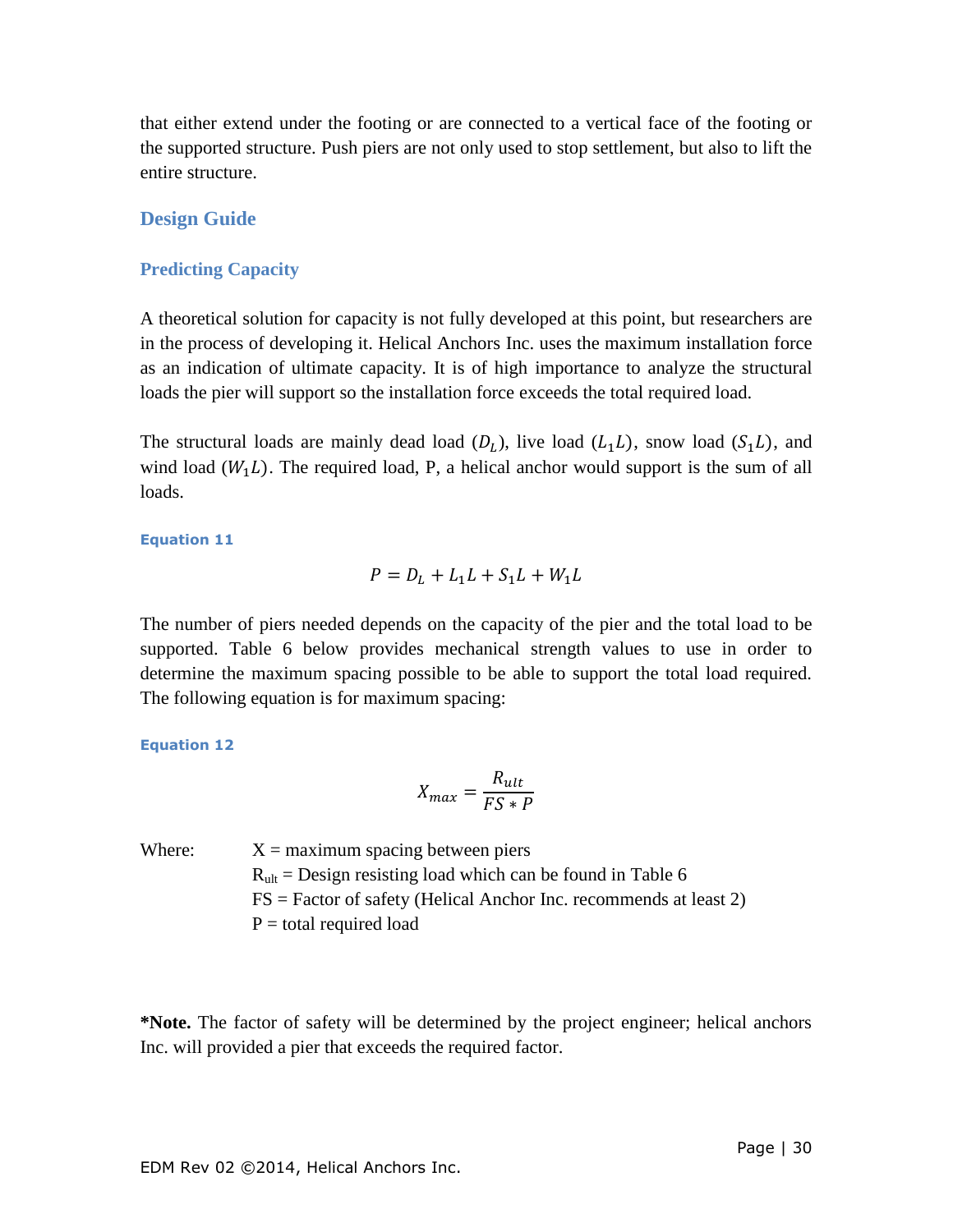| <b>Table 6: Push Pier Product Ratings</b>      |                              |                        |                                                                                     |  |  |  |  |  |
|------------------------------------------------|------------------------------|------------------------|-------------------------------------------------------------------------------------|--|--|--|--|--|
| <b>Helical</b><br>Anchors<br><b>Push Piers</b> | Shaft<br><b>Size</b><br>(in) | Wall<br>Thickness (in) | <b>Ultimate</b><br><b>Mechanical</b><br><b>Compressive</b><br><b>Strength (lbs)</b> |  |  |  |  |  |
| PP278217                                       | 2.875 OD                     | 0.217                  | 140,000                                                                             |  |  |  |  |  |
| PP278276                                       | 2.875 OD                     | 0.276                  | 180,000                                                                             |  |  |  |  |  |
| PP312254                                       | 3.50 OD                      | 0.254                  | 205,000                                                                             |  |  |  |  |  |
| PP412262                                       | 4.50 OD                      | 0.262                  | 275,000                                                                             |  |  |  |  |  |
| PP412271                                       | 4.50 OD                      | 0.271                  | 285,000                                                                             |  |  |  |  |  |

Once the spacing is found, the number of piers depends on the length of footing or wall. Helical Anchors Inc. recommends the piers to be embedded in soils where N values range from 35 to 40 or higher for non-cohesive soils and from 40 to 50 for cohesive soils.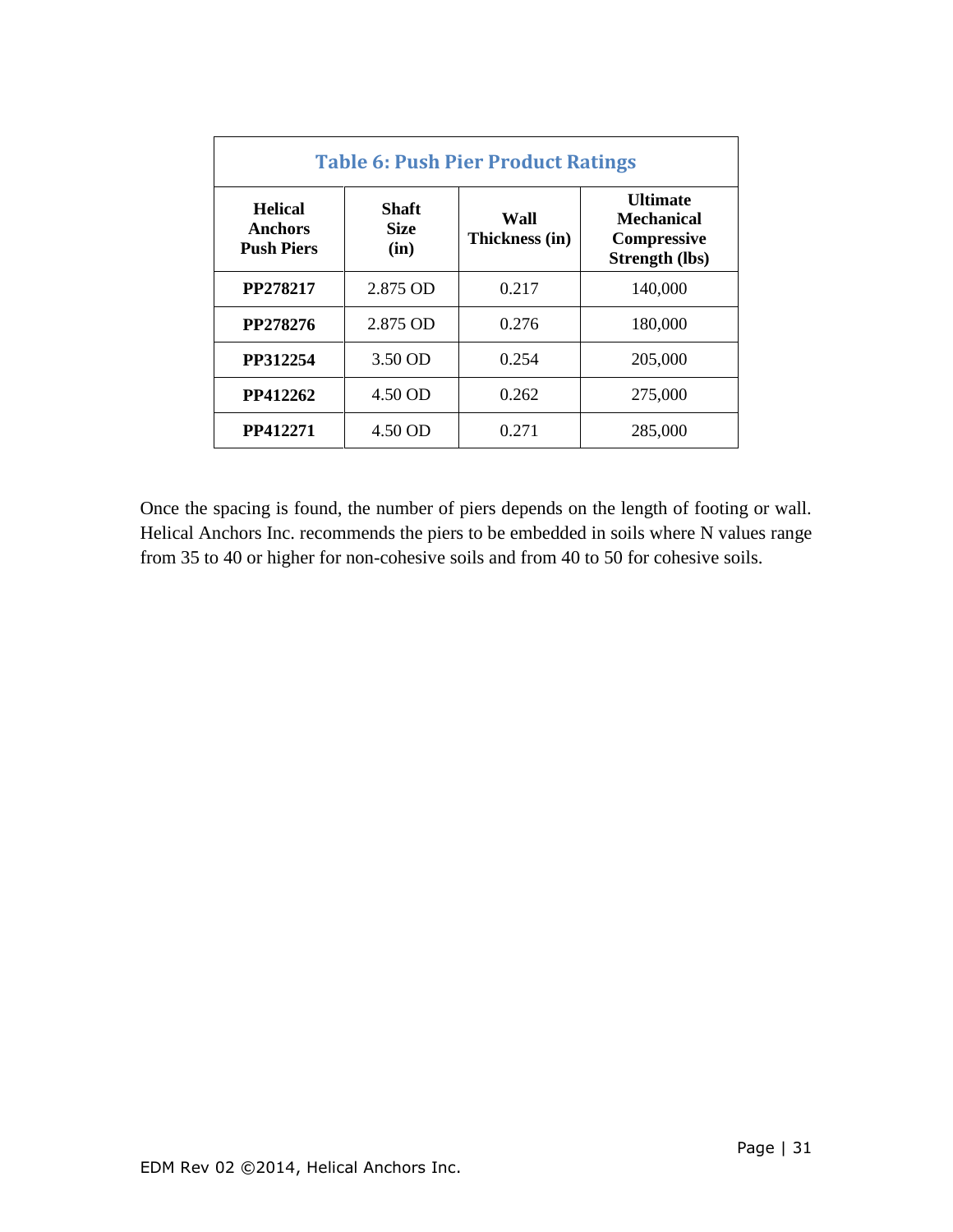

<span id="page-31-0"></span>*Push Pier Operational Guide* 

**Section 4**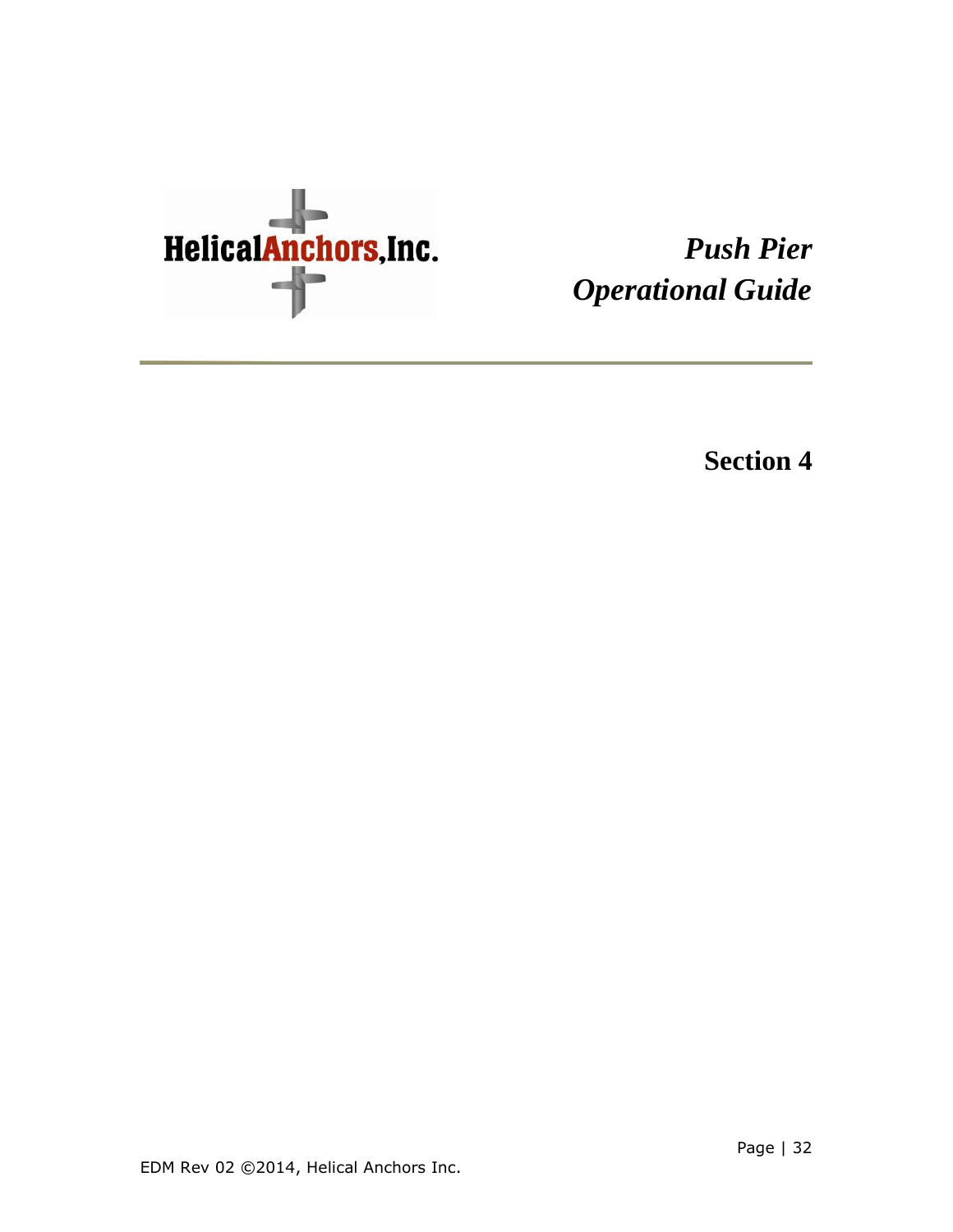**Note:** Before proceeding with the installation a careful examination of the site conditions must be done. Underground utilities must be located and the stability of soil must be known as well as the integrity of the structure to carry the load between placements of piers.

#### <span id="page-32-0"></span>**Foundation Exposure**

An area is excavated adjacent to the foundation exposing the footing, stem wall, or bottom of the grade beam. The excavated area must be big enough to provide safe working conditions, typically about three feet wide and at least 15" beneath the proposed elevation of the pier bracket base. The footing surfaces where the bracket will be installed must be smoothed out using a chipping hammer until firm bearing surfaces are provided, free of dirt and loose concrete. When the footing extends outside the footprint of the supported wall or other structural element, it must be notched sufficiently to allow the bracket to mount within the "zone of influence" of the load. For concrete, this zone of influence is often taken as the zone encompassed by surfaces projected downward and outward at 45 degrees from the perimeter of the loaded area at the top of the footing to its bottom surface. If the footing supports a wall, Helical Anchors Inc recommends the footing be notched back all the way to the wall where possible. If any reinforcing steel is encountered, approval from the engineer is required before cutting them. Verify the smoothed surfaces are plumb or level as appropriate where the bracket will be positioned.

#### <span id="page-32-2"></span><span id="page-32-1"></span>**Bracket Installation Under-footing 2-piece Pier Bracket**

The pier bracket is connected temporarily to a drive stand or other suitable assembly that can support it during mounting to the concrete footing. The pier bracket is positioned underneath the foundation footing with its bearing plate under the bottom of the concrete footing. A hydraulic ram is then used to bring the bracket plate into bearing with the footing. A careful inspection should be made, making sure the face plates have continuous bearing across the entire piece. If the pier bracket does not fit properly pressure bearing grout must be applied to fill gaps. The pier bracket is then bolted to the footing with  $1/2$ " diameter x 5-1/2" long anchor bolts to secure it in position. Vertical alignment should be verified to ensure the drive stand assembly frame is plumb prior to driving each pier section.

#### <span id="page-32-3"></span>**2-Piece Plate Pier Bracket**

If the footing extends too far beyond the bracket mounting surface, it will have to be notched or cored through for the pier to pass through. Align the bracket centerline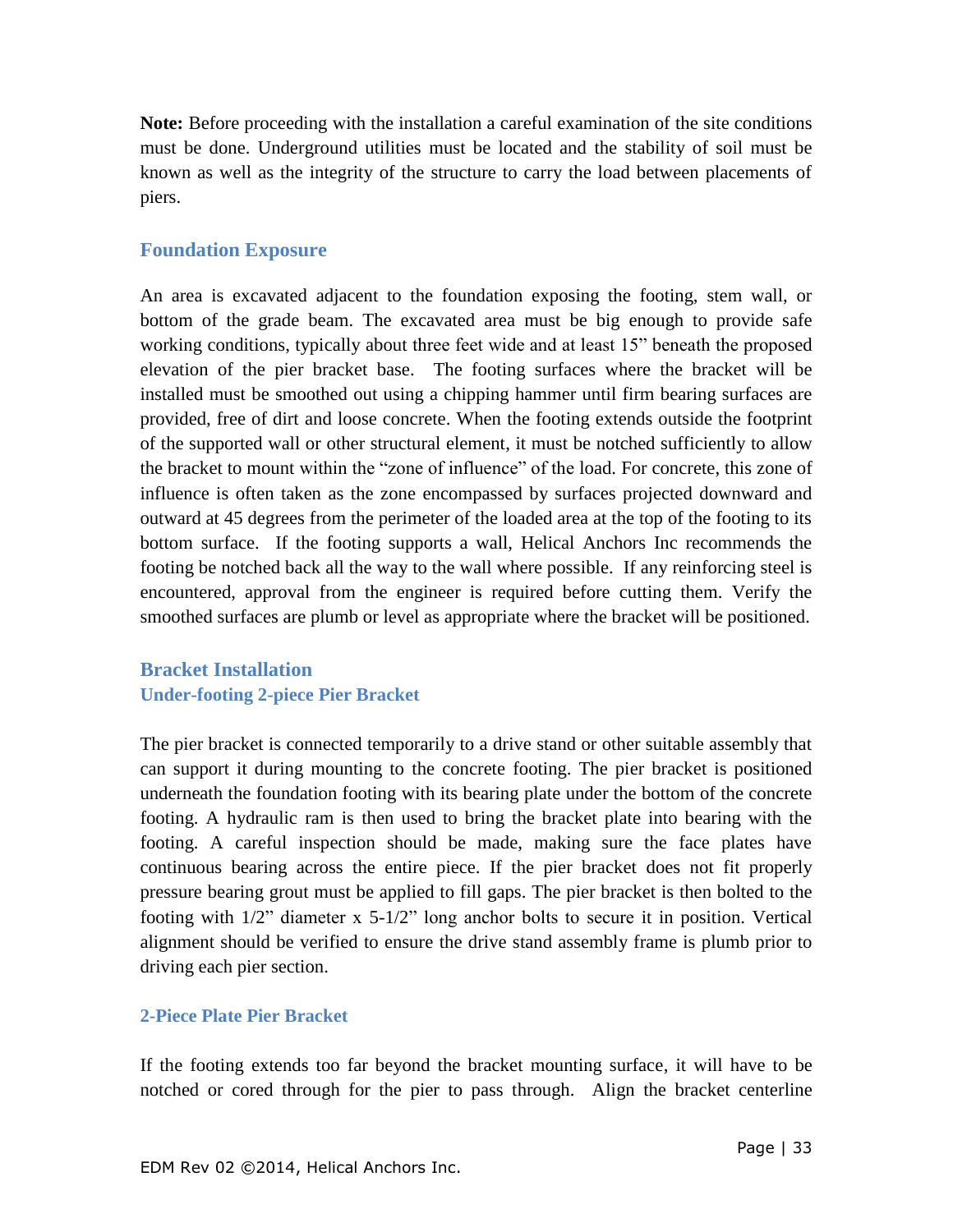directly with the hole through the footing and carefully mark the locations of the anchor bolts on the mounting face of the structure. When a spread footing is not present a bolt template is used to locate and mark the anchor bolts where designed. Drill the mounting holes and insert the 3/4" diameter x 7-1/2" long anchor bolts where marked. These bolts go in the top four holes and should have a minimum embedment of 4-3/4". The longer 3/4" diameter x 10" long bolts are placed in the four lower holes. The pier bracket is positioned and fastened with the washers and nuts provided with the anchor bolts. Carefully check for continuous bearing along the bracket plates and if necessary apply pressure grout where needed. Vertical alignment is inspected to ensure the pier bracket will be plumb.

#### <span id="page-33-0"></span>**Driving Pier Sections**

Position the lead section into the drive stand with the friction reduction collar facing downward and drive it into the soil using the hydraulic drive cylinder assembly. Put together the next section at the top of the pier section and continue driving additional pier sections until the minimum required length and push pressure are reached. Record the resistance encountered during driving of each pier section. This is typically done just before shutting off the valve to add another pier section. The resistance encountered at the end of driving the final pier section is the ultimate plunging capacity of the pier.

**Note:** Ensure pier bracket is secured during installation of each pier section.

#### <span id="page-33-1"></span>**Cutting Final Pier Section**

The final section installed may need to be cut to proper length. The length to be cut varies depending on the required lift. Cut the section so that after the lift is complete the top of the pier cap will be about 1/4" below the bottom of the lockoff pins. Cut the final section to length carefully ensuring a 90° angle with the pipe axis. If the pier settles during the lift the top of the pier cap will end up more than 1/4" below the bottom of the lockoff pins. Shims are used to fill the gap up to a maximum of 1" total accumulated shim height. Otherwise a new, longer final pier section must be cut so that the total shim height is held to 1" or less.

#### <span id="page-33-2"></span>**Transferring Loads to Piers**

The pier cap is installed on top of the last pier section. The structural loads are transferred to each pier by using a 25-50 ton hydraulic ram between each pier cap and a lift head mounted to the bracket using the same holes that were used for the drive stand. Several rams are actuated simultaneously through the use of hydraulic manifold(s) to raise the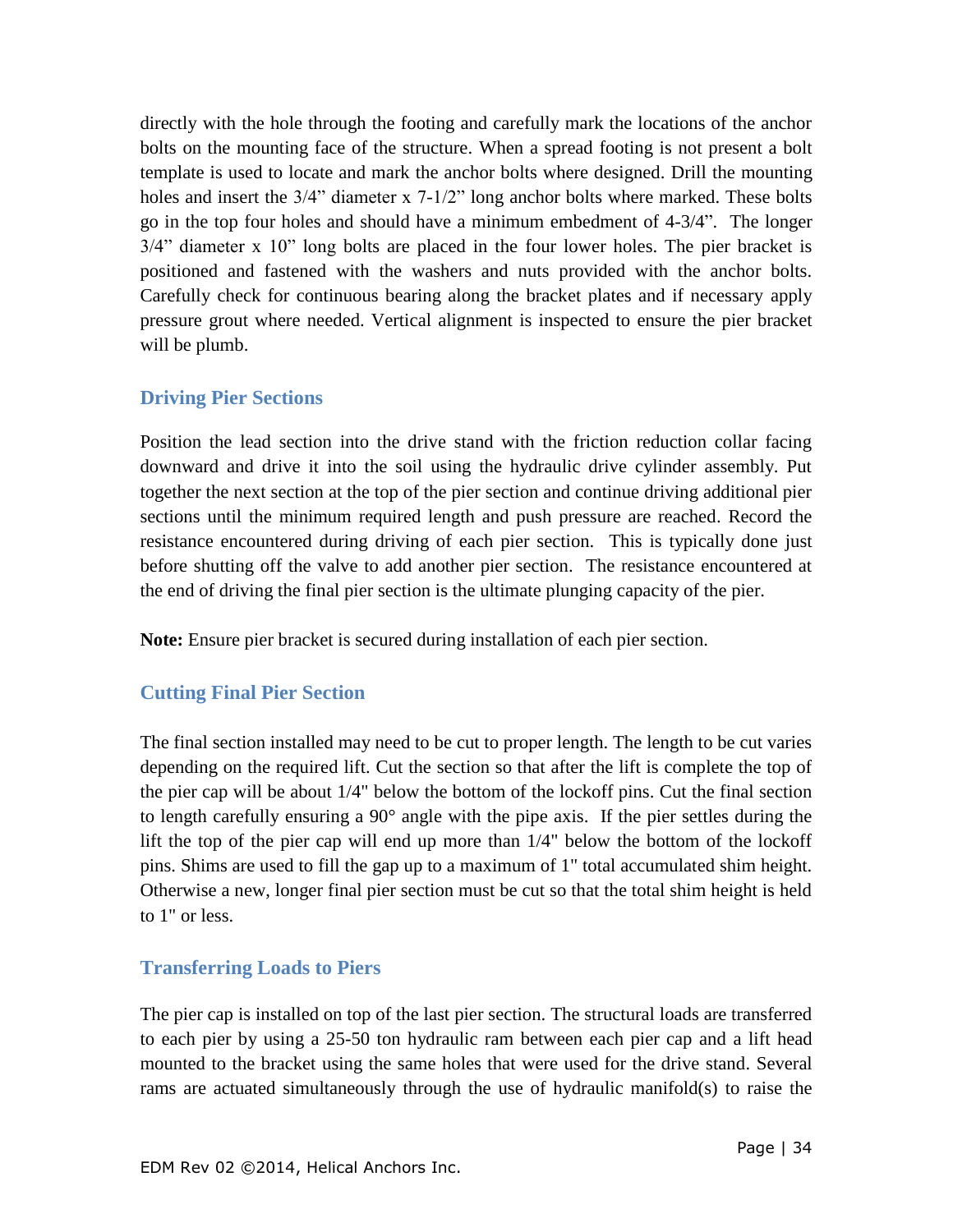structure to the desired elevation. The process should be carefully monitored to insure the structure is lifted properly and no footing cracks or movement in any direction occur. The flow to each ram is turned off when the desired elevation is reached at that location and the shut-off pressure is recorded. When all piers have been shut off at their proper elevations they are locked off mechanically using the lock-off pins and shims provided with the brackets. The hydraulic lifting jacks can then be de-pressurized and removed along with the lifting heads and their associated mounting pins. First reduce the overall system pressure to below the lowest individual pier shut-off pressure using the valve at the pump. Re-close the pump valve and begin de-pressurizing the individual piers, beginning with those that were shut off at the lowest pressure and proceeding in order of increasing shut-off pressure. Remove each jack after it is depressurized. Each time a pier valve is opened the pressure in the remaining system will increase. If the lowest-tohighest shut-off pressure sequence is followed, the system pressure should always be lower than the next shut-off pressure. If for any reason the lowest-to-highest shut-off pressure sequence is not followed, be sure to adjust system pressure with the pump valve as necessary to ensure the system pressure is lower than the shut-off pressure before opening any individual pier valve.

**Note:** Do not use any damaged or leaking hoses or hydraulic equipment. After completion of lift restoration, grout must be applied to the voids created between the foundation and underlying soil.

#### <span id="page-34-0"></span>**Clean Up**

After all piers are mechanically locked off and the lifting heads and hydraulic lifting system are removed, backfill the excavations with the excavated soil. Place the soil in 6 to 8 inch thick layers and thoroughly tamp each layer to obtain maximum density before adding the next layer. Ensure the surface all along the foundation is sloped downward away from the structure for at least 10 feet measured perpendicular to the foundation. The drop must always be at least 2.4 inches vertical over the first ten feet horizontal and typically should be at least 6 inches over that distance. If this grading cannot be accomplished, or would cause drainage across property lines in excess of that which existed before the grading, an approved alternate method of diverting water away from the foundation must be provided. Dispose of all construction waste in a safe and legal manner.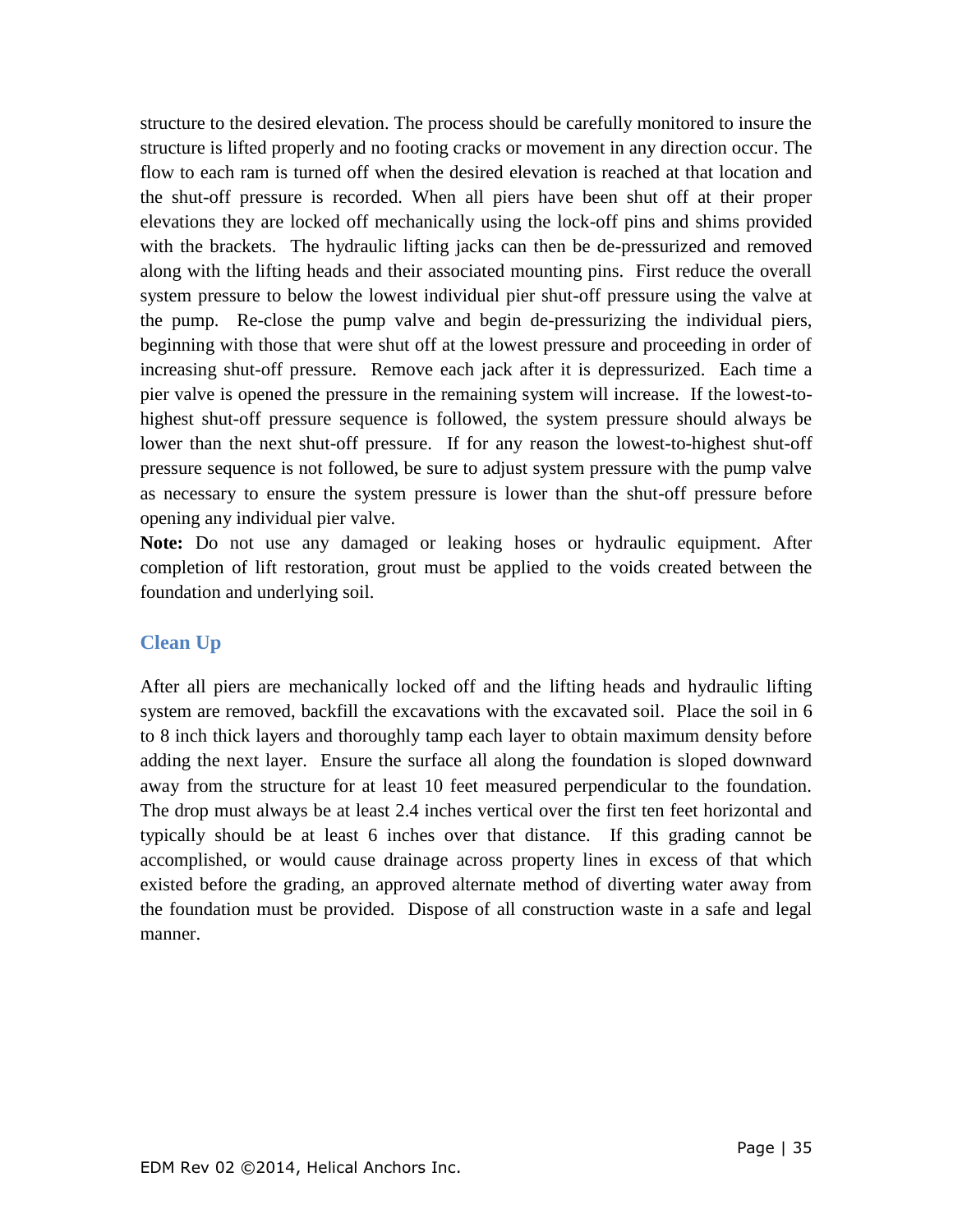

<span id="page-35-0"></span>*Corrosion Overview*

**Section 5**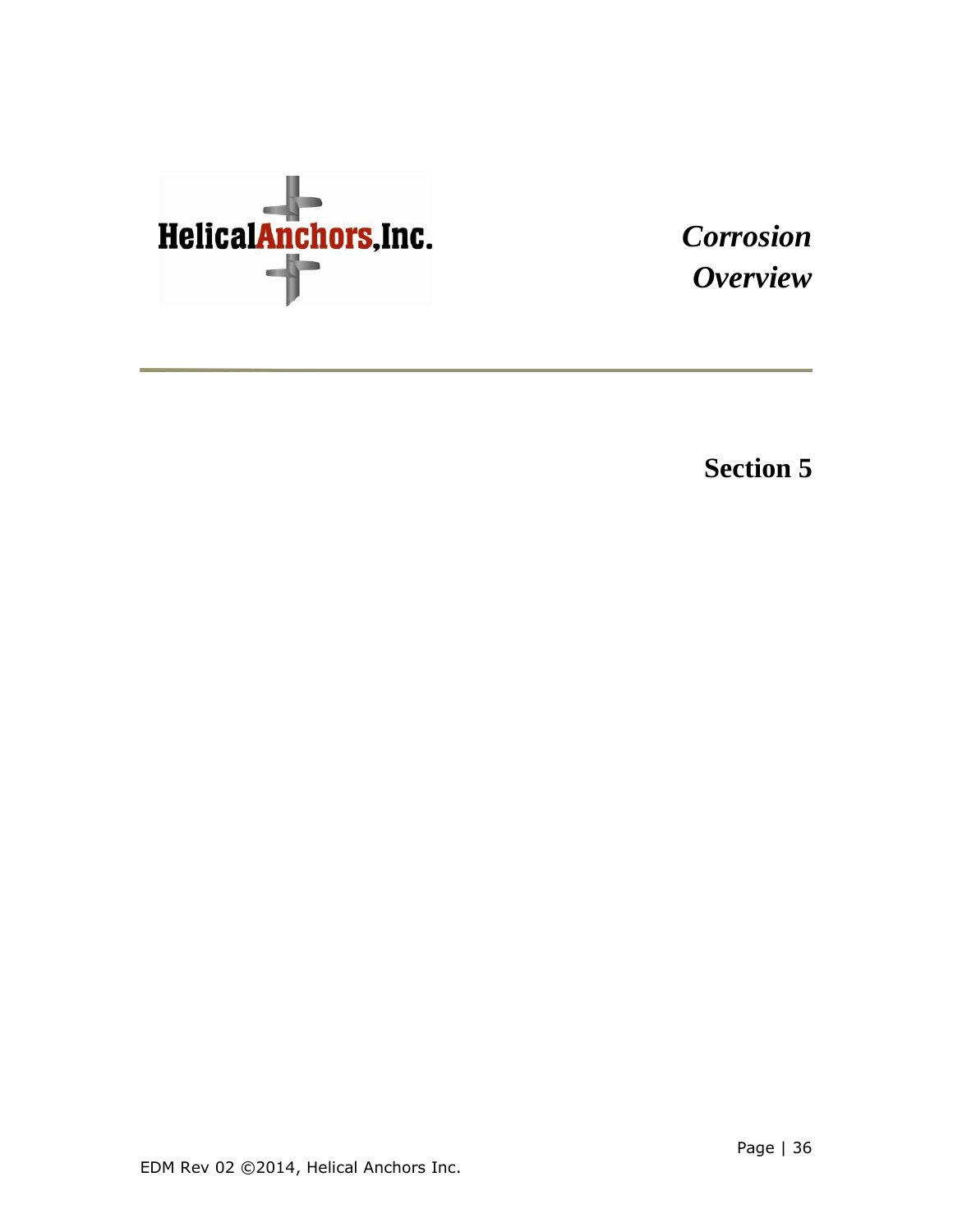#### <span id="page-36-0"></span>**Introduction**

Corrosion of steel is defined as an electrochemical process in which a metal deteriorates due to its reaction with its surroundings. Given that helical anchors and push piers will be underground, corrosion must be considered in design of foundations and foundation repairs using them since it will affect the useful life of the structure. Corrosion will deteriorate the material and with time the material loss can result in significant reduction of areas causing structural capacity to decrease. Eventually if corrosion is not stopped, the capacity will be insufficient to support the applied load producing failure of the structure.

Underground steel corrosion will mostly depend on the conditions of the soil. The corrosion rate may vary from negligible effects to fast material loss. Many variables influence the corrosion rate, but the four most often considered in estimating rate are soil resistivity, pH, chloride content and sulfide/sulfate content.

#### <span id="page-36-1"></span>**Soil Resistivity**

Soil resistivity has a great influence on corrosion rate. Resistivity itself depends quite a lot on moisture content. The higher the water content in soil, the lower the resistivity and the more potential of corrosion there is, but only until the saturation point is reached. After soil has reached the saturation point, more water has little effect on corrosion. Soils such as clay that tend to retain water have low resistivity which makes the soil highly corrosive. In general, high soil resistivity is unlikely to allow much corrosion, and low resistivity has more potential of corrosion. Table 7 provides common soil types and their corrosion potential. Measuring soil resistivity in the field consists of just sending a current though pins and measuring the voltage drop across the soil, then the soil resistivity is calculated with Ohm's Law.

| <b>Resistance</b>     | <b>Soil</b>        | <b>Soil Type</b> | <b>Resistivity</b> | <b>Corrosion</b> |
|-----------------------|--------------------|------------------|--------------------|------------------|
| <b>Classification</b> | <b>Resistivity</b> |                  | Range(ohm/cm)      | <b>Potential</b> |
| Low                   | $0 - 2000$         | clay             | $500 - 2000$       | Severe           |
|                       |                    | silt             | $1000 - 2000$      |                  |
|                       |                    | Loams            | $3000 - 10,000$    |                  |
| Medium                | $2000 - 10,000$    | Fine Silts &     | $2000 - 10,000$    | Moderate         |
|                       |                    | Organic          |                    |                  |
| High                  | $10,000 - 30,000$  | Sand             | $10,000 - 30,000$  | Mild             |
| Very High             | above 30,000       | Sand             | $30,000 - 100,000$ | Unlikely         |
|                       |                    | Gravel           | $40,000 - 200,000$ |                  |

**Table 7: Soil Resistivity and Corrosion rate**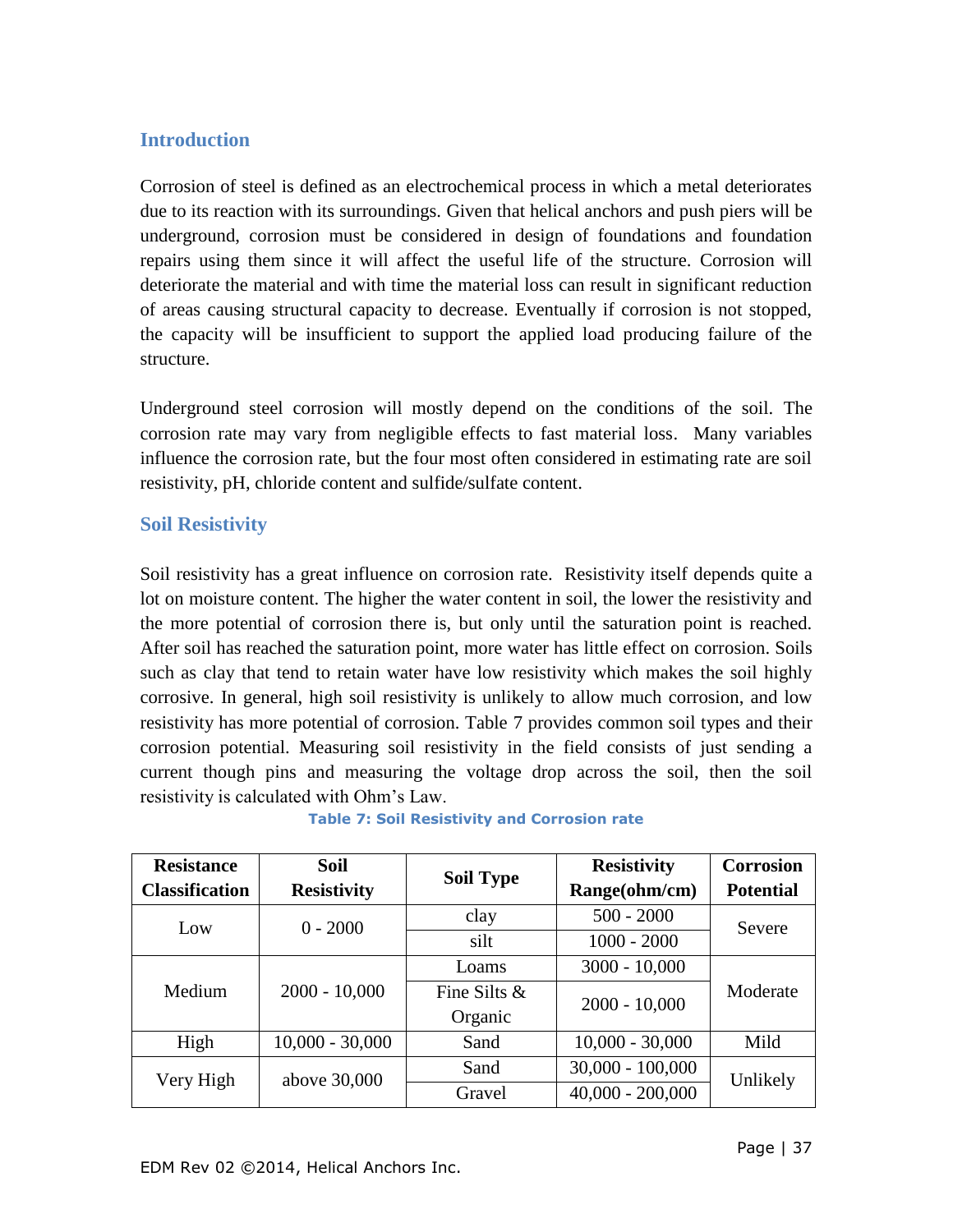#### <span id="page-37-0"></span>**Soil pH**

The term "pH" is a measurement of acidity or alkalinity with values ranging from 0 to 14. A pH value of 7 represents neutrality; lower values are termed acidic and higher values are alkaline. Soil pH has a relationship with Iron and Zinc which is used to determine the potential corrosion loss for metals. Figure 9 shows corrosion loss rate for both Iron and Zinc as a function of pH.



**Figure 9: Effect of pH on Corrosion of Iron and Zinc**

The figure shows the loss rate for Iron decreases rapidly when pH increases from 0 to 4, remains constant between values of 4 to 10, and then decreases slowly between pH of 10 and 14. Thus steel corrodes faster in acidic soils than alkaline ones.

#### <span id="page-37-1"></span>**Zinc Galvanization**

It has been demonstrated that zinc used for galvanization is an effective protection to steel. Zinc coating not only provides a protective layer against the environment, but if the Zinc coating is scratched and steel surface is exposed, the zinc will protect the steel by corroding first. As illustrated in Figure 9, zinc loss is least in the range for pH between 5 and 12.5, but out of those boundaries corrosion loss rates increase dramatically.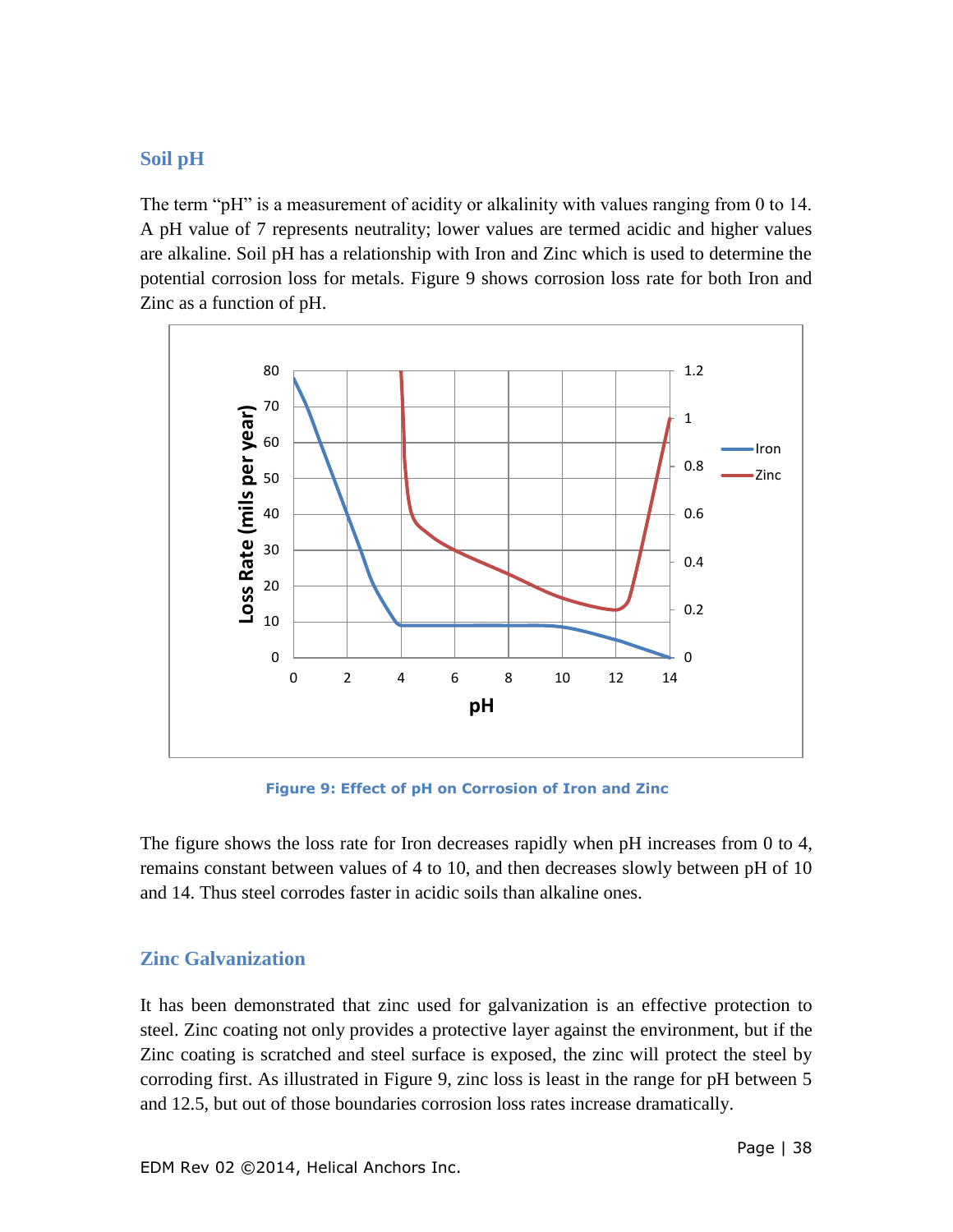Helical Anchors Inc. offers hot dip galvanizing on all its products, meeting all the procedure requirement of ASTM A123 Grade 100. The minimum coating according to ASTM A123 is 3.9mils or 2.3 oz/ft2 of zinc. Helical Anchors Inc. uses zinc thickness ranges from 4 to 6 mils.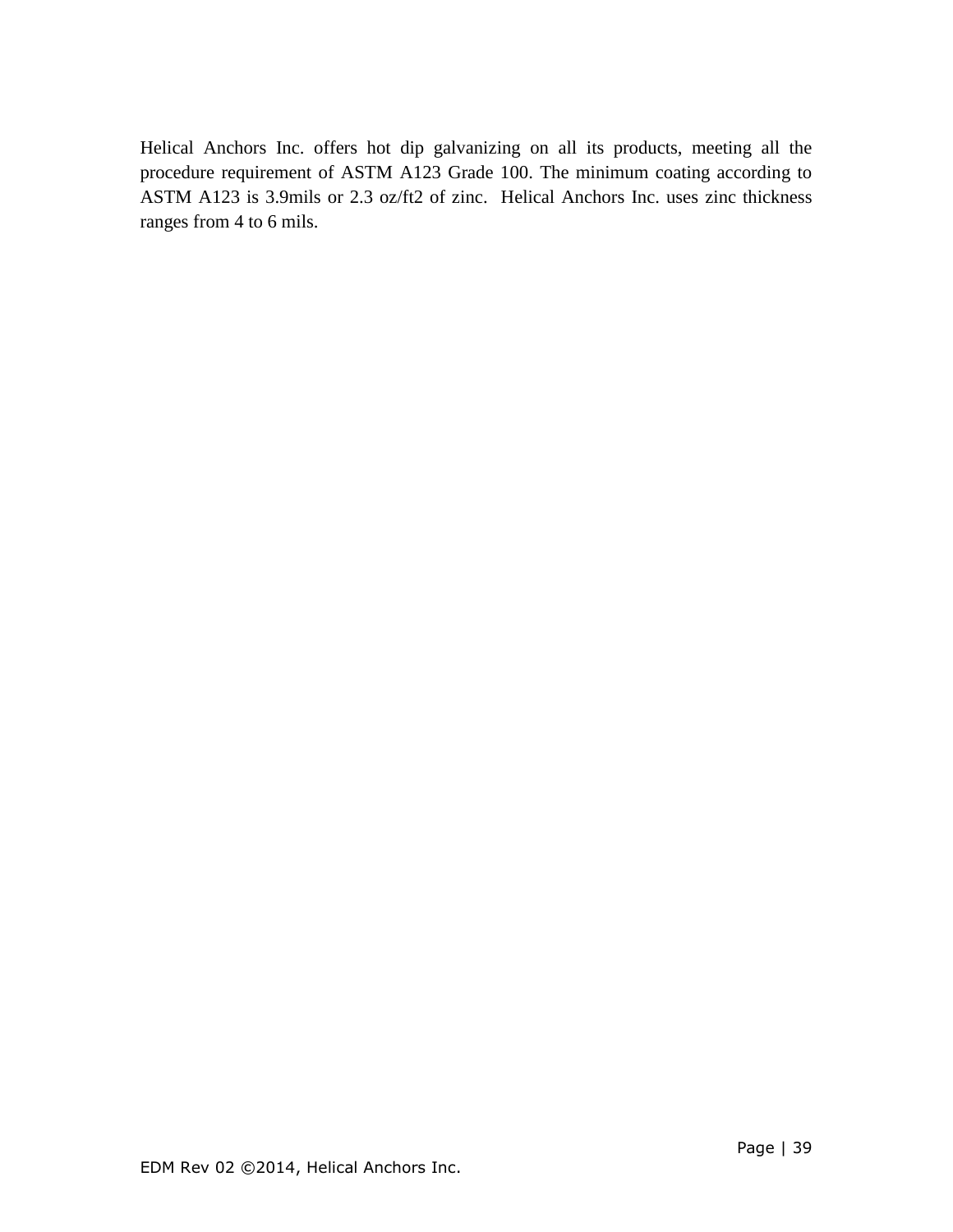

*Appendix A*

<span id="page-39-0"></span>*Products Strength Rating*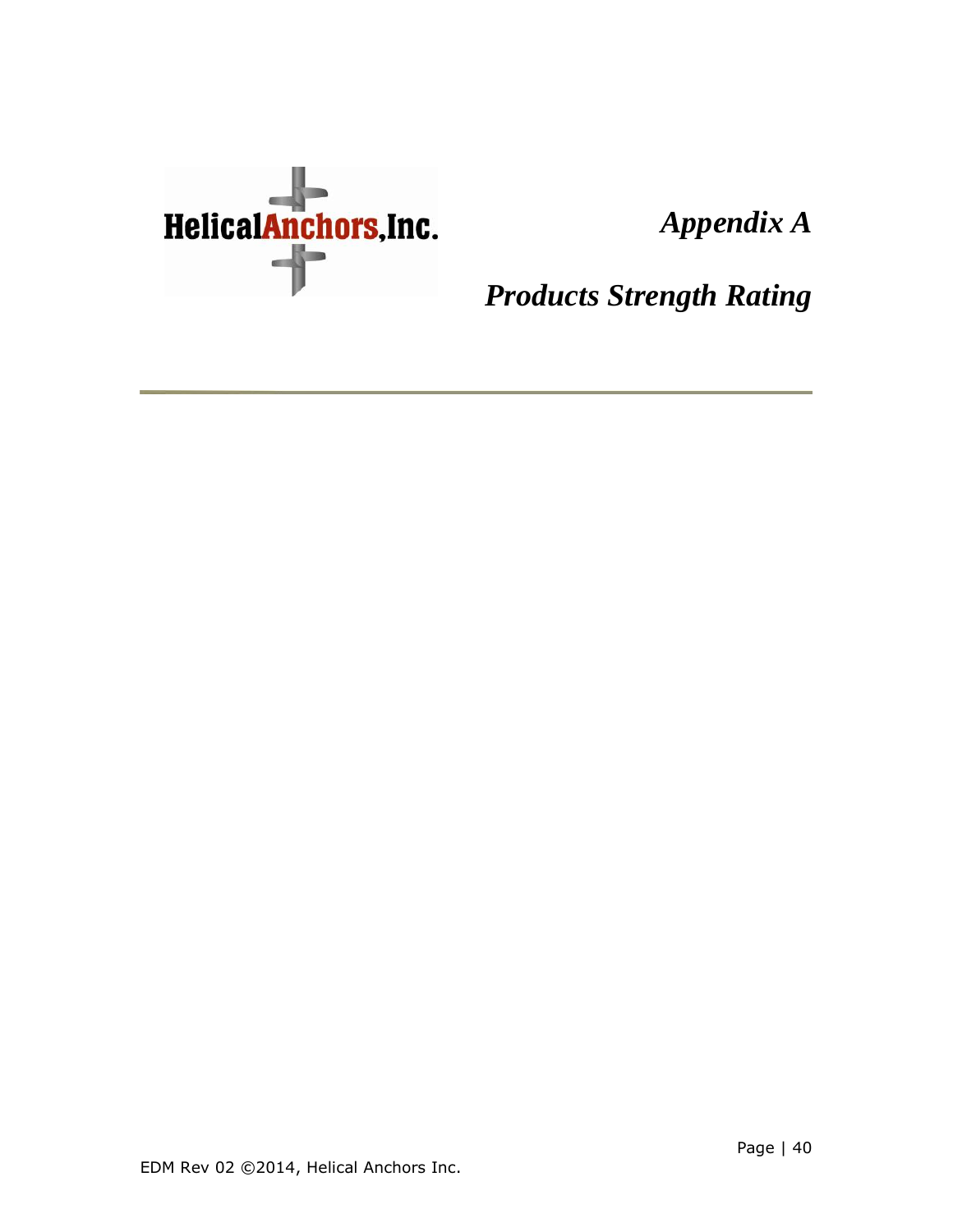#### <span id="page-40-0"></span>**Helical Anchor Technical Data**

As mentioned before a helical anchor is considered as deep foundation that consists of a central shaft with bearing plates welded around it like a screw with discontinuous threads. Helical anchors may not be suitable in locations where surface material may damage the shaft or the helices such as soil containing cobbles, boulders, and large amount of gravel.

#### **Product Specification**

Each product has a unique part number which is specified with a prefix that defines the product category. After the prefix a number will follow representing the shaft size, wall thickness, and length of the shaft respectively. Once the shaft is defined, a number will follow for plate thickness and diameter of helix plate respectively if any.

Helical Anchors offers a wide variety of products including round corner square and tubular shaft. Most of them are shown in the following tables of this section. Helical Anchor is committed to testing and improving all our finished products to provide the best quality for the customer. Our unique facility is complemented with shaft torsion and helix flexure test machines that allow us to test all our products. Testing is still in process for some of our larger diameter shafts, otherwise results are shown in tables below.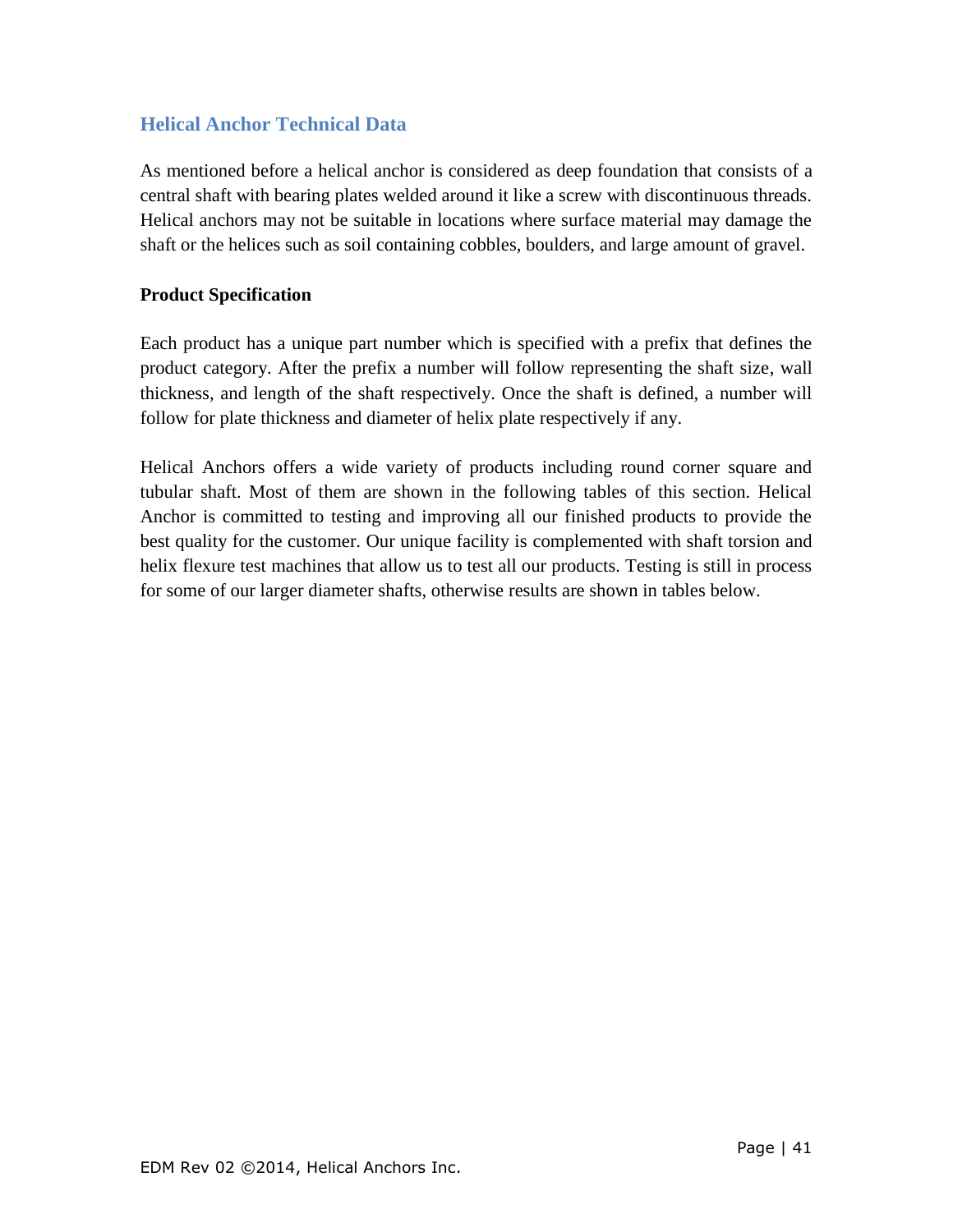| Helical Anchor, 2-3/8 (.254 wall) Tubular Leads |    |                       |       |        |        |                     |  |  |
|-------------------------------------------------|----|-----------------------|-------|--------|--------|---------------------|--|--|
| A" DIA                                          |    | B" DIA                |       |        | C" DIA |                     |  |  |
|                                                 |    |                       |       |        |        |                     |  |  |
|                                                 |    |                       |       |        |        | o o o               |  |  |
|                                                 |    |                       |       |        |        |                     |  |  |
|                                                 |    |                       |       |        |        |                     |  |  |
| <b>Product Description</b>                      |    | <b>Plate Diameter</b> |       | Length | Weight | <b>Part Number</b>  |  |  |
|                                                 | A  | B                     | C     |        |        |                     |  |  |
| 2 3/8" X 5' (3/8" X 8")                         | 8  | ---                   | ---   |        | 35     | TL23825460388       |  |  |
| 2 3/8" X 5' (3/8" X 10")                        | 10 | ---                   | ---   |        | 38     | TL238254603810      |  |  |
| 2 3/8" X 5' (3/8" X 12")                        | 12 |                       | ---   |        | 42     | TL238254603812      |  |  |
| 2 3/8" X 5' (3/8" X 14")                        | 14 | ---                   | ---   | 5'     | 46     | TL238254603814      |  |  |
| 2 3/8" X 5' (3/8" X 8" & 10")                   | 8  | 10                    | ---   |        | 43     | TL2382546038810     |  |  |
| 2 3/8" X 5' (3/8" X 10" & 12")                  | 10 | 12                    | $---$ |        | 50     | TL23825460381012    |  |  |
| 2 3/8" X 5' (3/8" X 12" & 14")                  | 12 | 14                    | ---   |        | 58     | TL23825460381214    |  |  |
| 2 3/8" x 7' (3/8" X 8")                         | 8  | ---                   | ---   |        | 47     | TL23825484388       |  |  |
| 2 3/8" x 7' (3/8" X 10")                        | 10 | ---                   | ---   |        | 50     | TL238254843810      |  |  |
| 2 3/8" x 7' (3/8" X 12")                        | 12 |                       | ---   |        | 53     | TL238254843812      |  |  |
| 2 3/8" x 7' (3/8" X 14")                        | 14 | ---                   | $---$ |        | 58     | TL238254843814      |  |  |
| 2 3/8" x 7' (3/8" X 8" & 10")                   | 8  | 10                    | $---$ | 7'     | 55     | TL2382548438810     |  |  |
| 2 3/8" x 7' (3/8" X 10" & 12")                  | 10 | 12                    | $---$ |        | 61     | TL23825484381012    |  |  |
| 2 3/8" x 7' (3/8" X 12" & 14")                  | 12 | 14                    | $---$ |        | 69     | TL23825484381214    |  |  |
| 2 3/8" x 7' (3/8" X 8", 10" & 12")              | 8  | 10                    | 12    |        | 66     | TL238254843881012   |  |  |
| 2 3/8" x 7' (3/8" X 10", 12" & 14")             | 10 | 12                    | 14    |        | 77     | TL2382548438101214  |  |  |
| 2 3/8" x 10' (3/8" X 8")                        | 8  | ---                   | ---   |        | 64     | TL238254120388      |  |  |
| 2 3/8" x 10' (3/8" X 10")                       | 10 | ---                   | ---   |        | 67     | TL2382541203810     |  |  |
| 2 3/8" x 10' (3/8" X 12")                       | 12 |                       | ---   |        | 71     | TL2382541203812     |  |  |
| 2 3/8" x 10' (3/8" X 14")                       | 14 | $---$                 | $---$ |        | 75     | TL2382541203814     |  |  |
| 2 3/8" x 10' (3/8" X 8" & 10")                  | 8  | 10                    | ---   | 10'    | 72     | TL23825412038810    |  |  |
| 2 3/8" x 10' (3/8" X 10" & 12")                 | 10 | 12                    | ---   |        | 79     | TL238254120381012   |  |  |
| 2 3/8" x 10' (3/8" X 12" & 14")                 | 12 | 14                    | ---   |        | 87     | TL238254120381214   |  |  |
| 2 3/8" x 10' (3/8" X 8", 10" & 12")             | 8  | 10                    | 12    |        | 83     | TL2382541203881012  |  |  |
| 2 3/8" x 10' (3/8" X 10", 12" & 14")            | 10 | 12                    | 14    |        | 94     | TL23825412038101214 |  |  |

Note: Special order are available, allow extra time for processing All products are Hot Dip Galvanized per ASTM A123 All products are available with 1/2" thick helix plate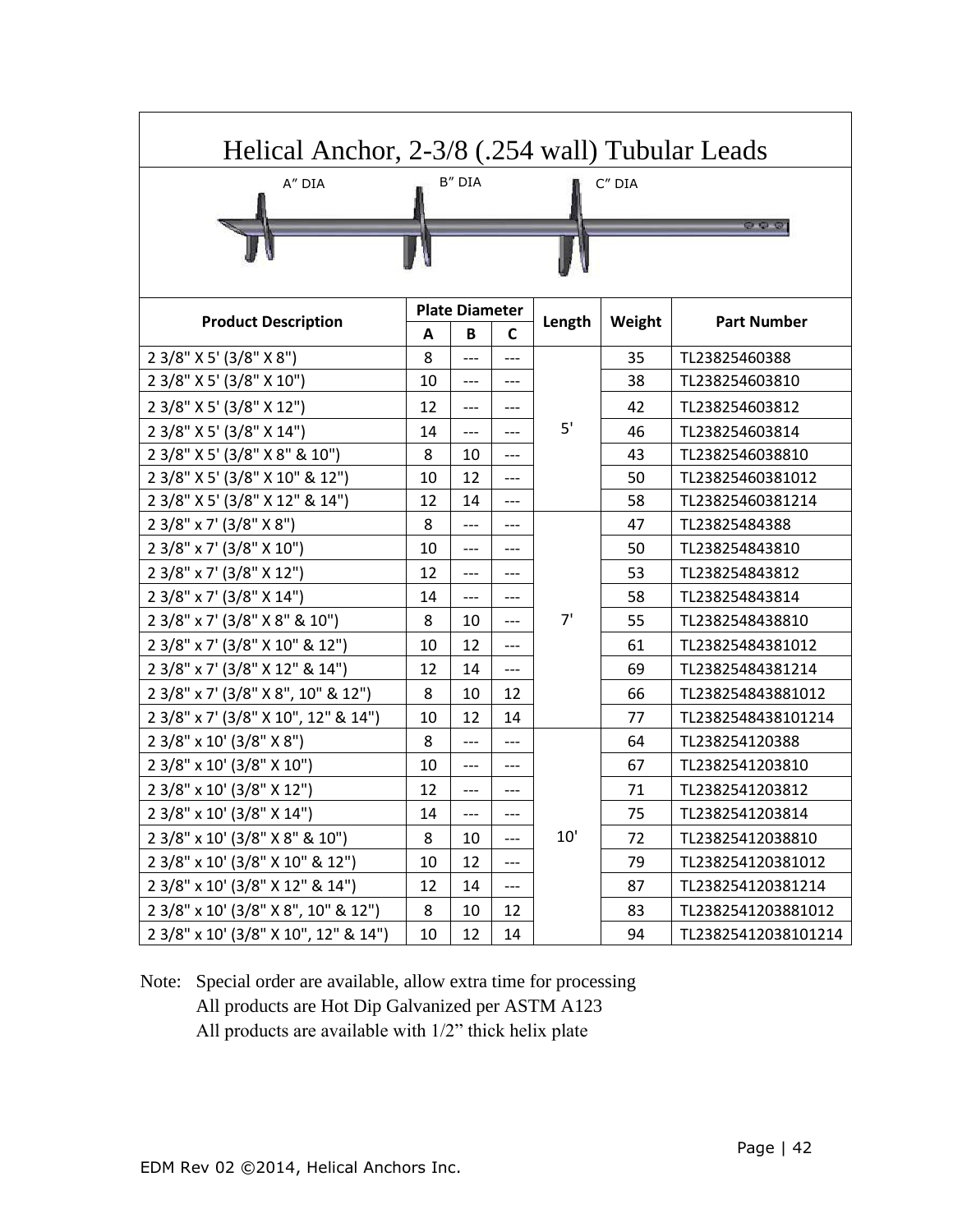| Helical Anchor, 2-7/8 (.276 wall) Tubular Leads |    |                       |       |        |        |                     |  |  |  |
|-------------------------------------------------|----|-----------------------|-------|--------|--------|---------------------|--|--|--|
| B" DIA<br>A" DIA<br>C" DIA<br><b>Quant</b>      |    |                       |       |        |        |                     |  |  |  |
|                                                 |    | <b>Plate Diameter</b> |       |        |        |                     |  |  |  |
| <b>Product Description</b>                      | A  | B                     | C     | Length | Weight | <b>Part Number</b>  |  |  |  |
| 27/8" X 5' (3/8" X 8")                          | 8  | ---                   | ---   |        | 45     | TL27827660388       |  |  |  |
| 27/8" X 5' (3/8" X 10")                         | 10 | $---$                 | ---   |        | 48     | TL278276603810      |  |  |  |
| 27/8" X 5' (3/8" X 12")                         | 12 | ---                   | ---   |        | 51     | TL278276603812      |  |  |  |
| 27/8" X 5' (3/8" X 14")                         | 14 |                       |       | 5'     | 56     | TL278276603814      |  |  |  |
| 27/8" X5' (3/8" X8" & 10")                      | 8  | 10                    | $---$ |        | 52     | TL2782766038810     |  |  |  |
| 27/8" X5' (3/8" X 10" & 12")                    | 10 | 12                    | $---$ |        | 59     | TL27827660381012    |  |  |  |
| 27/8" X 5' (3/8" X 12" & 14")                   | 12 | 14                    | ---   |        | 67     | TL27827660381214    |  |  |  |
| 2 7/8" x 7' (3/8" X 8")                         | 8  | $---$                 | $---$ |        | 60     | TL27827684388       |  |  |  |
| 27/8" x 7' (3/8" X 10")                         | 10 | ---                   | ---   |        | 63     | TL278276843810      |  |  |  |
| 27/8" x 7' (3/8" X 12")                         | 12 | $---$                 | ---   |        | 67     | TL278276843812      |  |  |  |
| 2 7/8" x 7' (3/8" X 14")                        | 14 | ---                   | ---   |        | 71     | TL278276843814      |  |  |  |
| 27/8" x 7' (3/8" X 8" & 10")                    | 8  | 10                    | $---$ | 7'     | 67     | TL2782768438810     |  |  |  |
| 27/8" x 7' (3/8" X 10" & 12")                   | 10 | 12                    | ---   |        | 74     | TL27827684381012    |  |  |  |
| 27/8" x 7' (3/8" X 12" & 14")                   | 12 | 14                    | ---   |        | 82     | TL27827684381214    |  |  |  |
| 27/8" x 7' (3/8" X 8", 10" & 12")               | 8  | 10                    | 12    |        | 79     | TL278276843881012   |  |  |  |
| 27/8" x 7' (3/8" X 10", 12" & 14")              | 10 | 12                    | 14    |        | 90     | TL2782768438101214  |  |  |  |
| 27/8" x 10' (3/8" X 8")                         | 8  | ---                   | ---   |        | 83     | TL278276120388      |  |  |  |
| 27/8" x 10' (3/8" X 10")                        | 10 | ---                   | ---   |        | 86     | TL2782761203810     |  |  |  |
| 27/8" x 10' (3/8" X 12")                        | 12 |                       | ---   |        | 90     | TL2782761203812     |  |  |  |
| 2 7/8" x 10' (3/8" X 14")                       | 14 | $---$                 | $---$ |        | 94     | TL2782761203814     |  |  |  |
| 27/8" x 10' (3/8" X 8" & 10")                   | 8  | 10                    | ---   | 10'    | 90     | TL27827612038810    |  |  |  |
| 27/8" x 10' (3/8" X 10" & 12")                  | 10 | 12                    | ---   |        | 97     | TL278276120381012   |  |  |  |
| 27/8" x 10' (3/8" X 12" & 14")                  | 12 | 14                    | ---   |        | 105    | TL278276120381214   |  |  |  |
| 27/8" x 10' (3/8" X 8", 10" & 12")              | 8  | 10                    | 12    |        | 102    | TL2782761203881012  |  |  |  |
| 27/8" x 10' (3/8" X 10", 12" & 14")             | 10 | 12                    | 14    |        | 113    | TL27827612038101214 |  |  |  |

Note: Special order are available, allow extra time for processing All products are Hot Dip Galvanized per ASTM A123 All products are available with 1/2" thick helix plate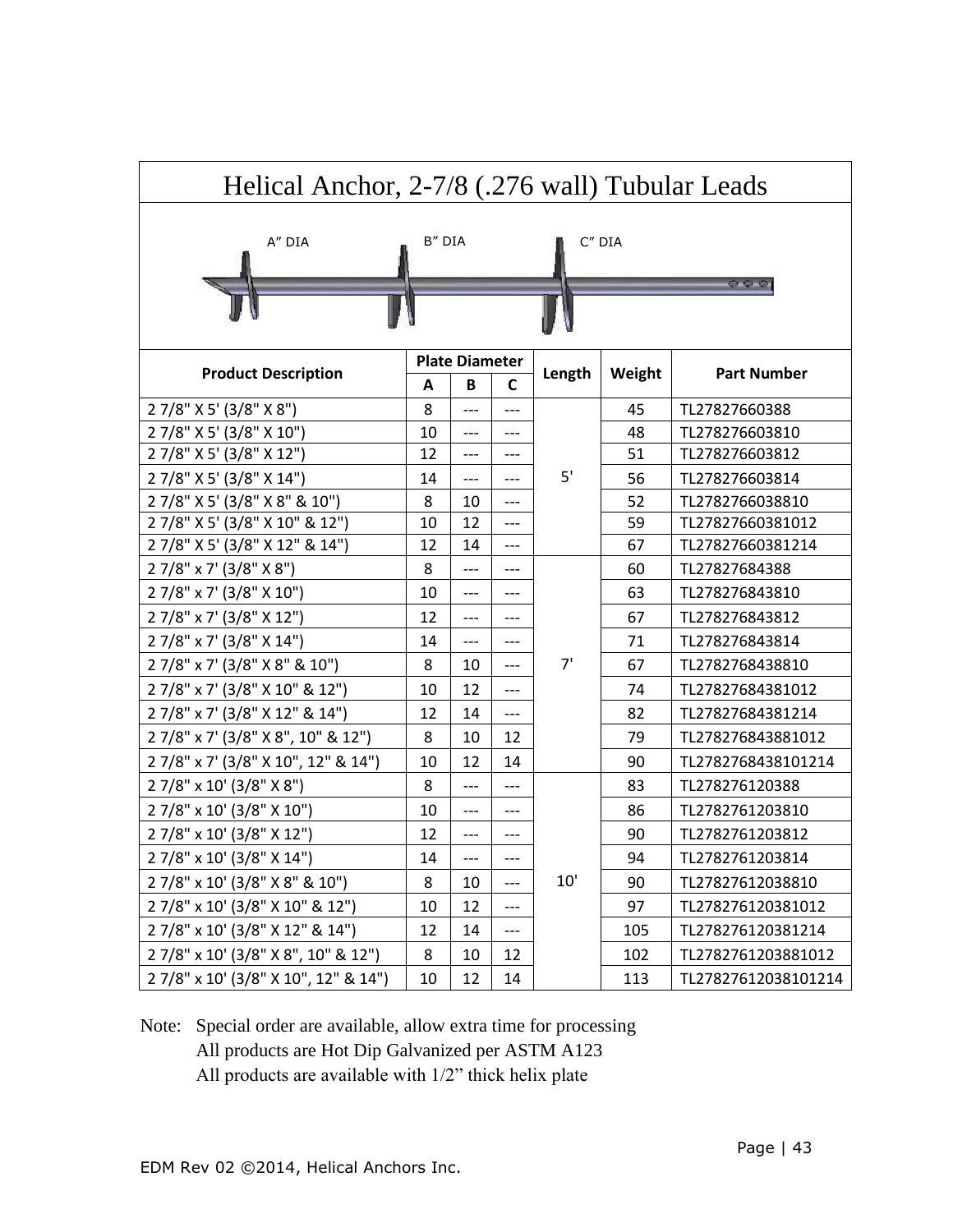| Helical Anchor, 3-1/2 (.254 wall) Tubular Leads |                                              |                                       |              |        |                |                    |  |  |
|-------------------------------------------------|----------------------------------------------|---------------------------------------|--------------|--------|----------------|--------------------|--|--|
| B" DIA<br>A" DIA<br>$C''$ DIA                   |                                              |                                       |              |        |                |                    |  |  |
| <b>Product Description</b>                      | A                                            | <b>Plate Diameter</b><br>$\, {\bf B}$ | $\mathsf{C}$ | Length | Weight         | <b>Part Number</b> |  |  |
| 3 1/2" X 5' (3/8" X 10")                        | 10                                           |                                       | $---$        |        | 50             | TL312254603810     |  |  |
| 3 1/2" X 5' (3/8" X 12")                        | 12                                           | $\qquad \qquad - -$                   | $---$        |        | 57             | TL312254603812     |  |  |
| 3 1/2" X 5' (3/8" X 14")                        | 5'<br>14<br>---<br>---                       |                                       |              | 61     | TL312254603814 |                    |  |  |
| 3 1/2" X 5' (3/8" X 10" & 12")                  | 10                                           | 12                                    | ---          |        | 64             | TL31225460381012   |  |  |
| 3 1/2" X 5' (3/8" X 12" & 14")                  | 12                                           | 14                                    | ---          |        | 72             | TL31225460381214   |  |  |
| 3 1/2" x 7' (3/8" X 10")                        | 10                                           | ---                                   | ---          |        | 71             | TL312254843810     |  |  |
| 3 1/2" x 7' (3/8" X 12")                        | 12                                           | ---                                   | ---          |        | 74             | TL312254843812     |  |  |
| 3 1/2" x 7' (3/8" X 14")                        | 14                                           | $---$                                 | ---          | 7'     | 79             | TL312254843814     |  |  |
| 3 1/2" x 7' (3/8" X 10" & 12")                  | 10                                           | 12                                    | $---$        |        | 81             | TL31225484381012   |  |  |
| 3 1/2" x 7' (3/8" X 12" & 14")                  | 12                                           | 14                                    | ---          |        | 90             | TL31225484381214   |  |  |
| 3 1/2" x 7' (3/8" X 10", 12" & 14")             | 10                                           | 12                                    | 14           |        | 97             | TL3122548438101214 |  |  |
| 3 1/2" x 10' (3/8" X 10")                       | 10                                           | ---                                   | ---          |        | 97             | TL3122541203810    |  |  |
| 3 1/2" x 10' (3/8" X 12")                       | 12                                           | $---$                                 | $---$        |        | 101            | TL3122541203812    |  |  |
| 3 1/2" x 10' (3/8" X 14")                       | 14                                           | ---                                   | $---$        |        | 105            | TL3122541203814    |  |  |
| 3 1/2" x 10' (3/8" X 10" & 12")                 | 10                                           | 12                                    | ---          | 10'    | 108            | TL312254120381012  |  |  |
| 3 1/2" x 10' (3/8" X 12" & 14")                 | 12                                           | 14                                    | $---$        |        | 116            | TL312254120381214  |  |  |
| 3 1/2" x 10' (3/8" X 10", 12" & 14")            | 12<br>10<br>14<br>123<br>TL31225412038101214 |                                       |              |        |                |                    |  |  |

Note: Special order are available, allow extra time for processing All products are Hot Dip Galvanized per ASTM A123 All products are available with 1/2" thick helix plate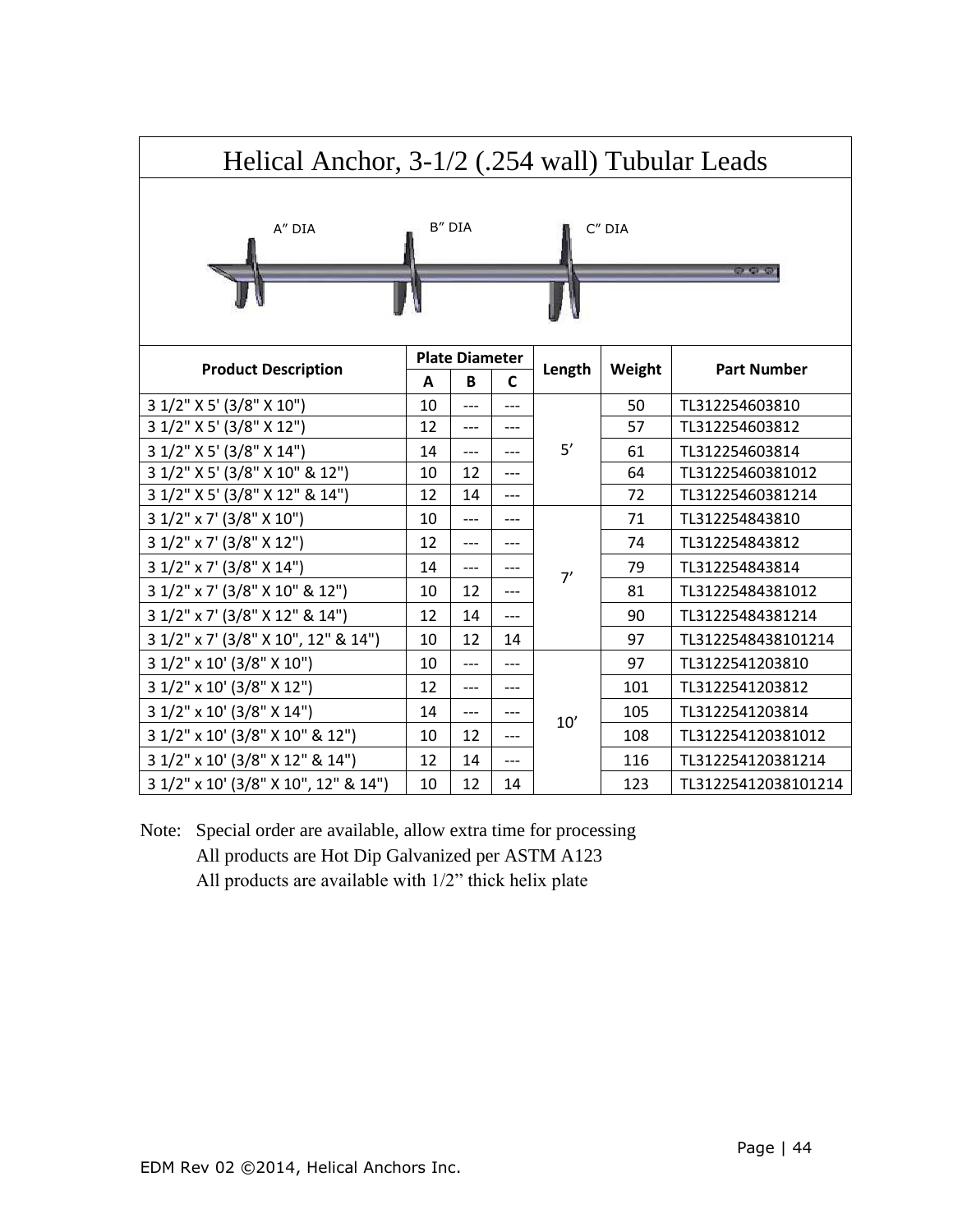| Helical Anchor, 3-1/2 (.368 wall) Tubular Leads                  |          |                       |                |        |          |                                    |  |  |
|------------------------------------------------------------------|----------|-----------------------|----------------|--------|----------|------------------------------------|--|--|
| B" DIA<br>A" DIA<br>C" DIA<br>0.0.0                              |          |                       |                |        |          |                                    |  |  |
| <b>Product Description</b>                                       |          | <b>Plate Diameter</b> |                | Length | Weight   | <b>Part Number</b>                 |  |  |
|                                                                  | A        | B                     | C              |        |          |                                    |  |  |
| 3 1/2" X 5' (3/8" X 10")                                         | 10<br>12 | ---<br>$---$          | $---$<br>$---$ |        | 70       | TL312368603810                     |  |  |
| 3 1/2" X 5' (3/8" X 12")                                         |          |                       |                | 5'     | 74       | TL312368603812                     |  |  |
| 3 1/2" X 5' (3/8" X 14")                                         | 14<br>10 | $---$<br>12           | $---$<br>$---$ |        | 79<br>81 | TL312368603814<br>TL31236860381012 |  |  |
| 3 1/2" X 5' (3/8" X 10" & 12")<br>3 1/2" X 5' (3/8" X 12" & 14") | 12       | 14                    | ---            |        | 89       | TL31236860381214                   |  |  |
| 3 1/2" x 7' (3/8" X 10")                                         | 10       | $---$                 | $---$          |        | 95       | TL312368843810                     |  |  |
| 3 1/2" x 7' (3/8" X 12")                                         | 12       | $---$                 | $---$          |        | 99       | TL312368843812                     |  |  |
| 3 1/2" x 7' (3/8" X 14")                                         | 14       | ---                   | $---$          |        | 103      | TL312368843814                     |  |  |
| 3 1/2" x 7' (3/8" X 10" & 12")                                   | 10       | 12                    | $---$          | 7'     | 106      | TL31236884381012                   |  |  |
| 3 1/2" x 7' (3/8" X 12" & 14")                                   | 12       | 14                    | $---$          |        | 114      | TL31236884381214                   |  |  |
|                                                                  | 10       | 12                    | 14             |        | 121      | TL3123688438101214                 |  |  |
| 3 1/2" x 7' (3/8" X 10", 12" & 14")                              | 10       | ---                   | ---            |        |          |                                    |  |  |
| 3 1/2" x 10' (3/8" X 10")                                        | 12       | $---$                 | $---$          |        | 132      | TL3123681203810                    |  |  |
| 3 1/2" x 10' (3/8" X 12")                                        |          |                       |                |        | 136      | TL3123681203812                    |  |  |
| 3 1/2" x 10' (3/8" X 14")                                        | 14       | $---$                 | $---$          | 10'    | 140      | TL3123681203814                    |  |  |
| 3 1/2" x 10' (3/8" X 10" & 12")                                  | 10       | 12                    | $---$          |        | 143      | TL312368120381012                  |  |  |
| 3 1/2" x 10' (3/8" X 12" & 14")                                  | 12       | 14                    | $---$          |        | 151      | TL312368120381214                  |  |  |
| 3 1/2" x 10' (3/8" X 10", 12" & 14")                             | 10       | 12                    | 14             |        | 158      | TL31236812038101214                |  |  |

Note: Special order are available, allow extra time for processing All products are Hot Dip Galvanized per ASTM A123 All products are available with 1/2" thick helix plate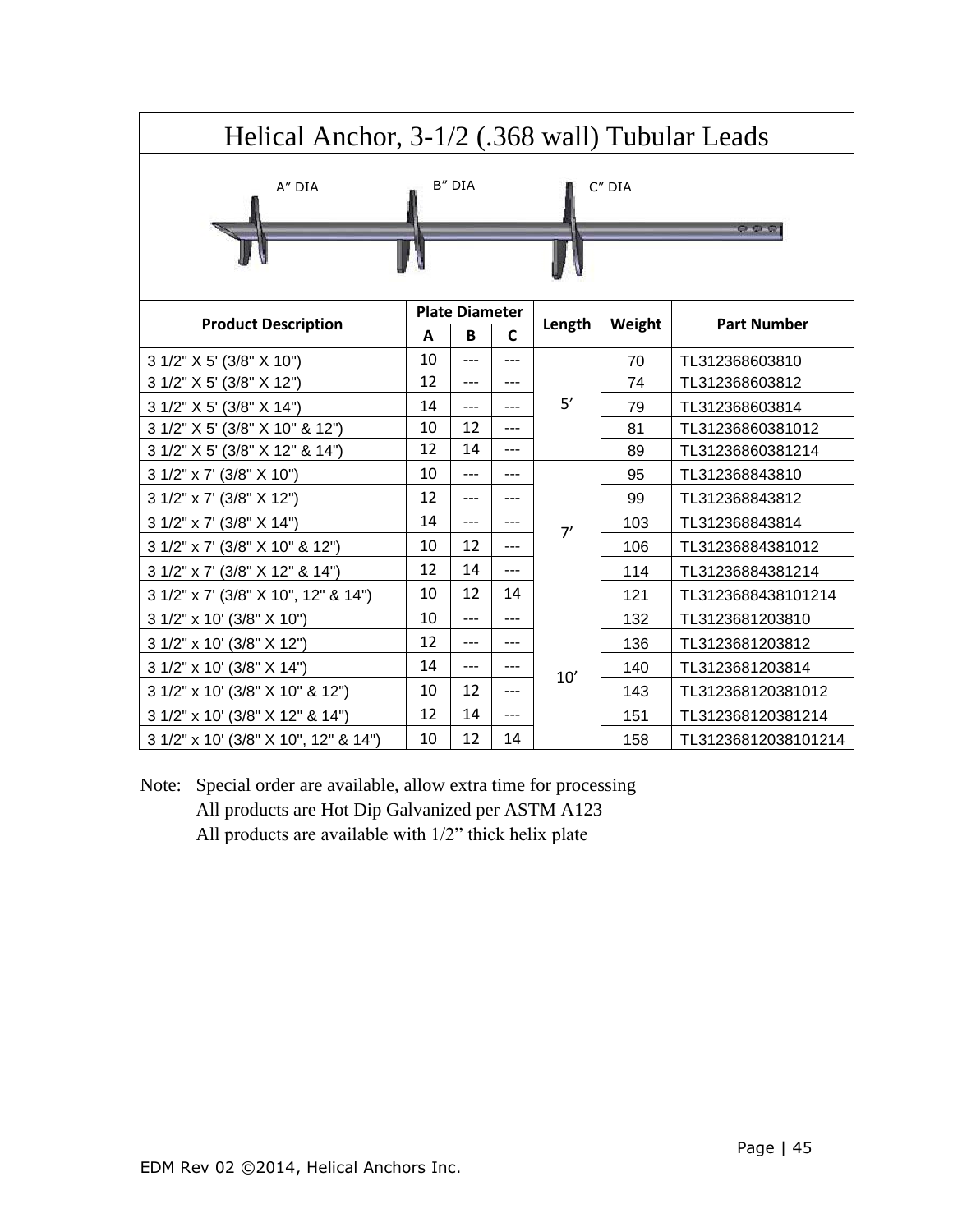| Helical Anchor, 4-1/2 (.250 wall) Tubular Leads |    |                            |              |        |        |                     |  |
|-------------------------------------------------|----|----------------------------|--------------|--------|--------|---------------------|--|
| B" DIA<br>A" DIA<br>C" DIA<br>$Q$ $Q$           |    |                            |              |        |        |                     |  |
| <b>Product Description</b>                      | A  | <b>Plate Diameter</b><br>B | $\mathsf{C}$ | Length | Weight | <b>Part Number</b>  |  |
| 4 1/2" X 5' (3/8" X 10")                        | 10 | ---                        | ---          |        | 83     | TL412250603810      |  |
| 4 1/2" X 5' (3/8" X 12")                        | 12 | ---                        | ---          |        | 87     | TL412250603812      |  |
| 4 1/2" X 5' (3/8" X 14")                        | 14 | ---                        | $---$        | 5'     | 91     | TL412250603814      |  |
| 4 1/2" X 5' (3/8" X 10" & 12")                  | 10 | 12                         | $---$        |        | 93     | TL41225060381012    |  |
| 4 1/2" X 5' (3/8" X 12" & 14")                  | 12 | 14                         | $---$        |        | 101    | TL41225060381214    |  |
| 4 1/2" x 7' (3/8" X 10")                        | 10 | ---                        | ---          |        | 113    | TL412250843810      |  |
| 4 1/2" x 7' (3/8" X 12")                        | 12 | ---                        | $---$        |        | 117    | TL412250843812      |  |
| 4 1/2" x 7' (3/8" X 14")                        | 14 | ---                        | ---          | 7'     | 121    | TL412250843814      |  |
| 4 1/2" x 7' (3/8" X 10" & 12")                  | 10 | 12                         | ---          |        | 123    | TL41225084381012    |  |
| 4 1/2" x 7' (3/8" X 12" & 14")                  | 12 | 14                         | ---          |        | 131    | TL41225084381214    |  |
| 4 1/2" x 7' (3/8" X 10", 12" & 14")             | 10 | 12                         | 14           |        | 138    | TL4122508438101214  |  |
| 4 1/2" x 10' (3/8" X 10")                       | 10 | ---                        | ---          |        | 158    | TL4122501203810     |  |
| 4 1/2" x 10' (3/8" X 12")                       | 12 | ---                        | $---$        |        | 162    | TL4122501203812     |  |
| 4 1/2" x 10' (3/8" X 14")                       | 14 | ---                        | $---$        |        | 166    | TL4122501203814     |  |
| 4 1/2" x 10' (3/8" X 10" & 12")                 | 10 | 12                         | ---          | 10'    | 168    | TL412250120381012   |  |
| 4 1/2" x 10' (3/8" X 12" & 14")                 | 12 | 14                         | $---$        |        | 177    | TL412250120381214   |  |
| 4 1/2" x 10' (3/8" X 10", 12" & 14")            | 10 | 12                         | 14           |        | 183    | TL41225012038101214 |  |

Note: Special order are available, allow extra time for processing All products are Hot Dip Galvanized per ASTM A123 All products are also available with 1/2" thick helix plate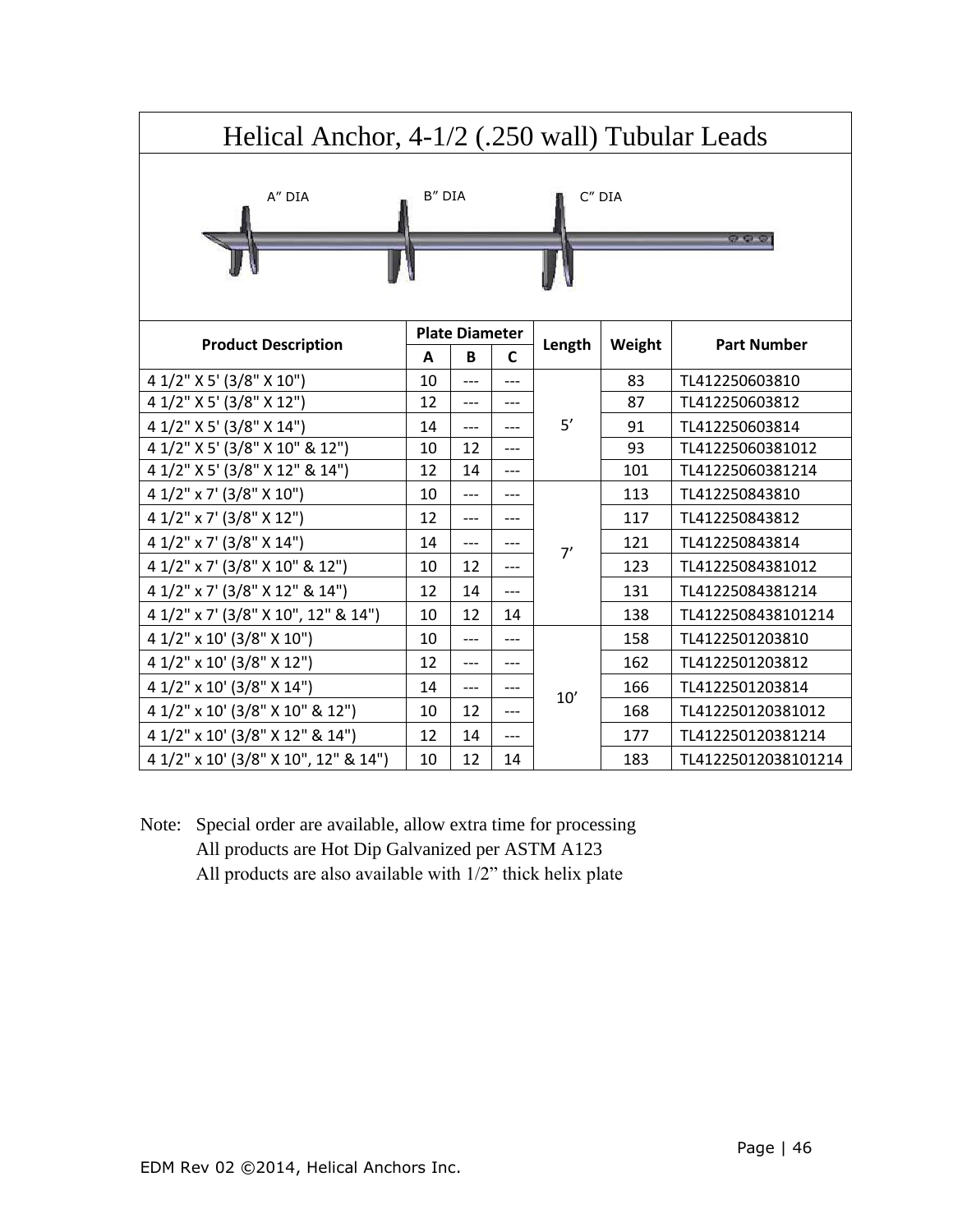| Helical Anchor, 4-1/2 (.337 wall) Tubular Leads |    |                            |       |        |        |                     |  |  |
|-------------------------------------------------|----|----------------------------|-------|--------|--------|---------------------|--|--|
| A" DIA<br>B" DIA<br>$C''$ DIA<br>$Q = Q - Q$    |    |                            |       |        |        |                     |  |  |
| <b>Product Description</b>                      | A  | <b>Plate Diameter</b><br>B | C     | Length | Weight | <b>Part Number</b>  |  |  |
| 4 1/2" X 5' (3/8" X 10")                        | 10 | ---                        | ---   |        | 65     | TL412337603810      |  |  |
| 4 1/2" X 5' (3/8" X 12")                        | 12 | ---                        | ---   |        | 69     | TL412337603812      |  |  |
| 4 1/2" X 5' (3/8" X 14")                        | 14 |                            | ---   | 5'     | 73     | TL412337603814      |  |  |
| 4 1/2" X 5' (3/8" X 10" & 12")                  | 10 | 12                         | $---$ |        | 75     | TL41233760381012    |  |  |
| 4 1/2" X 5' (3/8" X 12" & 14")                  | 12 | 14                         | ---   |        | 83     | TL41233760381214    |  |  |
| 4 1/2" x 7' (3/8" X 10")                        | 10 | ---                        | ---   |        | 88     | TL412337843810      |  |  |
| 4 1/2" x 7' (3/8" X 12")                        | 12 | ---                        | ---   |        | 91     | TL412337843812      |  |  |
| 4 1/2" x 7' (3/8" X 14")                        | 14 | ---                        | ---   | 7'     | 96     | TL412337843814      |  |  |
| 4 1/2" x 7' (3/8" X 10" & 12")                  | 10 | 12                         | ---   |        | 98     | TL41233784381012    |  |  |
| 4 1/2" x 7' (3/8" X 12" & 14")                  | 12 | 14                         | ---   |        | 106    | TL41233784381214    |  |  |
| 4 1/2" x 7' (3/8" X 10", 12" & 14")             | 10 | 12                         | 14    |        | 112    | TL4123378438101214  |  |  |
| 4 1/2" x 10' (3/8" X 10")                       | 10 | ---                        | ---   |        | 122    | TL4123371203810     |  |  |
| 4 1/2" x 10' (3/8" X 12")                       | 12 | ---                        | $---$ |        | 126    | TL4123371203812     |  |  |
| 4 1/2" x 10' (3/8" X 14")                       | 14 | $---$                      | $---$ |        | 130    | TL4123371203814     |  |  |
| 4 1/2" x 10' (3/8" X 10" & 12")                 | 10 | 12                         | ---   | 10'    | 132    | TL412337120381012   |  |  |
| 4 1/2" x 10' (3/8" X 12" & 14")                 | 12 | 14                         | $---$ |        | 140    | TL412337120381214   |  |  |
| 4 1/2" x 10' (3/8" X 10", 12" & 14")            | 10 | 12                         | 14    |        | 147    | TL41233712038101214 |  |  |

Note: Special order are available, allow extra time for processing All products are Hot Dip Galvanized per ASTM A123 All products are also available with 1/2" thick helix plate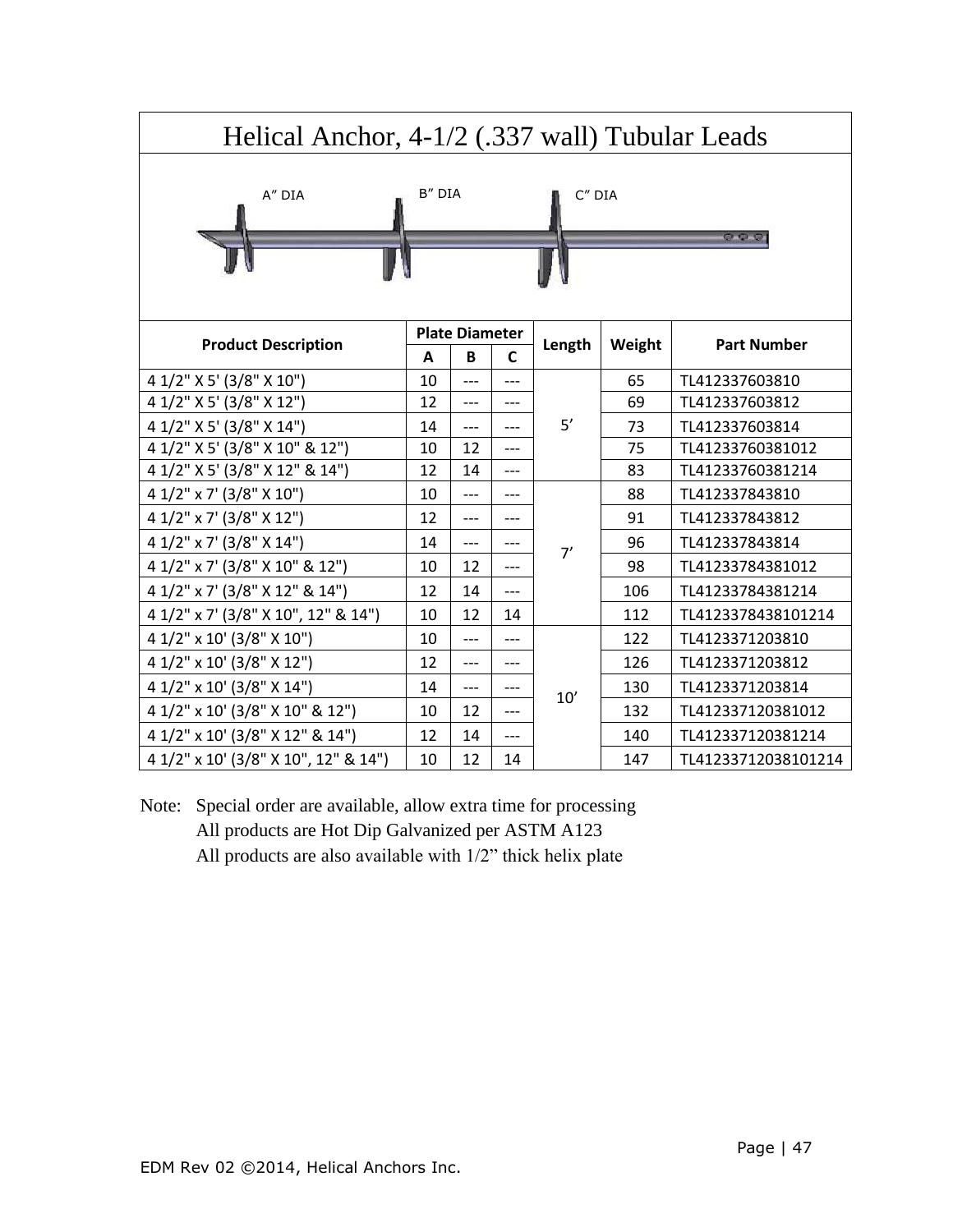## **Helical Anchors Tubular Extensions**



| <b>Product Description</b> | Wall<br><b>Size</b> | Length | Weight | <b>Part Number</b> |
|----------------------------|---------------------|--------|--------|--------------------|
| 2 3/8" X 5"                |                     | 5'     | 27     | TE23819060         |
| 2 3/8" X 7'                | 0.190               | 7'     | 36     | TE23819084         |
| 2 3/8" X 10'               |                     | 10'    | 50     | TE238190120        |
| 2 3/8" X 5'                |                     | 5'     | 33     | TE23825460         |
| 2 3/8" X 7"                | 0.254               | 7'     | 45     | TE23825484         |
| 2 3/8" X 10'               |                     | 10'    | 62     | TE238254120        |
| 27/8" X5'                  |                     | 5'     | 40     | TE27821760         |
| 27/8" X7'                  | 0.217               | 7'     | 53     | TE27821784         |
| 27/8" X 10'                |                     | 10'    | 71     | TE278217120        |
| 27/8" X5'                  |                     | 5'     | 47     | TE27827660         |
| 2 7/8" X 7"                | 0.276               | 7'     | 62     | TE27827684         |
| 27/8" X 10'                |                     | 10'    | 85     | TE278276120        |
| 3 1/2" X 5'                |                     | 5'     | 61     | TE31225460         |
| 3 1/2" X 7"                | 0.254               | 7'     | 79     | TE31225484         |
| 3 1/2" X 10'               |                     | 10'    | 105    | TE312254120        |
| 3 1/2" X 5"                |                     | 5'     | 76     | TE31236860         |
| 3 1/2" X 7"                | 0.368               | 7'     | 101    | TE31236884         |
| 3 1/2" X 10'               |                     | 10'    | 138    | TE312368120        |
| 4 1/2" X 5'                |                     | 5'     | 79     | TE41225060         |
| 4 1/2" X 7"                | 0.250               | 7'     | 101    | TE41225084         |
| 4 1/2" X 10'               |                     | 10'    | 135    | TE412250120        |
| 4 1/2" X 5"                |                     | 5'     | 111    | TE41233760         |
| 4 1/2" X 7"                | 0.337               | 7'     | 141    | TE41233784         |
| 4 1/2" X 10'               |                     | 10'    | 186    | TE412337120        |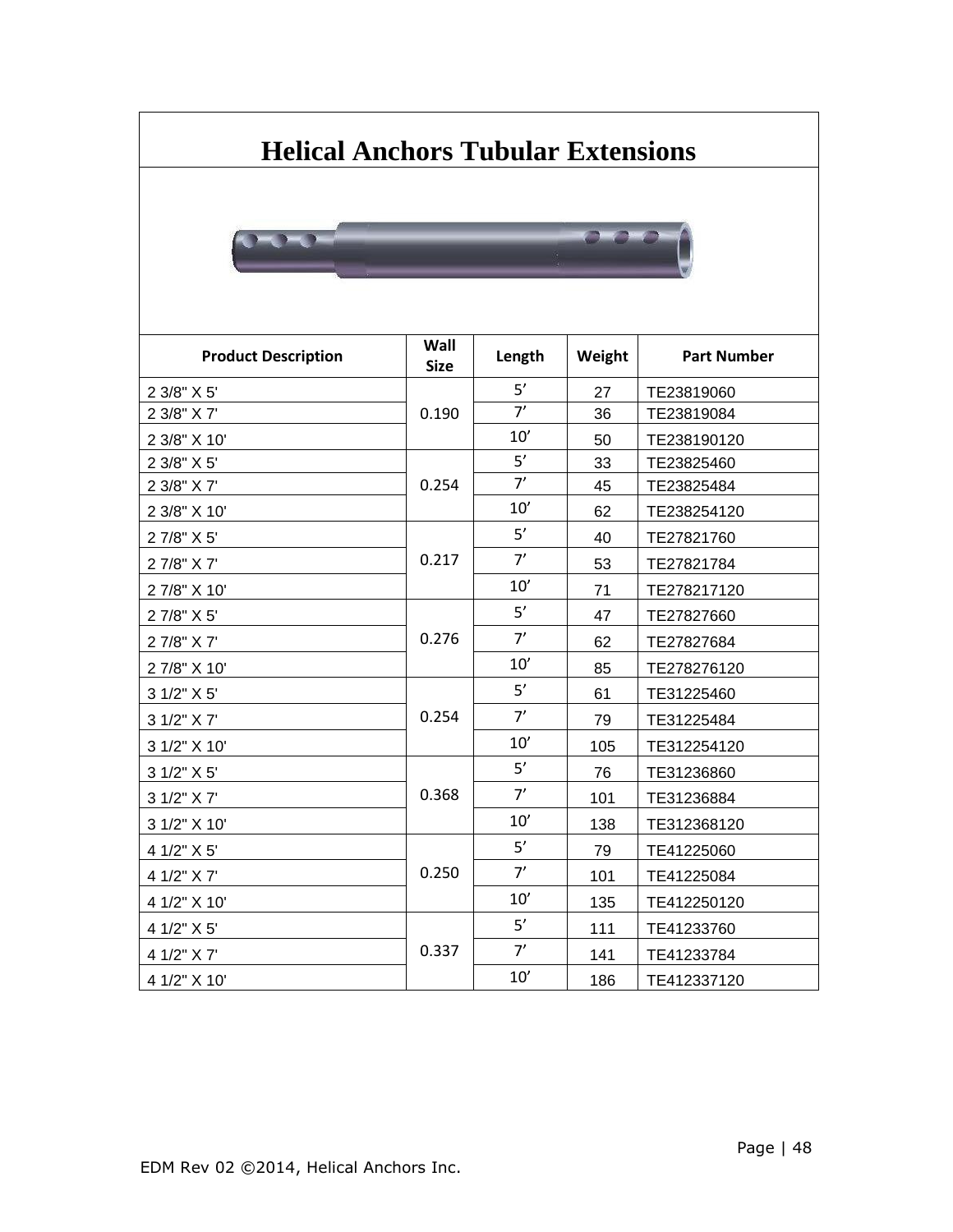<span id="page-48-0"></span>

|                                              | <b>Table A1: Helical Anchors Product Rating</b> |                                         |                                                                 |                                                    |                                                                     |                                                              |                                                                               |  |  |  |
|----------------------------------------------|-------------------------------------------------|-----------------------------------------|-----------------------------------------------------------------|----------------------------------------------------|---------------------------------------------------------------------|--------------------------------------------------------------|-------------------------------------------------------------------------------|--|--|--|
| <b>Helical</b><br>Anchors<br><b>Products</b> | <b>Shaft</b><br><b>Size</b><br>(in)             | <b>Wall</b><br><b>Thickness</b><br>(in) | <b>Ultimate</b><br><b>Tension</b><br><b>Strength</b><br>$(lbs)$ | <b>Compression</b><br><b>Load Limit</b><br>$(lbs)$ | <b>Ultimate</b><br><b>Torsional</b><br><b>Strength</b><br>$(ft-lb)$ | <b>Installation</b><br><b>Torque</b><br><b>Factor</b><br>(k) | Capacity<br><b>Based on</b><br><b>Torsional</b><br><b>Strength</b><br>$(lbs)$ |  |  |  |
| <b>TS238190</b>                              | 2.375 OD                                        | 0.190                                   | 125,000                                                         | 100,000                                            | 6,500                                                               | $9 - 10$                                                     | 65,000                                                                        |  |  |  |
| TS238254                                     | 2.375 OD                                        | 0.254                                   | 125,000                                                         | 135,000                                            | 9,000                                                               | $9 - 10$                                                     | 90,000                                                                        |  |  |  |
| TS278217                                     | 2.875 OD                                        | 0.217                                   | 180,000                                                         | 140,000                                            | 13,000                                                              | $8 - 9$                                                      | 117,000                                                                       |  |  |  |
| TS278276                                     | 2.875 OD                                        | 0.276                                   | 180,000                                                         | 180,000                                            | 16,000                                                              | $8 - 9$                                                      | 144,000                                                                       |  |  |  |
| TS312254                                     | 3.50 OD                                         | 0.254                                   | 250,000                                                         | 210,000                                            | 18,000                                                              | $6.5 - 8$                                                    | 144,000                                                                       |  |  |  |
| <b>TS312368</b>                              | 3.50 OD                                         | 0.368                                   | 250,000                                                         | 290,000                                            | 27,000                                                              | $6.5 - 8$                                                    | 216,000                                                                       |  |  |  |
| TS412250                                     | 4.50 OD                                         | 0.250                                   | 275,000                                                         | 260,000                                            | 30,000                                                              | $5 - 6.5$                                                    | 195,000                                                                       |  |  |  |
| TS412337                                     | 4.50 OD                                         | 0.337                                   | 360,000                                                         | 350,000                                            | 48,000                                                              | $5 - 6.5$                                                    | 312,000                                                                       |  |  |  |
| <b>TS500362</b>                              | 5.00 OD                                         | 0.362                                   | 413,000                                                         | 413,000                                            | 74000*                                                              | $4.5 - 6$                                                    | 413,000                                                                       |  |  |  |
| <b>TS512361</b>                              | 5.50 OD                                         | 0.361                                   | 510,000                                                         | 466,000                                            | 90700*                                                              | $4 - 5.5$                                                    | 466,000                                                                       |  |  |  |
| <b>TS700498</b>                              | 7.00 OD                                         | 0.498                                   | 999,000                                                         | 814,000                                            | 180000*                                                             | $3-4.5$                                                      | 814,000                                                                       |  |  |  |

#### **Important Notes:**

- HAI recommends only using 85% of the Ultimate Torsional Strength shown above in table A1 for 2-3/8 to 3-1/2 helical piles. All other diameter helical piles are recommended to be use to 95% of their Ultimate Torsional Strength
- When using helical piles for tieback or any battered application with more than 10 degrees from vertical, HAI recommends only using 80% of the Ultimate Torsional Strength which will only apply to 2-3/8 and 2-7/8 diameter helical piles.
- The ultimate torsional strength values shown above were determined by statistical analysis of laboratory testing results except for values with an asterisk next to them. Values with an asterisk next to them are calculated ratings.
- The capacities shown above in table A1 for ultimate tension strength and compression load limit are calculated ratings not determined by field tests.
- Our unique facility contains a torsion testing machine allowing us to test all our products. Helical Anchor Inc. is committed to testing and improving all of our finished products to provide the best quality for the customer. This table will be updated when testing is completed for those products with an asterisk.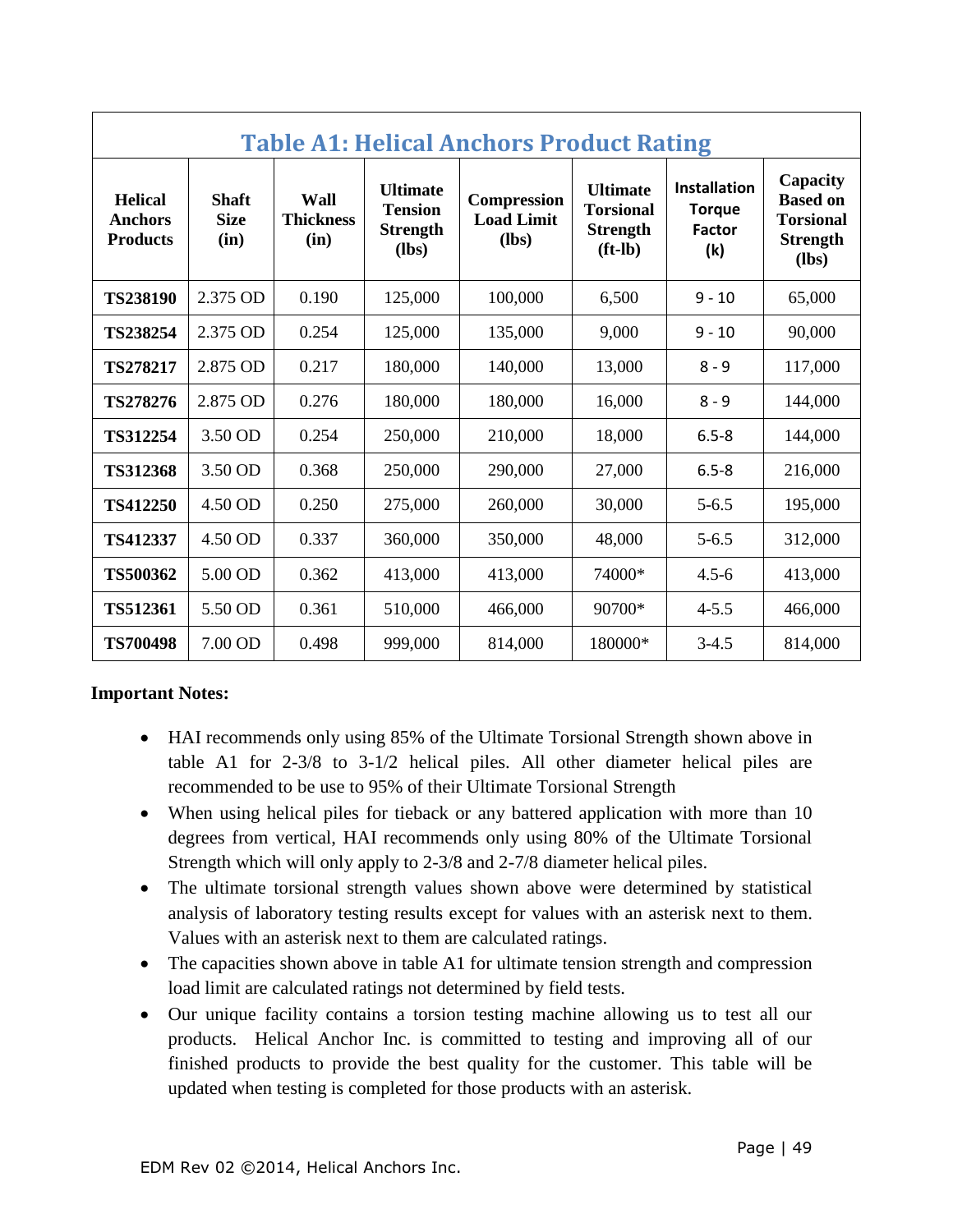<span id="page-49-0"></span>

| <b>Table A2: General Properties of Helical Anchors Shaft</b> |                           |                                  |                  |                              |                               |                                                     |  |
|--------------------------------------------------------------|---------------------------|----------------------------------|------------------|------------------------------|-------------------------------|-----------------------------------------------------|--|
| <b>Helical</b><br><b>Shaft Size</b>                          | <b>Shaft</b><br>Size (in) | Wall<br><b>Thickness</b><br>(in) | Area<br>$(in^2)$ | Radius of<br><b>Gyration</b> | Moment of<br>Inertia $(in^4)$ | <b>Flexural</b><br><b>Section</b><br><b>Modulus</b> |  |
| <b>TS238190</b>                                              | 2.375                     | 0.190                            | 1.30             | 0.775                        | 0.784                         | 0.660                                               |  |
| TS238254                                                     | 2.375                     | 0.254                            | 1.69             | 0.755                        | 0.965                         | 0.813                                               |  |
| TS278217                                                     | 2.875                     | 0.217                            | 1.81             | 0.943                        | 1.61                          | 1.12                                                |  |
| TS278276                                                     | 2.875                     | 0.276                            | 2.25             | 0.924                        | 1.92                          | 1.34                                                |  |
| TS312254                                                     | 3.50                      | 0.254                            | 2.59             | 1.15                         | 3.43                          | 1.96                                                |  |
| <b>TS312368</b>                                              | 3.50                      | 0.368                            | 3.62             | 1.11                         | 4.50                          | 2.57                                                |  |
| TS412250                                                     | 4.50                      | 0.250                            | 3.34             | 1.50                         | 7.56                          | 3.36                                                |  |
| TS412337                                                     | 4.50                      | 0.337                            | 4.41             | 1.48                         | 9.61                          | 4.27                                                |  |
| <b>TS500362</b>                                              | 5.00                      | 0.362                            | 5.27             | 1.64                         | 14.3                          | 5.71                                                |  |
| TS512361                                                     | 5.50                      | 0.361                            | 5.83             | 1.82                         | 19.3                          | 7.03                                                |  |
| <b>TS700498</b>                                              | 7.00                      | 0.498                            | 10.2             | 2.31                         | 54.1                          | 15.4                                                |  |

<span id="page-49-1"></span>

| <b>Table A3: Ultimate Capacities of Helical Anchors Helices</b> |                          |                                                         |          |         |         |         |  |  |  |  |
|-----------------------------------------------------------------|--------------------------|---------------------------------------------------------|----------|---------|---------|---------|--|--|--|--|
|                                                                 |                          | <b>Helices Diameters (in)</b>                           |          |         |         |         |  |  |  |  |
| <b>Shaft</b><br>Size (in)                                       | <b>Thickness</b><br>(in) | 8                                                       | 10       | 12      | 14      | 16      |  |  |  |  |
|                                                                 |                          | <b>Helical Anchor Helices Ultimate Capacities (Ibs)</b> |          |         |         |         |  |  |  |  |
| 23/8                                                            | 3/8                      | 97,000                                                  | 78,000   | 66,000  | 52,000  |         |  |  |  |  |
| 27/8                                                            | 3/8                      | 112,000                                                 | 84,000   | 82,000  | 65,000  | 40,000* |  |  |  |  |
|                                                                 | 1/2                      | 151,000                                                 | 97,000   | 100,000 | 80,000  | 60,000* |  |  |  |  |
|                                                                 | 3/8                      | 125,000*                                                | 91,000   | 83,000  | 68,000  | 46,000  |  |  |  |  |
| 31/2                                                            | 1/2                      | 155,000*                                                | 108,000  | 113,000 | 104,000 | 82,000  |  |  |  |  |
| 41/2                                                            | 1/2                      |                                                         | 120,000* | 105,000 | 96,000  | 102,000 |  |  |  |  |

#### **Important Note:**

Ultimate Capacities of helices have been determined by statistical analysis of laboratory testing results. Helix plates are offered in 3/8" and ½" thickness for all our products. \*These are interim ratings since testing is still in process and table will be updated when testing is completed.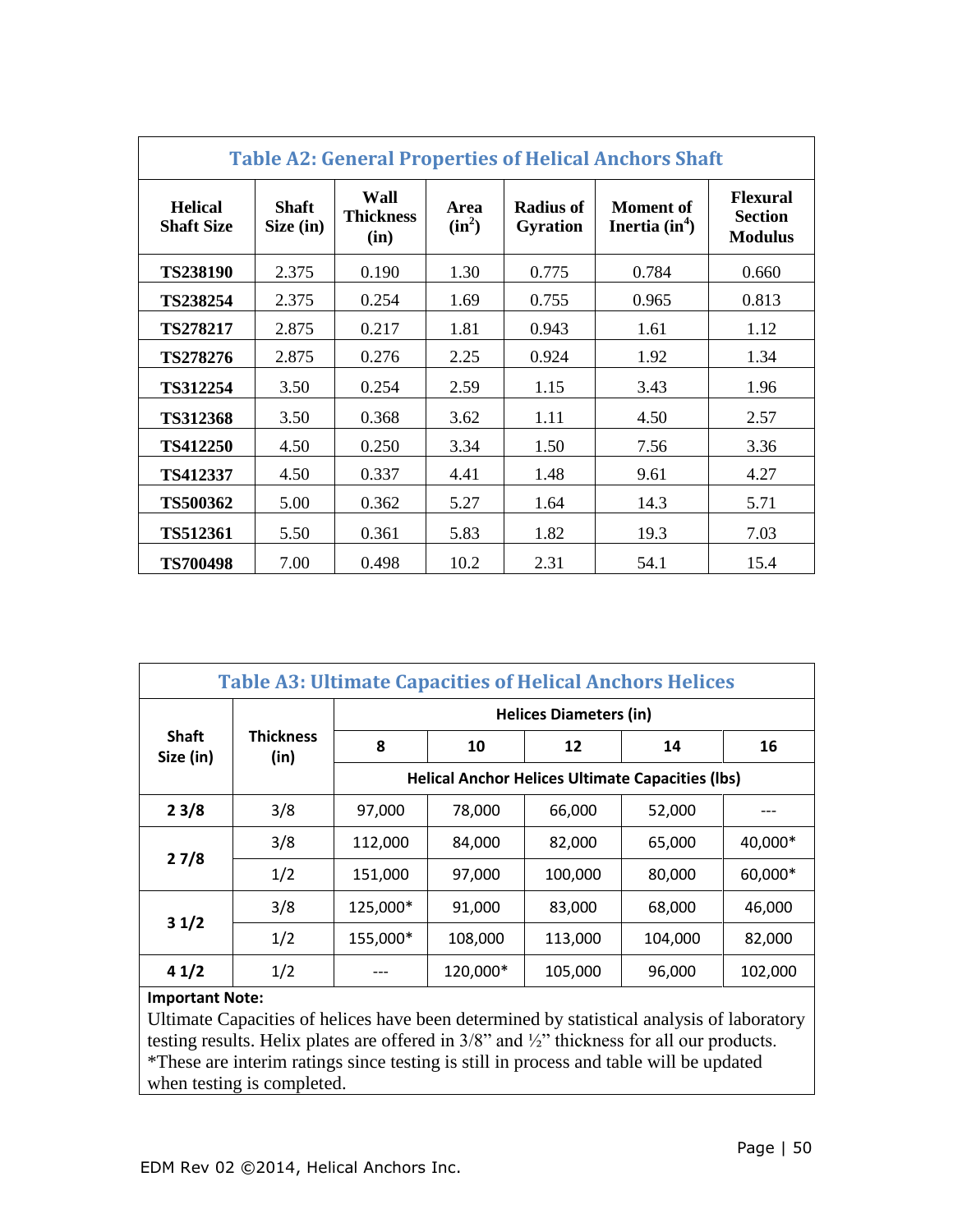

*Appendix B*

<span id="page-50-0"></span>*Evaluation Reports*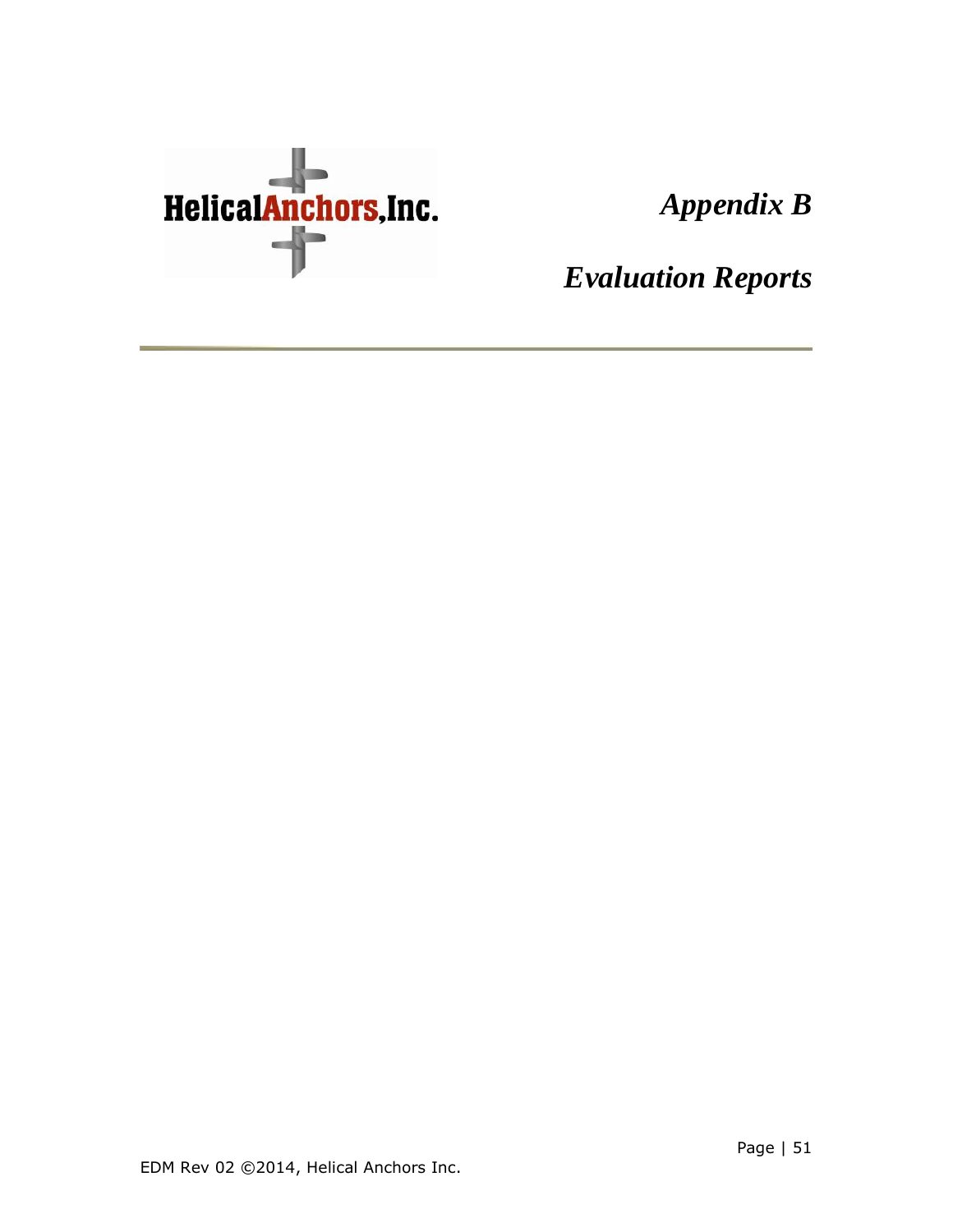

**Blue Springs**, MO

Helical Foundation & Push Pier Engineering 3105 South Fallbrook Court, Blue Springs, MO 64015 v (816) 220-9120 f (816) 220-9261 hoyteng@comcast.net

August 28, 2009

#### Evaluation of Tension, Compression, Flexure and Torsion Strengths of Helical Anchors, Inc. Helical Pier Shafts

At the request of Helical Anchors, Inc., I supervised physical testing and conducted structural analyses of their helical pier shaft assemblies to establish ultimate strength ratings in tension, compression, flexure and torsion. "Ultimate strength" is the maximum load that is reached in a strain-controlled test. Where ratings were established by testing. statistical analysis of the results was used to determine the 5% exclusion limit for the ultimate strength. Where ratings were established by calculation, the analyses were directed at predicting the 5% exclusion limit that could be expected to result from statistical analysis of laboratory test results from a statistically meaningful group of samples. The 5% exclusion limit is the strength that 95% of a total population of like products would be expected to meet or exceed. The resulting strength ratings should not be assumed to meet the requirements of the American Institute of Steel Construction's Allowable Strength Design (ASD), Load & Resistance Factor Design (LRFD), or 360-05 integrated design specifications, none of which apply to portions of structural elements that are embedded in the earth.

The results of the evaluations are given in the table below. These mechanical strength estimates form upper bounds to the ultimate loads that can be achieved in the field. Other limit states that may be the controlling factor in any specific project include pullout, plunging or overturning due to exceeding the soil's bearing capacity and shaft buckling under compressive loading, all of which must be evaluated in light of the soil profile in which the elements will be embedded. Serviceability limit states must also be considered in the determination of allowable loads for specific projects.

| Shaft                  | Calculated Minimum Ultimate Strength |             |           |                     |  |  |  |
|------------------------|--------------------------------------|-------------|-----------|---------------------|--|--|--|
| Designation            | Tension                              | Compression | Flexure   | Torsion*<br>(lb-ft) |  |  |  |
|                        | (lbs)                                | (lbs)       | $(lb-in)$ |                     |  |  |  |
| 2-3/8 x 0.190          | 125,000                              | 100,000     | 70,000    | 7500                |  |  |  |
| 2-3/8 x 0.254          | 125,000                              | 135,000     | 90,000    | 9000                |  |  |  |
| 2-3/8 x 0.280          | 125,000                              | 140,000     | 90,000    | 8000                |  |  |  |
| 2-7/8 x 0.217          | 180,000                              | 140,000     | 120,000   | 13,000              |  |  |  |
| 2-7/8 x 0.276          | 180,000                              | 180,000     | 150,000   | 16,000              |  |  |  |
| $3 - 1/2 \times 0.254$ | 250,000                              | 210,000     | 210,000   | 18,000              |  |  |  |
| $3 - 1/2 \times 0.368$ | 250,000                              | 290,000     | 290,000   | 27,000              |  |  |  |
| $4 - 1/2 \times 0.337$ | 360,000                              | 350,000     | 470,000   | 48,000              |  |  |  |

\*Value determined by statistical analysis of laboratory testing results I certify that this plan, specification, or

Robert M. Hoyt, PE, F.ASCE President/Principal Hoyt Engineering Associates

report was prepared by me or under my direct supervision and that I am a duly Licensed Professional Engineer under the laws of the State of Minnesota.

Robert m. Hayt, PE

Robert M. Hoyt, PE

Date: 28 Aug 2009 License  $\#$  46668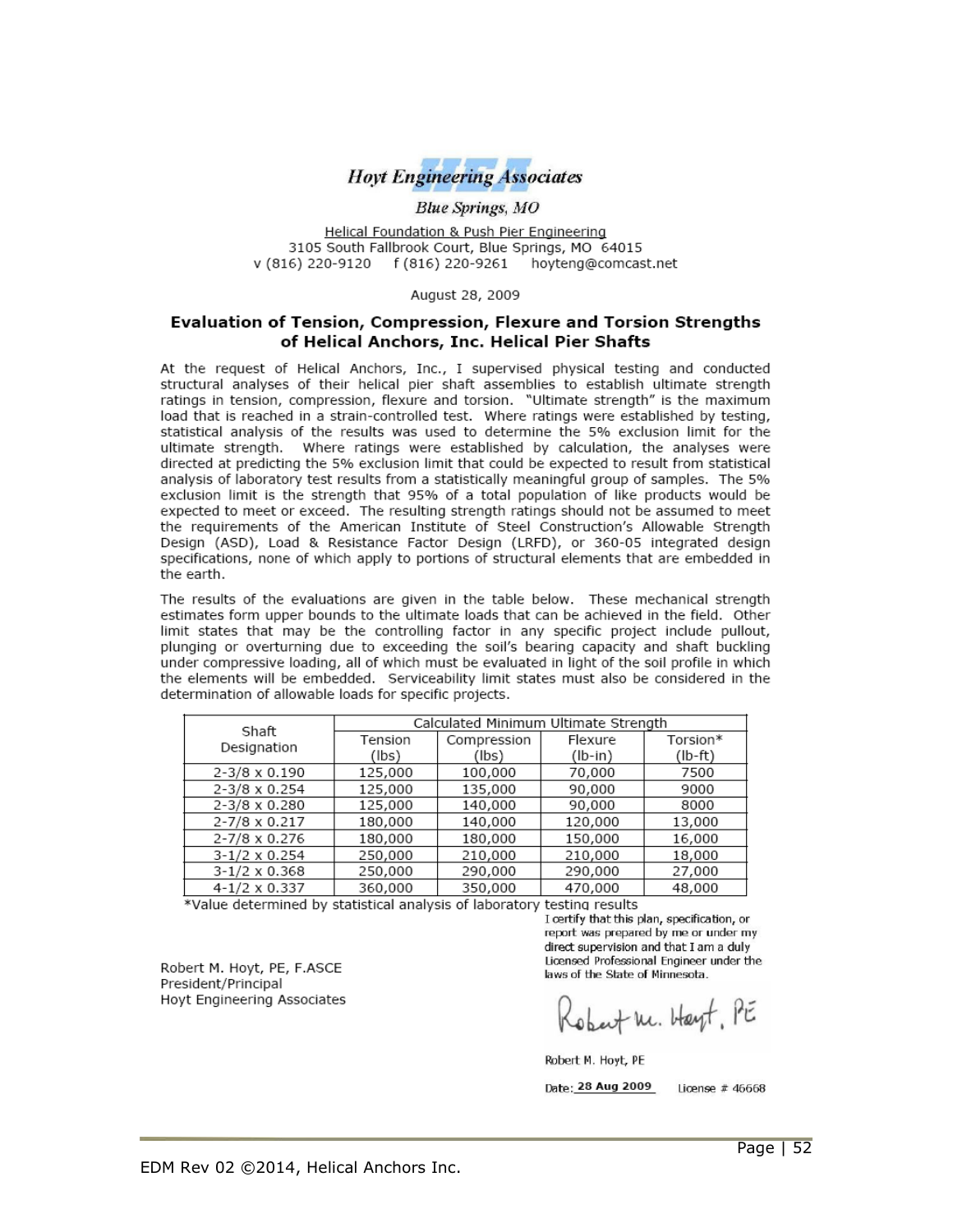

**Blue Springs**, MO

Helical Foundation & Push Pier Engineering 3105 South Fallbrook Court, Blue Springs, MO 64015 f (816) 220-9261 v (816) 220-9120 hoyteng@comcast.net

October 16, 2009

#### Evaluation of Flexural Strengths of Helical Anchors, Inc. **Helical Pier Helix Plates**

At the request of Helical Anchors, Inc., I supervised physical testing of their helical pier shaft/helix plate assemblies and conducted data analyses to determine the average ultimate strengths thereof in flexural loading. "Ultimate strength" in this case was established as specified in the International Codes Council Evaluation Service's Acceptance Criteria AC358. That is, it was the maximum load that was reached in a strain-controlled laboratory test using a defined test fixture. The raw ultimate strength data was then normalized for the effects of corrosion over a 50-year lifetime as specified in AC358.

The normalized ultimate strength averages for the various combinations of plate OD, shaft OD and plate thickness are given in Table 1 below. These mechanical strengths, or appropriate sums thereof for multi-helix piers, form upper bounds to the ultimate load that can be achieved in the field. Other limit states that may be the controlling factor in any specific project include pullout, plunging or overturning due to exceeding the soil's bearing capacity and shaft buckling under compressive loading, all of which must be evaluated in light of the soil profile in which the elements will be embedded. Shaft coupling strength may be the controlling limit state for tension loading. Serviceability limit states must also be considered in the determination of allowable loads for specific projects.

| and near right, share somes (1897 |            |            |            |            |  |  |  |  |
|-----------------------------------|------------|------------|------------|------------|--|--|--|--|
| Helix Plate OD x                  | Shaft OD   |            |            |            |  |  |  |  |
|                                   | $2 - 3/8$  | $2 - 7/8$  | $3 - 1/2$  | $4 - 1/2$  |  |  |  |  |
| Thickness (in)                    | (in)       | (in)       | (in)       | (in)       |  |  |  |  |
| 8 x 3/8                           | 97,000     | 112,000    | Not Tested | Not Tested |  |  |  |  |
| 10 x 3/8                          | 78,000     | 84,000     | 91,000     | Not Tested |  |  |  |  |
| 12 x 3/8                          | 66,000     | 82,000     | 83,000     | Not Tested |  |  |  |  |
| 14 x 3/8                          | 52,000     | 65,000     | 68,000     | Not Tested |  |  |  |  |
| $16 \times 3/8$                   | Not Tested | Not Tested | 46,000     | Not Tested |  |  |  |  |
| $8 \times 1/2$                    | Not Tested | 151,000    | Not Tested | Not Tested |  |  |  |  |
| $10 \times 1/2$                   | Not Tested | 97,000     | 108,000    | Not Tested |  |  |  |  |
| $12 \times 1/2$                   | Not Tested | 100,000    | 113,000    | 105,000    |  |  |  |  |
| $14 \times 1/2$                   | Not Tested | 80,000     | 104,000    | 96,000     |  |  |  |  |
| 16 x 1/2                          | Not Tested | Not Tested | 82,000     | 102,000    |  |  |  |  |

#### Table 1: Mean Ultimate Strengths for Helix Plates and Helix Plate/Shaft Ioints (lbs)

Robert M. Hoyt, PE, F.ASCE President/Principal Hoyt Engineering Associates I certify that this plan, specification, or report was prepared by me or under my direct supervision and that I am a duly Licensed Professional Engineer under the laws of the State of Minnesota.

Robert m. Hayt, PE

Robert M. Hoyt, PE

Date: 16 Oct 2009

License  $\#$  46668